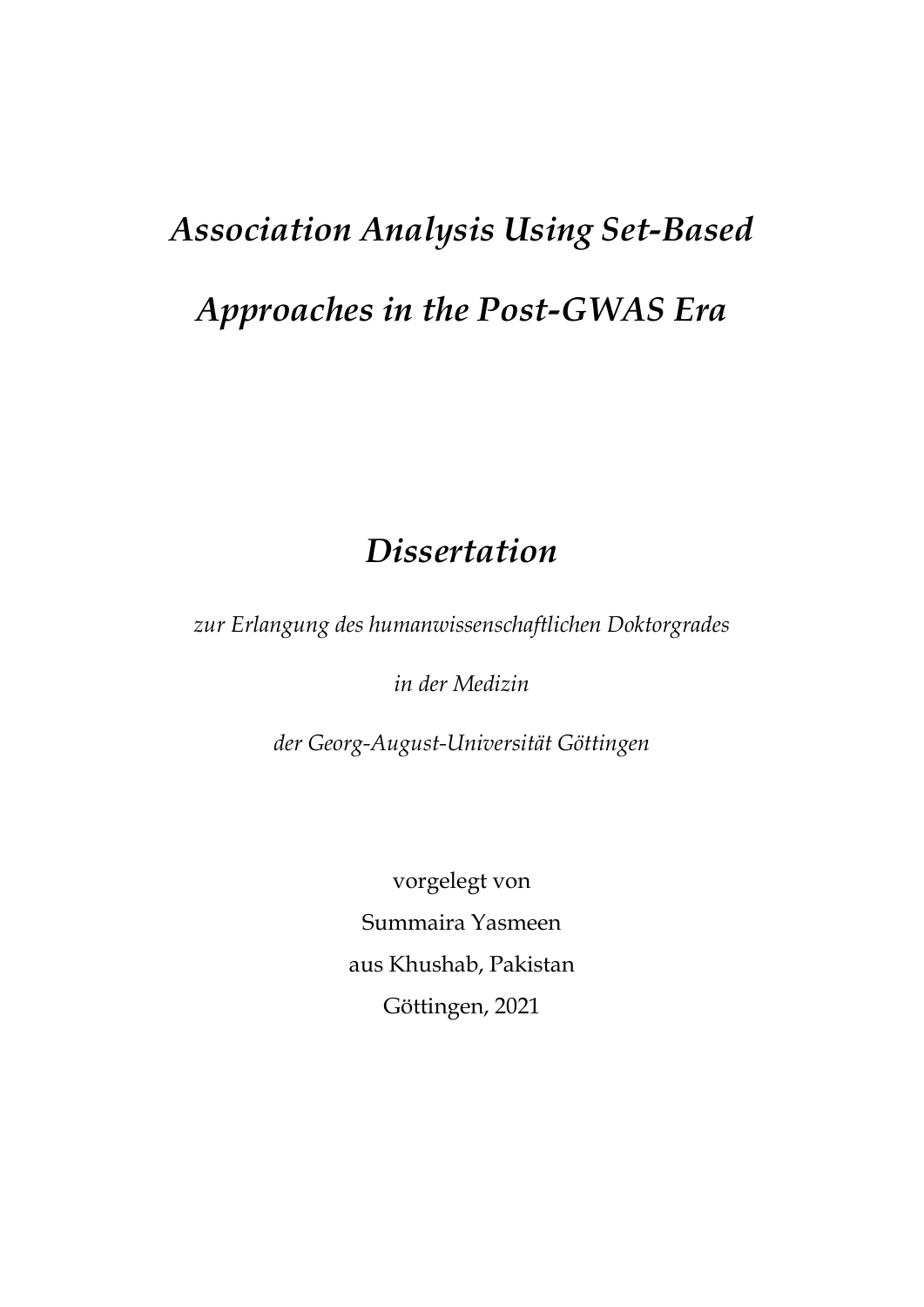# **Thesis Committee Members**

| Supervisor:           | Prof. Dr. Heike Bickeböller           |
|-----------------------|---------------------------------------|
|                       | Institut für Genetische Epidemiologie |
|                       | Universitätsmedizin Göttingen         |
|                       | Georg-August-Universität Göttingen    |
|                       |                                       |
| <b>Second Member:</b> | Prof. Dr. Tim Beißbarth               |
|                       | Institut für Medizinische Statistik   |
|                       | Universitätsmedizin Göttingen         |
|                       | Georg-August-Universität Göttingen    |
|                       |                                       |
| Third Member:         | Prof. Dr. Thomas Kneib                |
|                       | Professur für Statistik               |
|                       | Wirtschaftswissenschaftliche Fakultät |
|                       | Georg-August-Universität Göttingen    |
|                       |                                       |

**Date of Disputation: 21st July, 2021**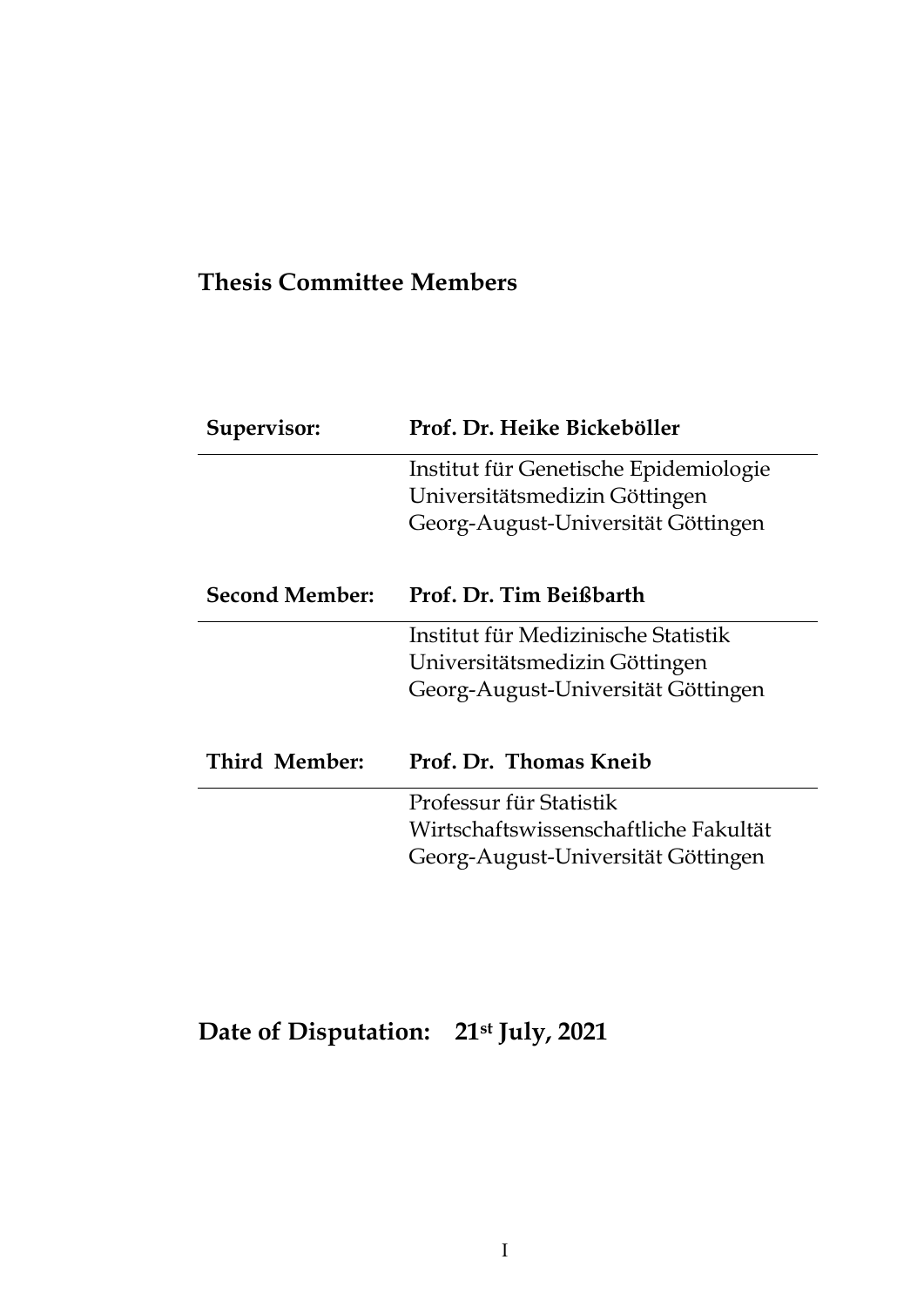# AFFIDAVIT

I hereby declare that my doctoral thesis entitled *"Association Analysis Using Set-Based Approaches in the Post-GWAS Era"*, was written independently by myself and without the use of any other sources or aids than quoted.

Summaira Yasmeen Göttingen- 25th May, 2021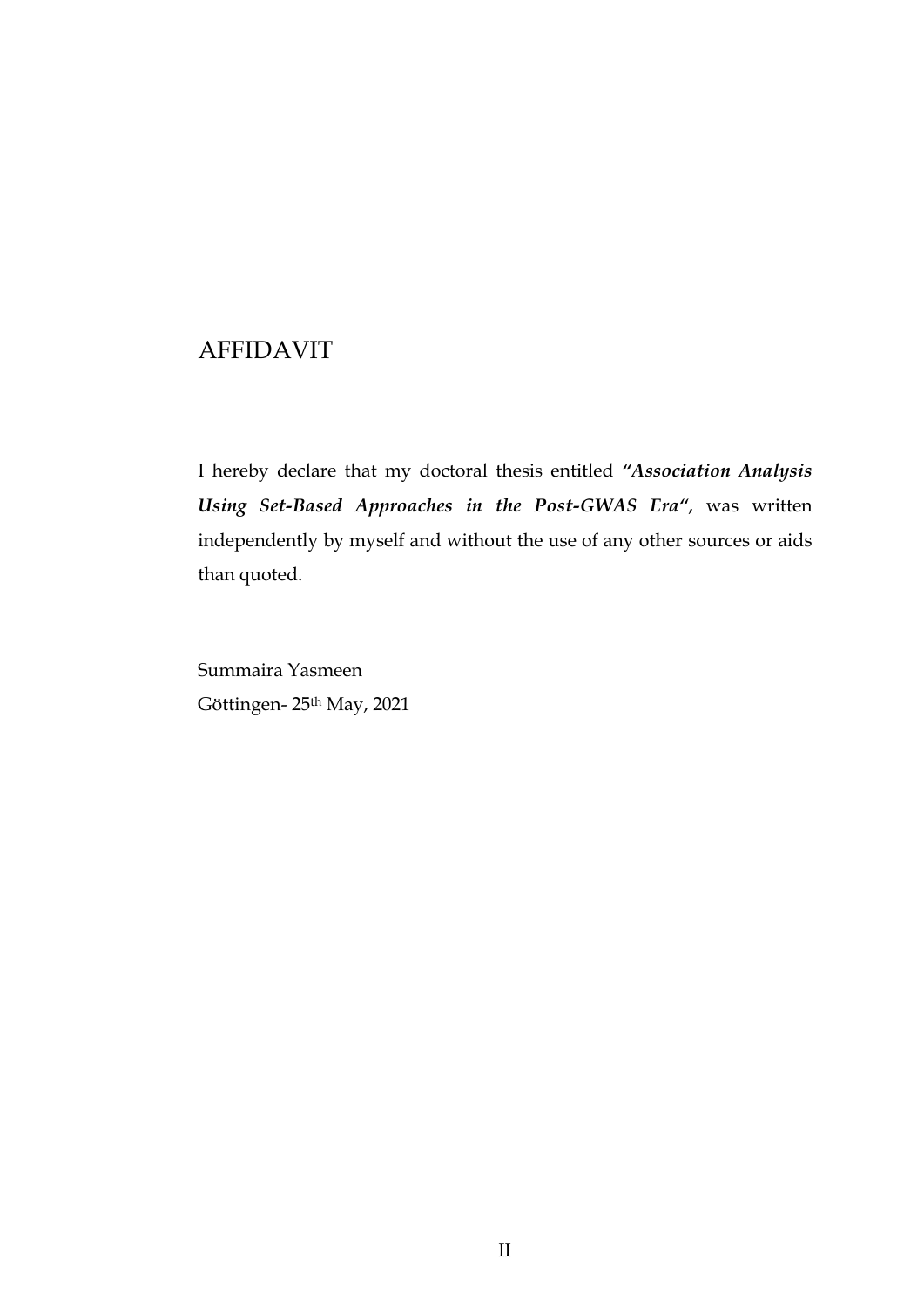# ACKNOWLEDGEMENTS

It's the most difficult part of thesis to write, as I really don't want to miss any name but the list of amazing humans who contributed, and supported me throughout this doctoral journey is long. I will keep try to keep this section of thesis interesting for readers. Important: I have avoided copying typical phrases of thanks from the internet, the text written here is true-toheart!

A heartfelt thanks to my PhD supervisor, Prof. Dr. Heike Bickeböller- as in German, 'Doktormutter', for her guidance, continuous support, and kind advice throughout my PhD research studies. Prof. Bickeböller not only ensured her support in my academic journey also she has been very understanding in stressful times during the PhD work. I am also very grateful to the two thesis committee members namely Prof. Dr. Tim Beißbarth and Prof. Dr. Thomas Kneib for listening to my reports on the state of my research sharing their ideas and advice in stimulating discussions.

I would like to pay thanks towards our research collaborators based in Munich from the PsyCourse Study namely Prof. Dr. Peter Falkai, Dr. Sergi Papiol, and Dr. Urs Heilbronner. A whole shout-out for my colleagues at the institute of Genetic Epidemiology for being very friendly and helpful in various situations. Andrew Entwistle- Thanks for proofreading this thesis and all previous published academic texts in my PhD work. Bernadette Wendel- Thanks for being always there- My person to go! I will miss our brain-storming sessions about research ideas. Katharina Stahl-Thanks for retreating me with vegan food. Albert Rosenberger- Thanks for being my next door colleague, I would definitely miss learning German phrases from him. Anja Sapara- Thanks for always greatly handling administrative issues particularly those which required German skills that I lack. Dr. Stefanie Friedrichs- a former colleague, I greatly acknowledge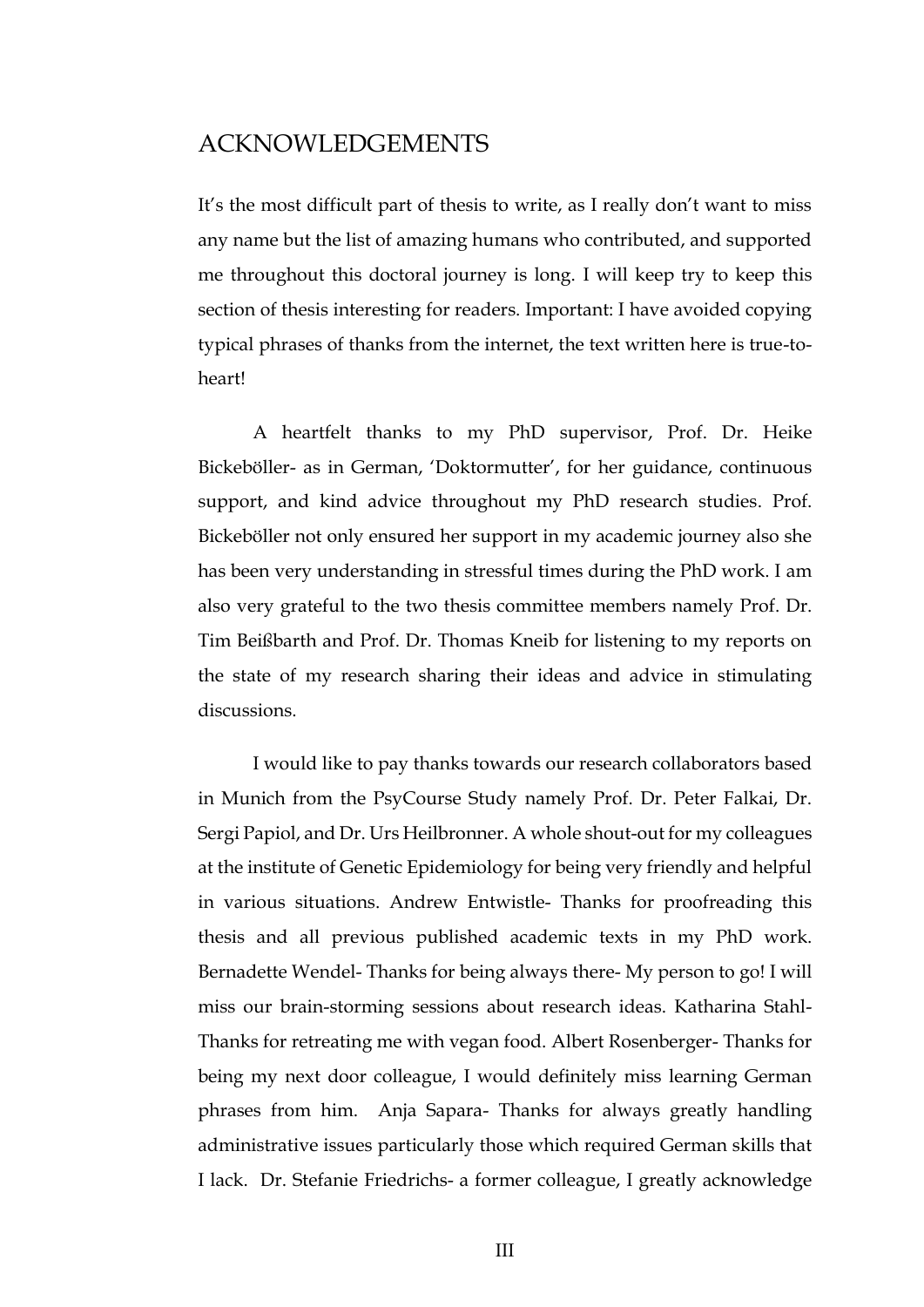her support for helping me getting started here smoothly! A funny moment that might make reader laugh, in the beginning of my PhD, around 10:00 pm I called Dr. Friedrichs that I am lost in a street and its name is similar to a street before. She asked what's the name, I responded, 'Einbahnstrasse' that means one way street. However, she figured out where I was and helped me to reach home safely.  $\odot$ 

My work presented in this thesis was financially supported by the Deutsche Forschungsgemeinschaft (DFG) in the context of my membership in the research training group "Scaling problems in statistics" (RTG 1644). I thank you all the members of RTG especially the coordinators Barbara Strauss and Dörte Dede.

I am greatly indebted to my parents Mr. Malik Muhammad Ramzan and Mrs. Zaib-un-Nisa. Thanks for believing in me and allowing me to pursue my dreams in a foreign land, gazillions of miles away from the family. I thank you my Dad for being the best guy in my life! Lastly I am thankful to my friends and family, in particular Amna Farooq, Muzammil Adeel, Aisha Shakoor, Aisha Younas, and Abiha Zahra!

It is important for me to write it here that my colleagues including my PhD supervisor ensured that I should not feel alone in my personal life struggles.

With amazing memories, Summaira aka Sunny

# **ABSTRACT**

Genotyping arrays have greatly facilitated genetic epidemiological studies into genetic risk factors for numerous complex diseases such as psychiatric disorders. The use of genome-wide association analysis (GWAS) is unequivocally established. More recently, DNA methylation arrays have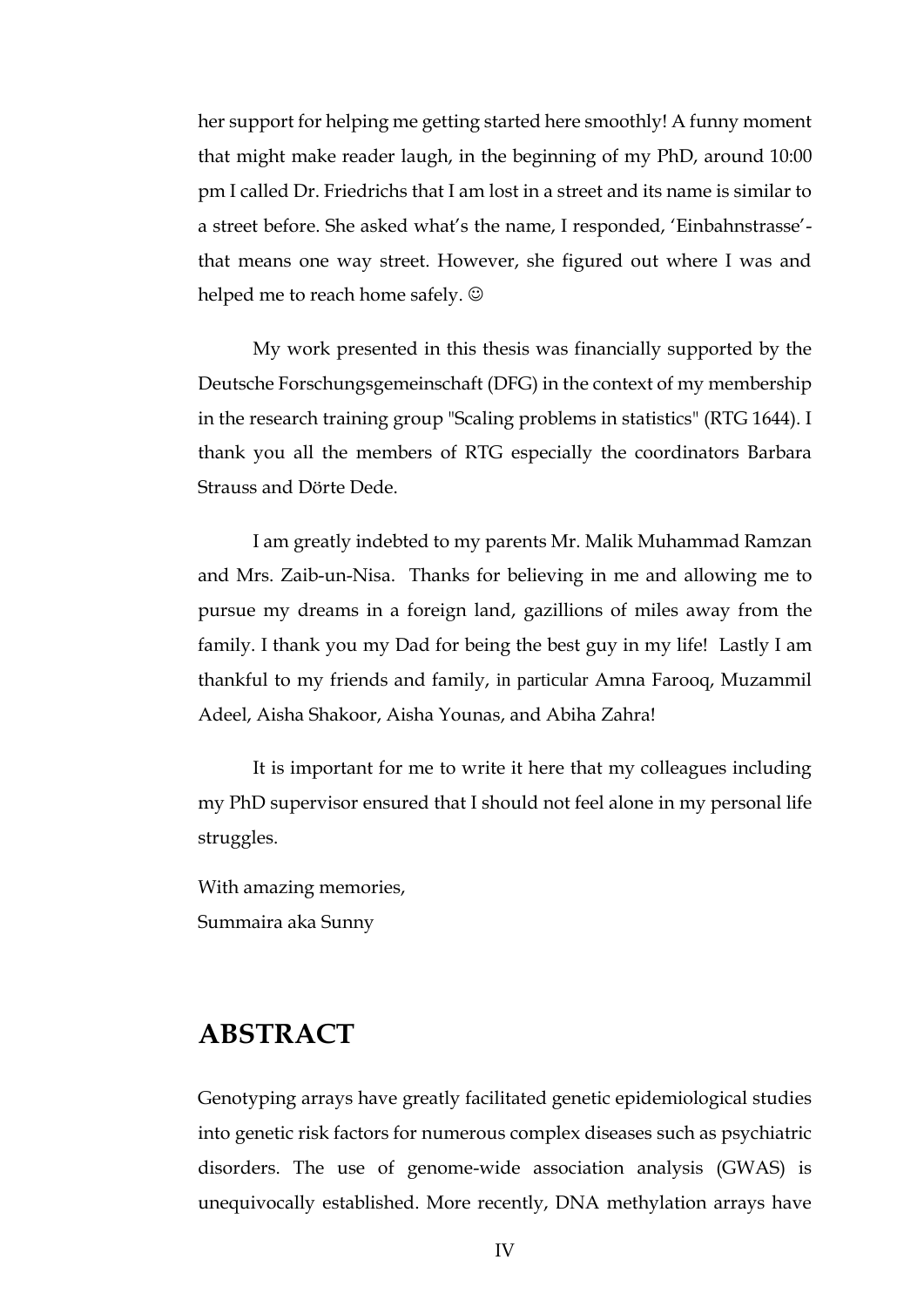enabled genome-wide profiling of the methylome, in addition to contemporary genetic epidemiology study design. An example of one such study is the Genetics of Lipid Lowering Drugs and Diet Network (GOLDN) Lipidomics Study, which identified methylation markers (CpG markers) and single nucleotide polymorphisms (SNPs), associated with the change in triglyceride levels after drug intervention.

Genotyping and methylation arrays assay several hundred thousand markers; however, single-marker association analysis suffers greatly from the burden of multiple testing. Set-based (SNP or CpG set) association approaches offer great flexibility, thus allowing the joint testing of a set of variants. For instance, a polygenic risk score (PRS) is a set-based approach, which, in addition to the strongly associated SNPs identified by large-scale GWAS, recruits SNPs with moderate to weak effects. The genotype information of the SNP set in the PRS is taken from an independent sample (target sample) and is then weighted by individual SNP effects derived from a relevant GWAS performed on a separate sample (discovery sample) into a cumulative score for each individual in the target sample. The resulting score, based on a SNP set or the PRS, is then regressed on the target phenotype. Such a regression model is evaluated by the amount of variance explained  $(R^2)$  by the PRS in the target phenotype. Another strategy of set-based association analysis is kernel machine regression (KMR): a semi-parametric regression approach, in which the effects of markers within a set (CpG set or SNP set) are modelled via a kernel function and thus evaluated by a single-component variance test. A kernel function computes pairwise genomic similarity between the individuals, that is, the inner product of a set of variants under analysis, maybe comprising a gene or a biological pathway.

For my first article, I performed a simulation study to evaluate the performance of PRS in correlated discovery and target traits by considering various sample sizes of the target sample, namely n=200, 500, and 1000. The PRS for correlated traits can be viewed as a situation of calculating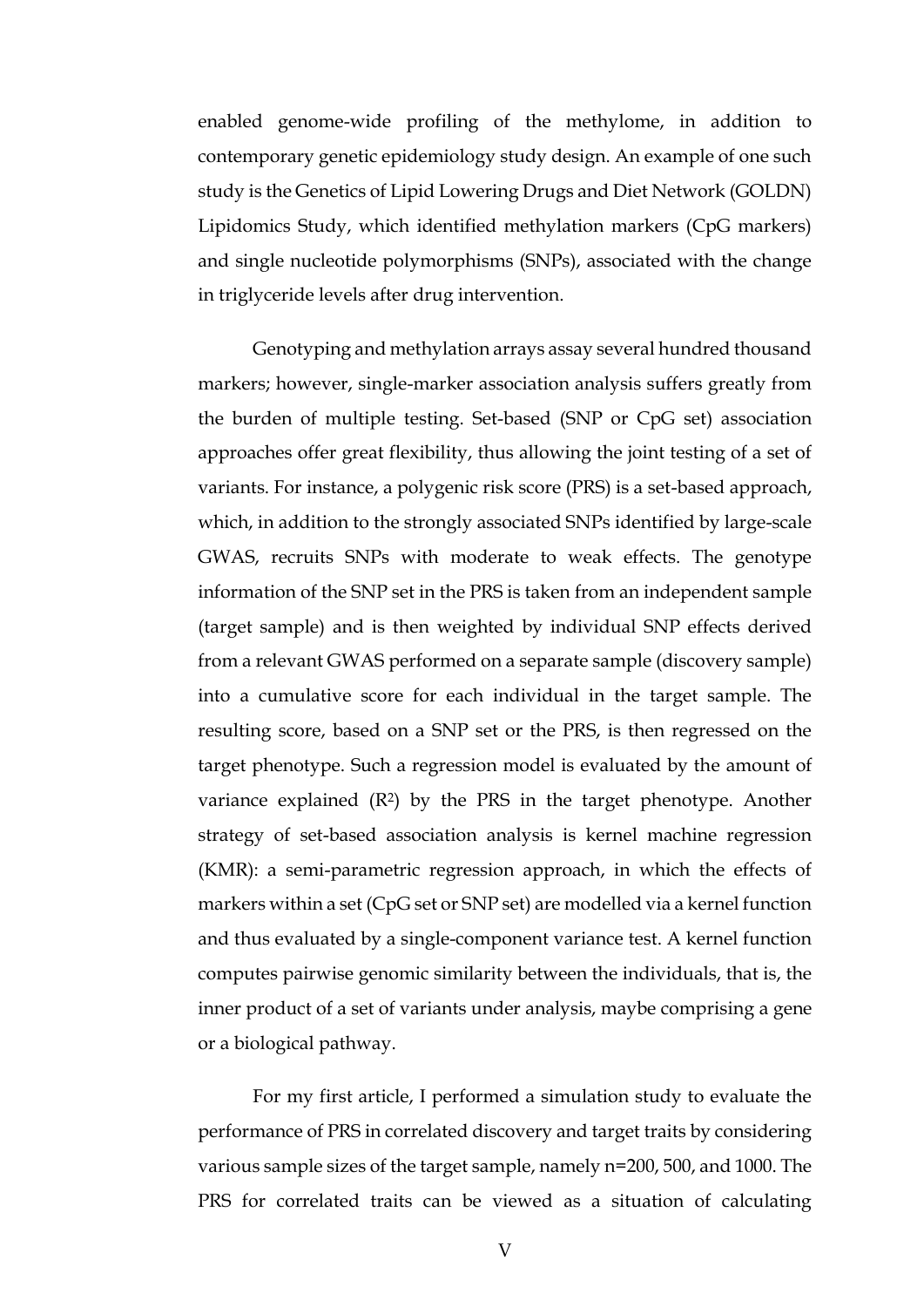schizophrenia-PRS for psychosocial endophenotypes such as global assessment functioning (GAF) score or positive and negative syndrome scale (PANSS) score. Considering such a situation, I simulated four correlated target traits that had varying degrees of correlation (r2) with the discovery trait, i.e.,  $r^2$ = 1.00, 0.8, 0.6, and 0.4. The results demonstrated that the average R<sup>2</sup> estimates by the PRS roughly decreased by the square of the correlation between the target traits. In addition, the range of estimated  $\mathbb{R}^2$ is most inflated in the sample size of the target trait n=200. Thus, the simulation findings alert researchers conducting clinical studies with endophenotypes to the fact that they need to pay attention to two important factors: first, the sample size of the target trait and secondly, the shared amount of genetic correlation between the target and discovery traits.

In my second article, I implemented a KMR approach for set-based association testing of a CpG set. KMR has been successfully employed on SNP sets. In preparation of the second article, I used real and simulated datasets (based on a real dataset) provided by the Genetic Analysis Workshop 20 (GAW20) from the GOLDN study. GOLDN is a longitudinal study with individuals recruited from pedigrees. In my analysis, I only used independent individuals, which restricted the sample size in the real and simulated datasets to n<200. CpG sets were devised using the evidence of association reported by the GOLDN study in the real data set. For simulated datasets, true causal CpGs were provided by GAW20. Thus, I formulated candidate genomic regions of varying lengths while keeping the associated CpG(s) inside the region. The results replicated the evidence of association reported by GOLDN in the real data, and in simulated datasets albeit nominally. Moreover, in the simulated data, causal SNPs exert their full effect on the phenoytpes given when the causal CpG loci had no methylation (B-value=0). Thus, I also considered modelling an interaction term along with the main effects. The results yielded significant association.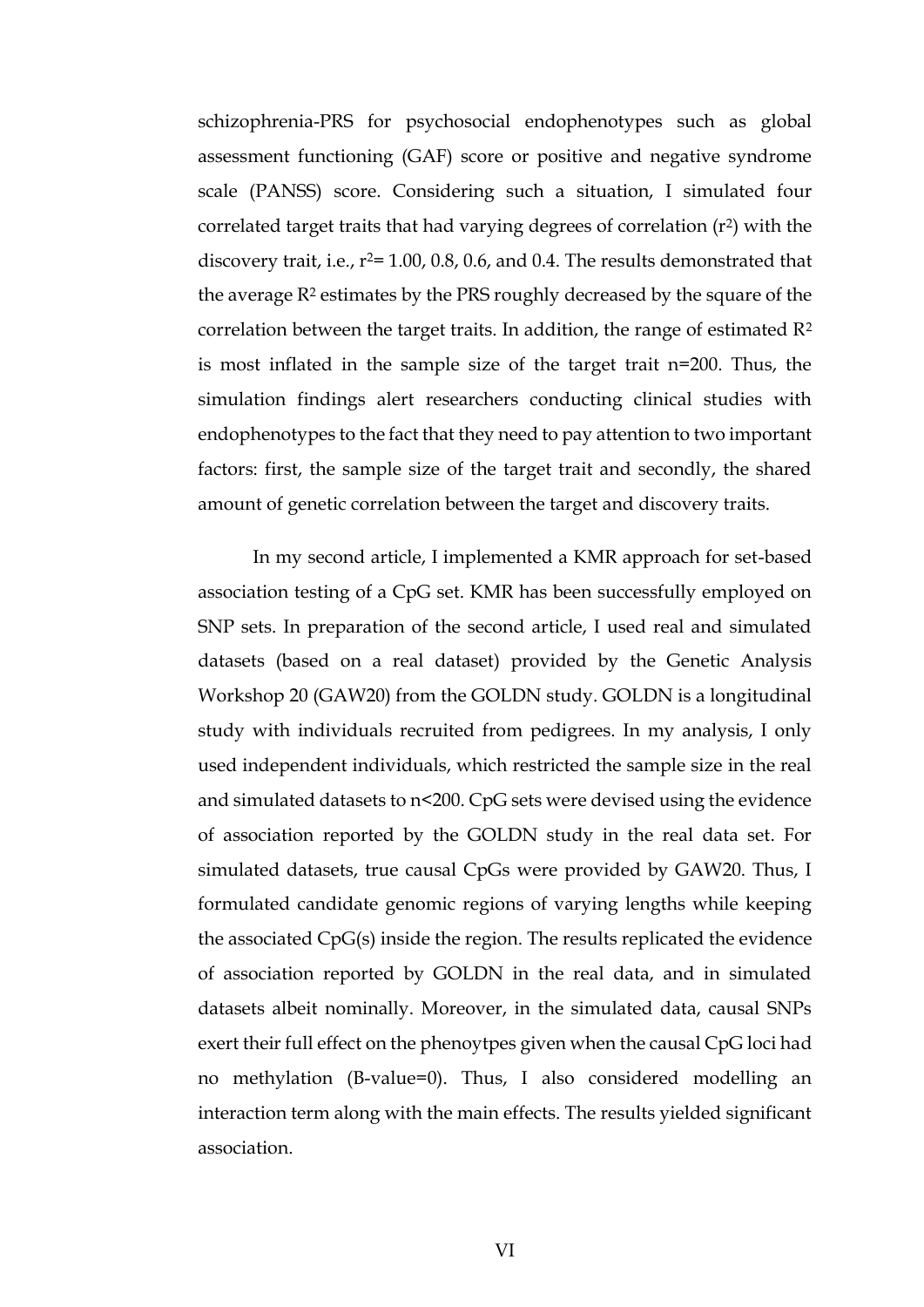As part of the discussion, simulation results on the performance of the linear kernel for a CpG set with original (B-values) and logit transformed methylation values (M-values) indicated that logit transformation results in a loss of power. There, I also considered analysing an additive kernel that combines the genotype kernel and the methylation kernel and then tests for association with the phenotype. The initial simulations suggest that an additive kernel with a CpG set including hypo, semi, and hypermethylated sites simultaneously might not improve the model over only including a SNP set. However, it appears fruitful to investigate further the situation in which only one type of methylation state is present in a CpG set.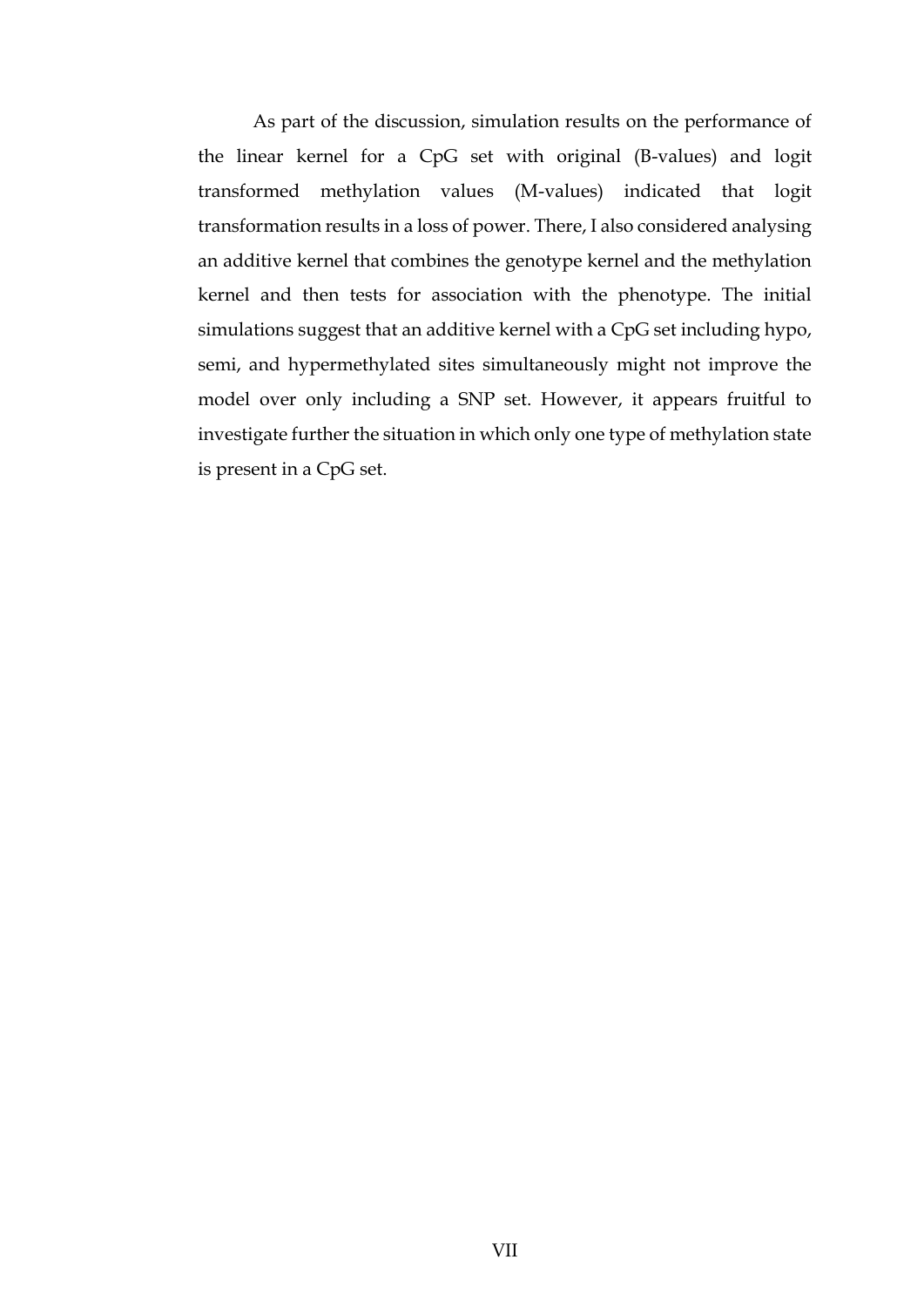# **CONTENTS**

| $\mathbf{1}$   |                                                                                                                                                                                                               |  |
|----------------|---------------------------------------------------------------------------------------------------------------------------------------------------------------------------------------------------------------|--|
|                | 1.1<br>12<br>1.2.1<br>1.2.2<br>1.3                                                                                                                                                                            |  |
| $\overline{2}$ |                                                                                                                                                                                                               |  |
|                | 2.1<br>2.2<br>2.3<br>2.3.1                                                                                                                                                                                    |  |
| 3              |                                                                                                                                                                                                               |  |
|                | PRS Approach in Correlated Phenotypes with Moderate to Small<br>3.1<br>Kernel Machine Regression for DNA Methylation Data (CpG) and<br>3.2<br>Modelling the Interaction Term between SNPs and CpG Variants 28 |  |
| 4              |                                                                                                                                                                                                               |  |
| 5              |                                                                                                                                                                                                               |  |
| 6              |                                                                                                                                                                                                               |  |
|                | $\mathbf{I}$<br>References, Web-Links and Digital Object Identifiers of Original                                                                                                                              |  |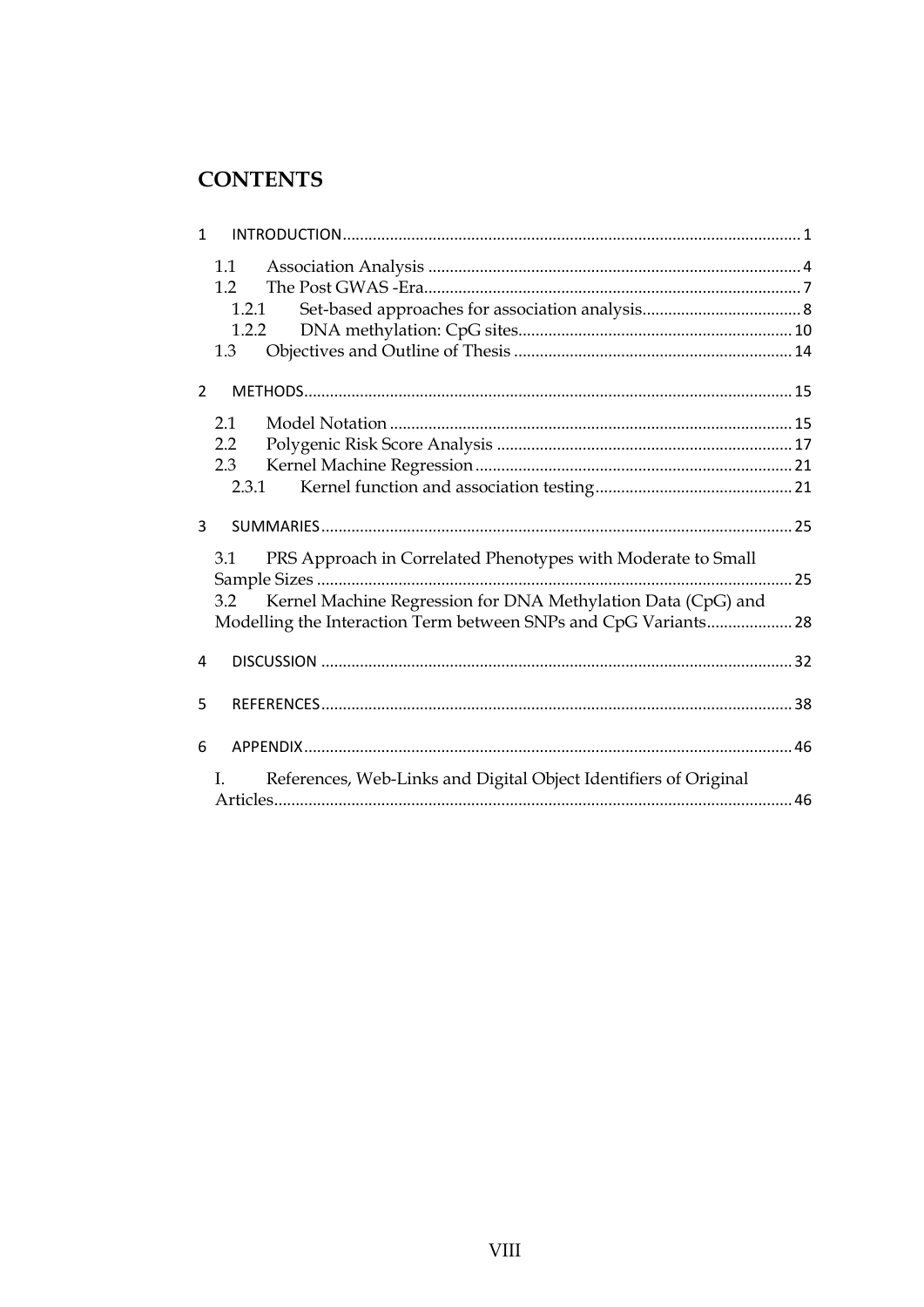# <span id="page-9-0"></span>**1 INTRODUCTION**

The completion of the Human Genome Project in 2003 enabled researchers to search extensively for genetic loci responsible for diseases such as type 2 diabetes mellitus (T2DM), coronary artery disease (CAD), cancer, and psychiatric disorders [1]. Since 2003, there have been extensive advances in numerous molecular techniques, from the first-generation DNA sequencing using Sanger's method to massively parallel sequencing technologies enabling rapid sequencing of the whole genome. The application of these new technologies led to a considerable amount of development in statistical genetics methods. Thus, a key focus of genetic research has been to identify the molecular aberrations that make humans more susceptible to disease or a more severe disease course, and to explain the genetic architecture of a disease (or a phenotype).

The molecular aetiology of diseases is complex; in addition to genetics, numerous other factors such as epigenetics and the environment also play some role in the susceptibility, development, and progression of diseases [2]. Various classifications of disease exist; for instance the number of genes causing and/or influencing a disease is one of the common methods to classify diseases, as in the terms monogenic – a single gene; oligogenic – a few genes; and polygenic – several to many genes [3]. Another classification bases on the disease prevalence in populations, i.e., the number of affected individuals in a population for a particular disease thus dichotomised into a rare or common disease [4].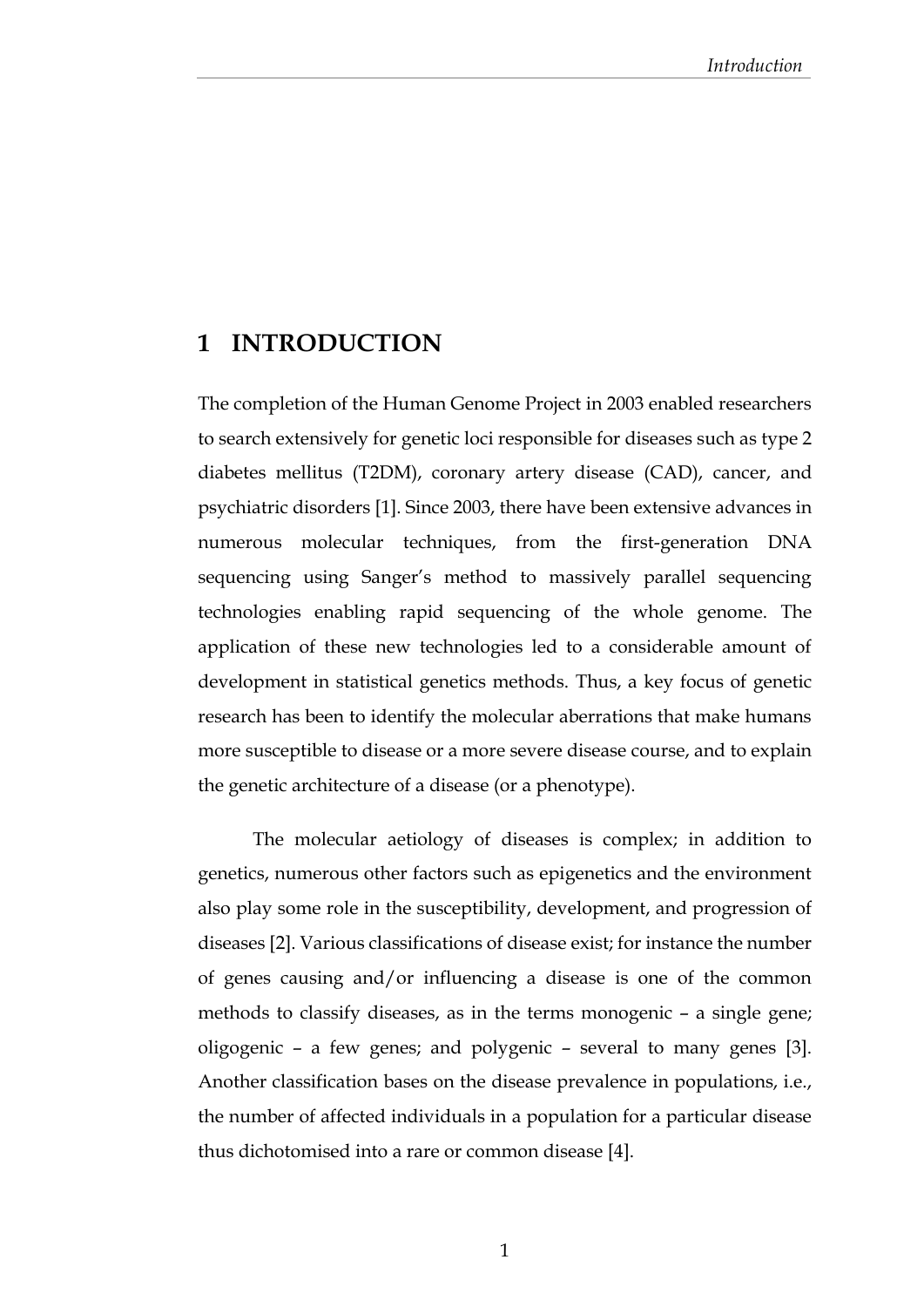Existing evidence suggests that most rare diseases exhibit a Mendelian pattern of inheritance, an example of which being maturityonset diabetes of the young (MODY), which displays autosomal dominant inheritance [5]. Mendelian diseases are rare in population, i.e., in a sample of unrelated individuals with European ancestry, the proportion of affected individuals carrying the pathogenic variant(s) is small-this is also defined as penetrance. However, this is otherwise for a sample comprised of related individuals such as those belonging to a pedigree. In a pedigree, the penetrance of Mendelian diseases is high or even complete i.e., all individuals that inherited pathogenic variant(s) exhibit disease. This hints towards searching for chromosomal segment(s) harbouring disease-causing mutation(s) that tend to be localised within a pedigree owing to co-segregation. Thus, mapping of such loci has been very fruitful via linkage analysis, which is a statistical genetics method of locating chromosomal segments that co-segregate with the disease phenotype through families [6].

To date, the loci for almost 6,800 phenotypes have been successfully mapped using linkage analysis [7], for instance *CFTR* for cystic fibrosis, *HNF1a* for maturity-onset diabetes of the young (MODY), and *BRCA1* and *BRCA2* for breast cancer [8]*.* However, an important fact is that localization of co-segregated genomic regions with disease causing mutation(s) for individuals belonging to a pedigree does not necessarily mean that all such individuals will exhibit the disease, this is also referred to as reduced or incomplete penetrance. Incomplete penetrance has been observed in the pedigree studies for breast cancer i.e., individuals albeit carrying pathogenic mutations in *BRCA1* and *BRCA2* do not have breast cancer [8].

On other hand, the majority of common diseases exhibit a complex polygenic architecture, that is, an intricate interplay between several to many genetic loci spanned across the coding and non-coding parts of the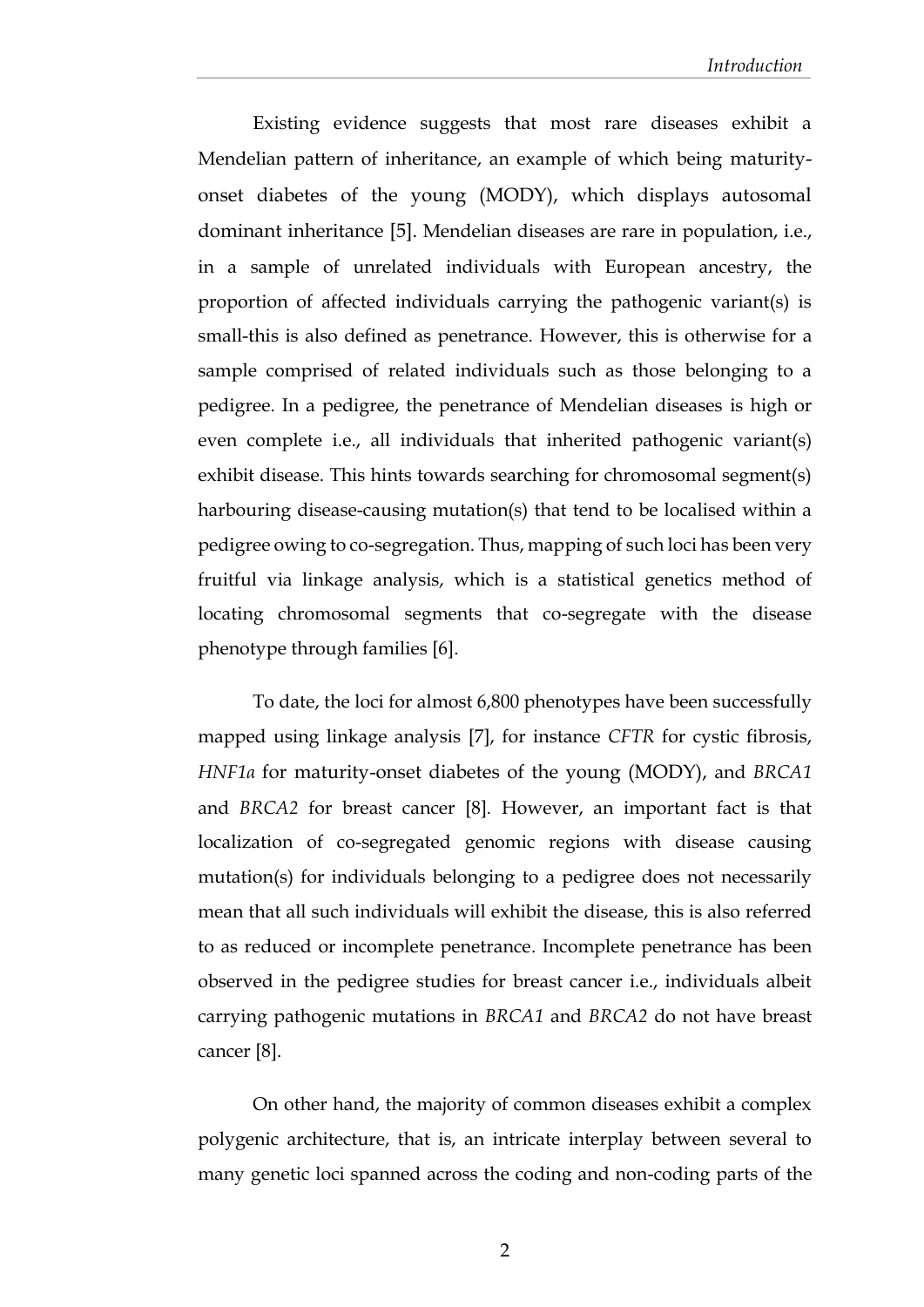human genome [6]. The pattern of inheritance of these loci is not yet fully understood. Indeed, they seem to influence disease aetiology by interrupting multiple biological pathways and gene regulatory networks [3, 6]. One well-studied example of such a complex disease aetiology is diabetes mellitus - a highly heterogeneous group of diseases exhibiting different pathophysiology with hypoglycaemia as a common feature [5]. The identification of the genes behind MODY encouraged and accelerated the genetic studies into T2DM, the more prevalent diabetic phenotype [9]. Using pedigree-based study designs, genome-wide linkage analysis revealed an initial set of loci at *PPARG*, *KCNJ11,* and near *TCF7L2* for T2DM [5]. The linkage‐based analysis for T2DM was not particularly fruitful; the acceleration in risk‐variant discovery for T2DM has been primarily driven by the introduction of genome-wide association studies (GWASs). By definition, a GWAS is a statistical approach that scans genetic variants, genotyped on a commercial array for a number of unrelated individuals sampled from a population, to find statistical evidence of genetic variations associated with a particular disease. The first round of findings from the GWASs for T2DM confirmed evidence of strong association (odds ratio (OR) > 4.0) for previously identified loci through linkage analysis. In addition, it revealed a set of novel loci with modest to weak signals (OR approximately 1.05–1.35) near *CDKAL1*, *HHEX*, *SLC30A8*, *IGF2BP2*, and *CDKN2A* [5]. Nevertheless, the contributions made by pedigree-based study designs are unprecedented in both rare as well as common diseases.

Another well-known example of a common disease is CAD, for which genome-wide linkage analysis also unravelled an initial set of genetic variants, in a similar fashion to T2DM. For instance, a genome-wide linkage analysis conducted on the U.S GeneQuest cohort with 428 nuclear families identified six novel loci on chromosomes 3p25.1, 3p29, 9q22.3, 9p34.11, 17p12, and 21q22.3 [10]. Also for CAD, another genome-wide linkage analysis of 156 sibling pairs revealed two more genetic loci on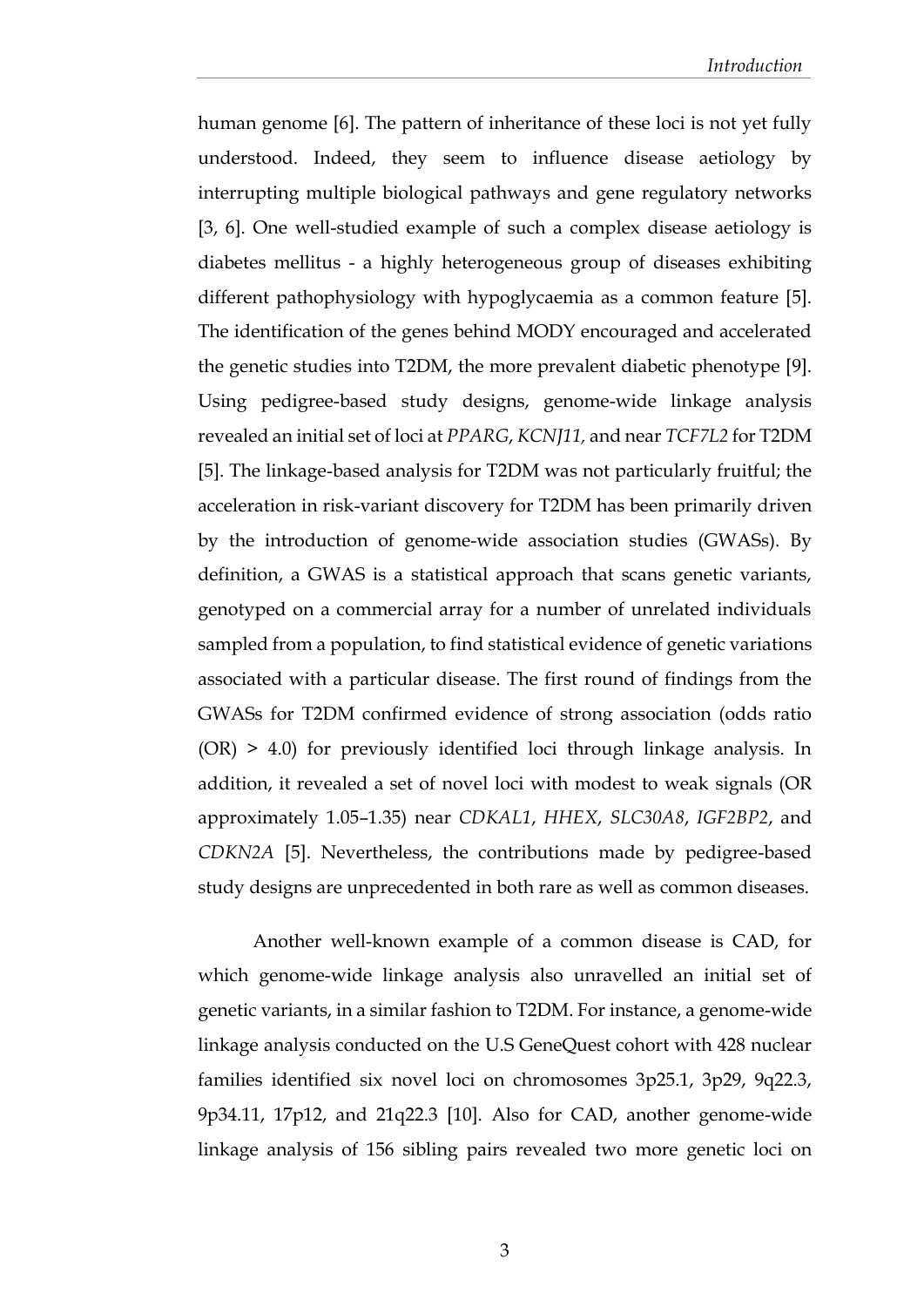chromosomes 2q21.1–22 and Xq23–26 [11]. Thus, genome-wide linkage analysis enabled the discovery of only a handful of variants (with strong effect sizes) for common diseases with a polygenic architecture [12].

With the increasing amount of evidence furnished by the GWASs it became clearer that polygenic diseases are driven by several to many genetic variants with modest-to-weak effect sizes and minor allele frequencies (MAFs) >1% (also called common variants). These common variants do not necessarily cause the disease but rather influence the risk of developing the disease [13].

Along with the polygenic and highly multifactorial nature, the diagnosis of one common disease might also confer genetic predisposition to developing another distinct disease. For instance, patients with T2DM are at a higher risk of developing CAD than are non-T2DM patients - hinting towards a shared set of genetic variants in both distinct disease aetiologies. Results from a large-scale GWAS for T2DM and CAD has also shown a strong evidence of shared genetic correlation in both diseases i.e., genetic variants associated with increased risk of CAD are also associated with increased risk of T2DM [1, 14].

#### <span id="page-12-0"></span>1.1 Association Analysis

Association determines whether a particular allele or genotype in a population is associated with the disease more often than expected by chance. Those positions in the DNA sequence displaying an exchange of a single nucleotide are called single nucleotide polymorphisms (SNPs). Let the alleles be denoted by *A*, and *a,* so that the individual genotype at any bi-allelic SNP site is *AA*, *Aa*, or *aa*.

In statistical modelling, in a traditional GWAS, the most common outcome of interest is either a quantitative measure of phenotype such as height, body mass index, or disease status such as diagnosis of T2DM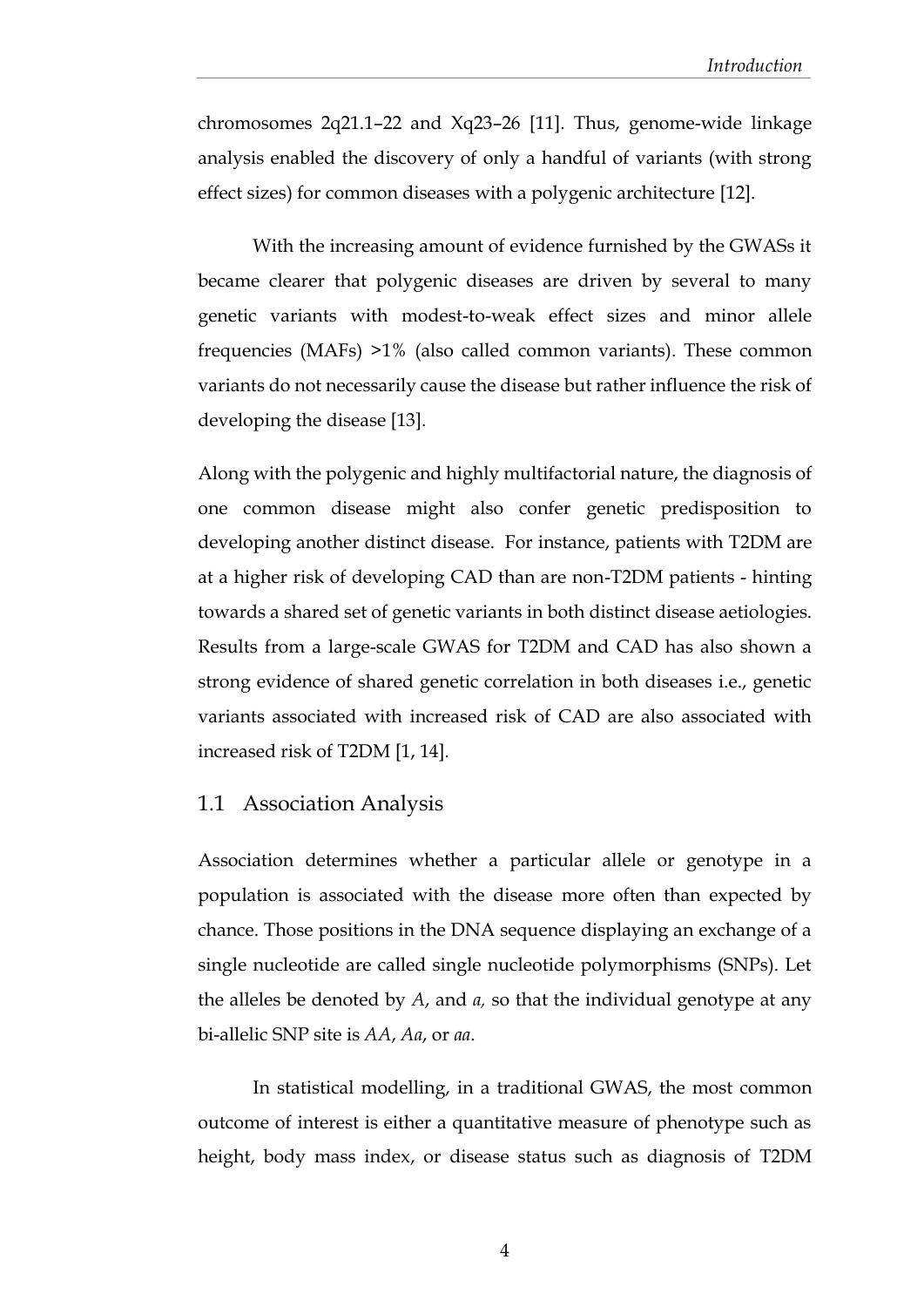(yes/no), and the features (or variables) are several hundred thousands or millions of genotyped or imputed SNPs. The standard approach to analysing a GWAS is based on testing each genotyped SNP in the genome individually for statistical significance of its association with the phenotype under investigation. Logistic regression is employed for a binary phenotype and linear regression for a quantitative phenotype [15]. The first GWAS in 2005 on 100K genotyped SNPs with a sample size of 146 individuals gave robust evidence of association for complement factor H (CFH) with age-related macular degeneration with an Odds Ratio (OR) of 4.6 [15]. Later on in 2007, the explosion in GWAS analyses revealed that the majority of common risk alleles conferred effect sizes of < 1.5 OR [15].

It is estimated that a typical human genome differs from the reference human genome at 4.1 million to 5.0 million sites [16]. The latest information available at the 1000 Human Genomic Consortium project website for the phase 3 reports 84.4 million variants in  $n= 2504$  individuals from 26 populations [17]. Nevertheless, SNP arrays genotype far less variants. This can be explained by the phenomenon of linkage disequilibrium (LD). In a sample of individuals from a population with a common genetic ancestry such as European, alleles in two SNPs that are physically close to each other appear together more often than would be expected by chance , thus these two SNPs are said to be in LD with each other [18]. Mathematically, the LD between two genetic variants can be quantified as a correlation between SNPs across a population. Two SNPs that are in strong LD can serve as proxies for one another [19, 6]. That is, if the correlation between the two SNPs is high, genotyping one of these provides almost complete genotype information of another. Therefore, a SNP array that genotypes ~1 million SNPs can effectively assay a larger proportion of the human genome [19]. However, the issue of array coverage also needs to be considered while performing the quality control and imputation of genotypes. Taking advantage of high LD among SNPs,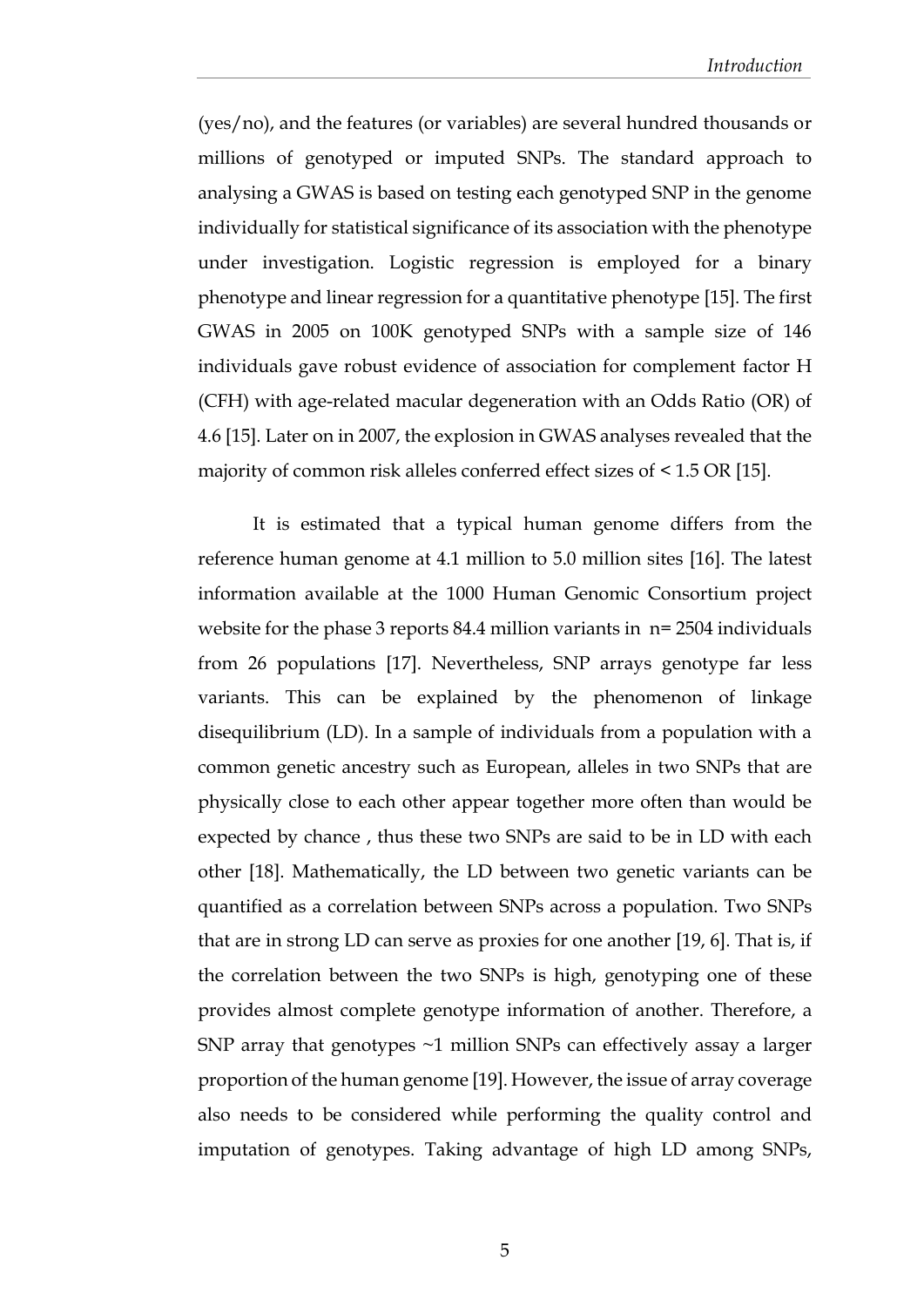commercial genotyping arrays have been specifically designed to genotype SNPs that correlate with, or 'tag/represent', a large number of other SNPs in the human genome [19].

Over the last years, GWASs have made major contributions to the efforts of gene mapping by identifying numerous novel genetic associations. However, early studies had small sample sizes [15] and were thus underpowered to detect the small effect sizes expected for the common variants, hinting that these variants require large sample sizes. Hence, meta-analysis of available GWAS data from different studies was soon recognized as an appropriate method in order to achieve adequate sample sizes and the optimum power to discover genetic associations with modest to weak effect sizes [20]. For instance, a meta-analysis GWAS of T2DM, with ~16 million genetic variants in 62,892 cases and 596,424 controls identified 143 SNPs [21]. This approach led to the establishment of disease-specific consortia such as the Psychiatric GWAS Consortium (PGC), the Cognitive Genomics Consortium (COGENT), and the Genetic Investigation of ANthropometric Traits Consortium (GIANT).

Undoubtedly, the contribution of GWASs to a better understanding of complex diseases is unprecedented, but it does suffer several limitations. The following are some of the key limitations of GWAS:

#### 1. High dimensionality – Multiple testing problem

A large sample size for performing a GWAS is necessary because it essentially requires testing hundreds of thousands of SNPs (high dimensionality of the data), resulting in hundreds of thousands of tests (the multiple testing problem). As a result, GWASs are underpowered to detect a major part of the genetic variance in a phenotype that might be explained by SNPs, which do not achieve the required significance level owing to multiple testing correction. The fraction of total variance (V) determined by genetics is often terms as genetic variance  $(V_g)$  or heritability (h<sup>2</sup>). In human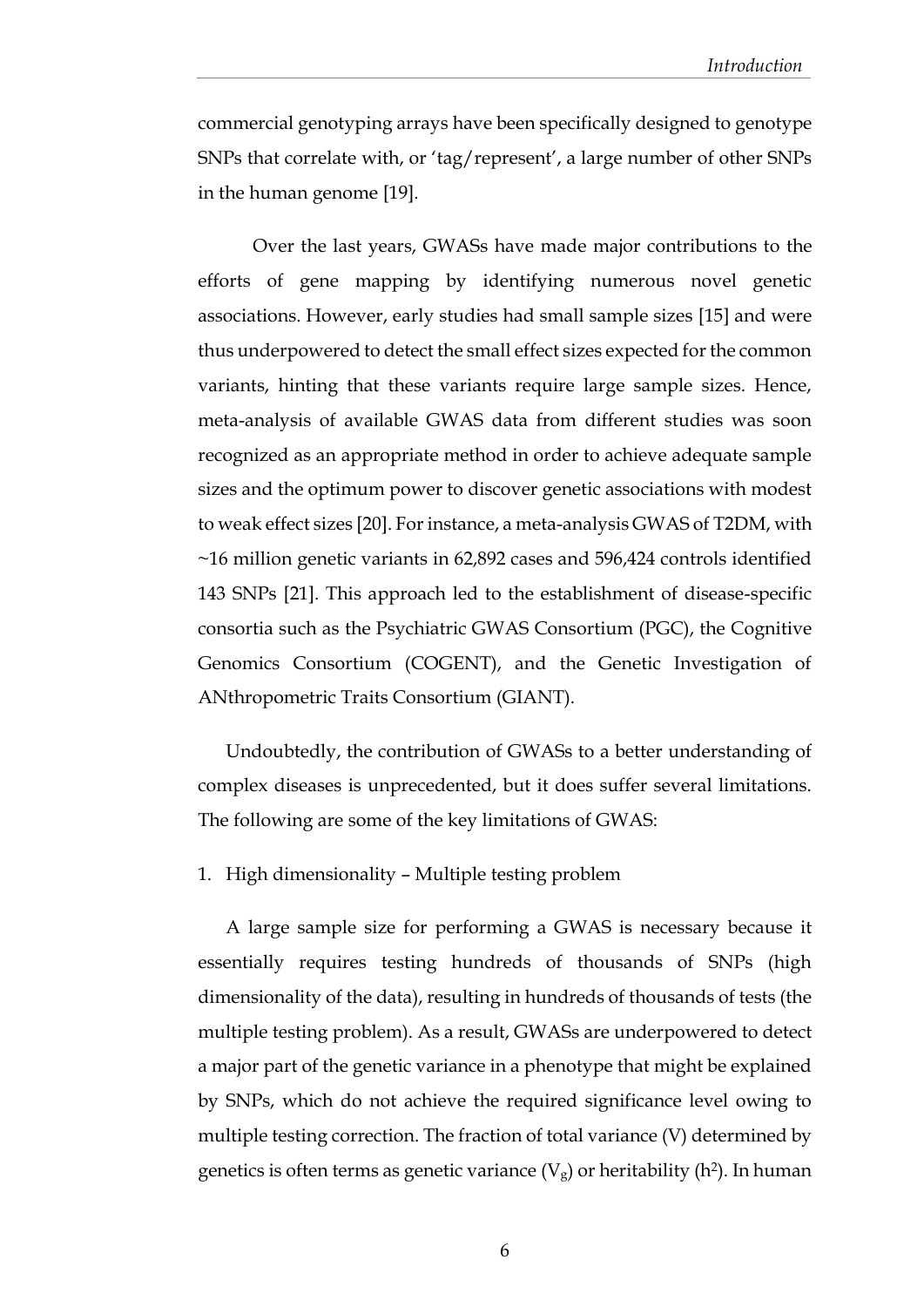genetics, an additive model of heritability is often assumed, simply summing the contributions of all the additive alleles influencing that trait [22].

#### 2. LD hinders pinpointing the causal variants

Local correlation between SNPs in LD facilitates the initial identification of a locus i.e., genomic region but makes it difficult to discern the causal variant(s). Most GWAS-identified association signals so far map to noncoding regions of the genome [22], for which any biological interpretation is inherently challenging.

#### 3. Missing Heritability: A post-GWAS challenge

The variance (V) of a phenotype can be sub-divided as a sum of two components, one part explained by genetics (heritability) and the other explained by environmental or other unknown factors. Given the polygenic architecture of complex diseases and unknown patterns of Mendelian inheritance, we assume an additive model of genetics for polygenic diseases; all genetic factors contribute towards  $V_G$  in an additive fashion. Although evidence of a non-additive model of genetics (or heritability) is difficult to assess in humans, model organisms (for example, yeast, worm, fly, or mouse) have established epistasis as a pivotal component of the genetic architecture of complex traits [22, 23]. However, the identification of significant gene–gene interactions has been challenging in GWAS and post-GWAS experiments in humans, owing primarily to a lack of statistical power and to methodological challenges.

#### <span id="page-15-0"></span>1.2 The Post GWAS -Era

In order to enhance our existing understanding of molecular underpinnings behind complex diseases, in addition to genetic variations, geneticists have investigated various other -omic or molecular processes such as epigenetic events. An epigenetic event can be defined as the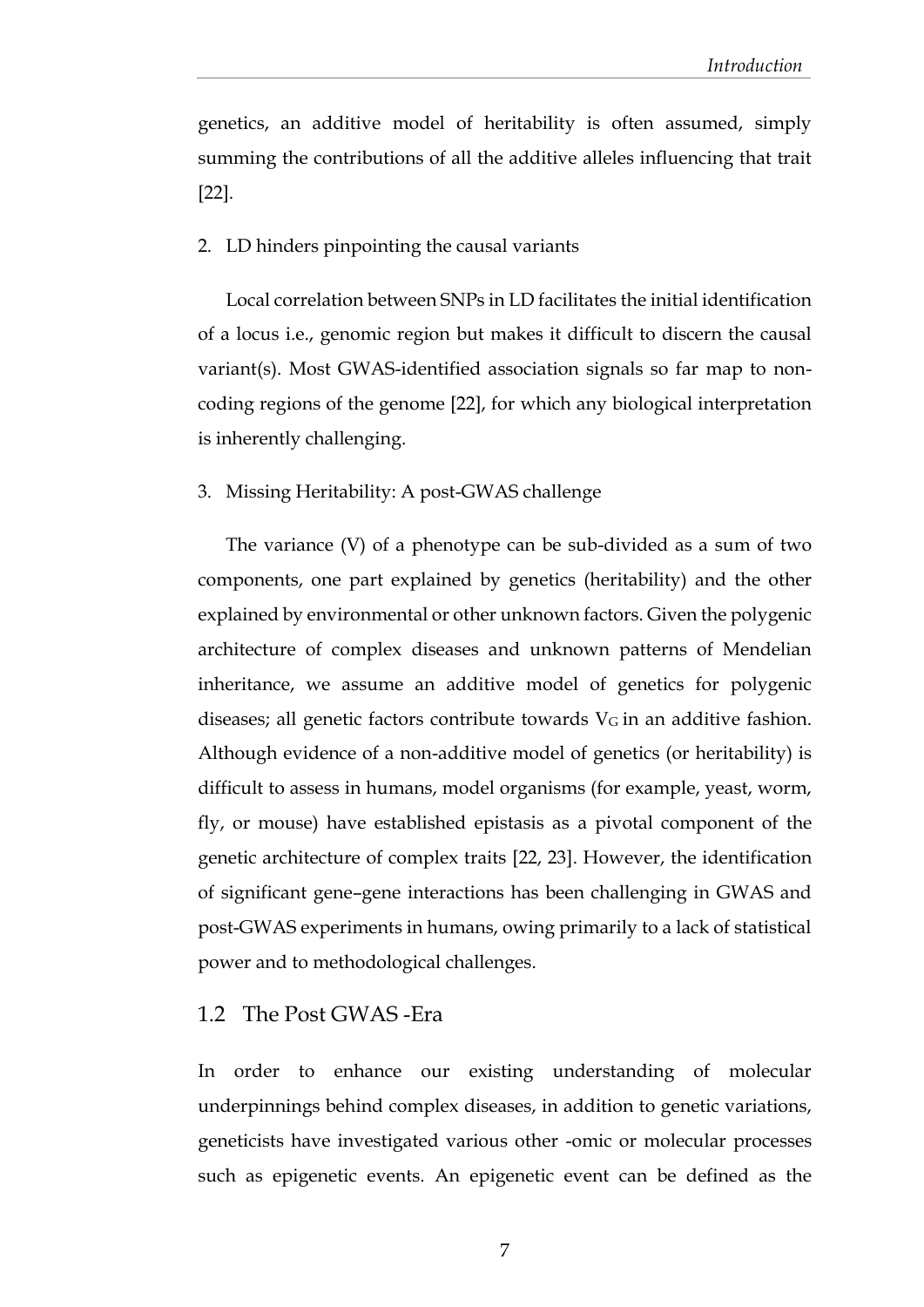reversible attachment of a chemical cap that does not change the DNA sequence such as the addition of a functional group (methyl) or a protein (histone) to the DNA sequence [23]. These events control various molecular processes such as regulation of the transcriptional state of a gene, i.e. gene activation or gene silencing. In other words, it controls the production of the functional form of gene(s). Thus, epigenetic processes have also been exploited as biological markers for disease characterization. For example, in cancer, the over-expression of gene(s) is suspected as a function of observed high levels of DNA methylation (DNAm) in the blood sample. DNAm refers to the reversible addition of a methyl group to cytosineguanine dinucleotide (CpG) sites in the DNA sequence. In parallel to the progress made by molecular techniques, numerous statistical methods have been developed to address the computational limitations of GWAS such as set-based approaches for association analysis.

#### <span id="page-16-0"></span>1.2.1 Set-based approaches for association analysis

The GWAS design suffers from the curse of high dimensionality of the data, strong LD between variants, and multiple weakly associated variants, while set-based approaches allow joint testing of a subset of variants from the total set of genotyped variants, greatly reducing dimensions of the data [22].

Several methods have been proposed to combine SNPs in a set. One such method is to use the genomic annotation and/or genomic features of SNPs and then mapping these to a gene or multiple genes(s) involved in biological pathway(s) [13]. Another strategy is to exploit the statistical evidence of association obtained through GWAS analysis of SNPs such as p-value and thus partitioning the genome-wide SNPs into several subsets of SNPs ranked by their *p-values*. The joint analysis of several SNPs together not only yields improved power in settings where SNPs individually have moderate to small effect size but also greatly reduces the burden of multiple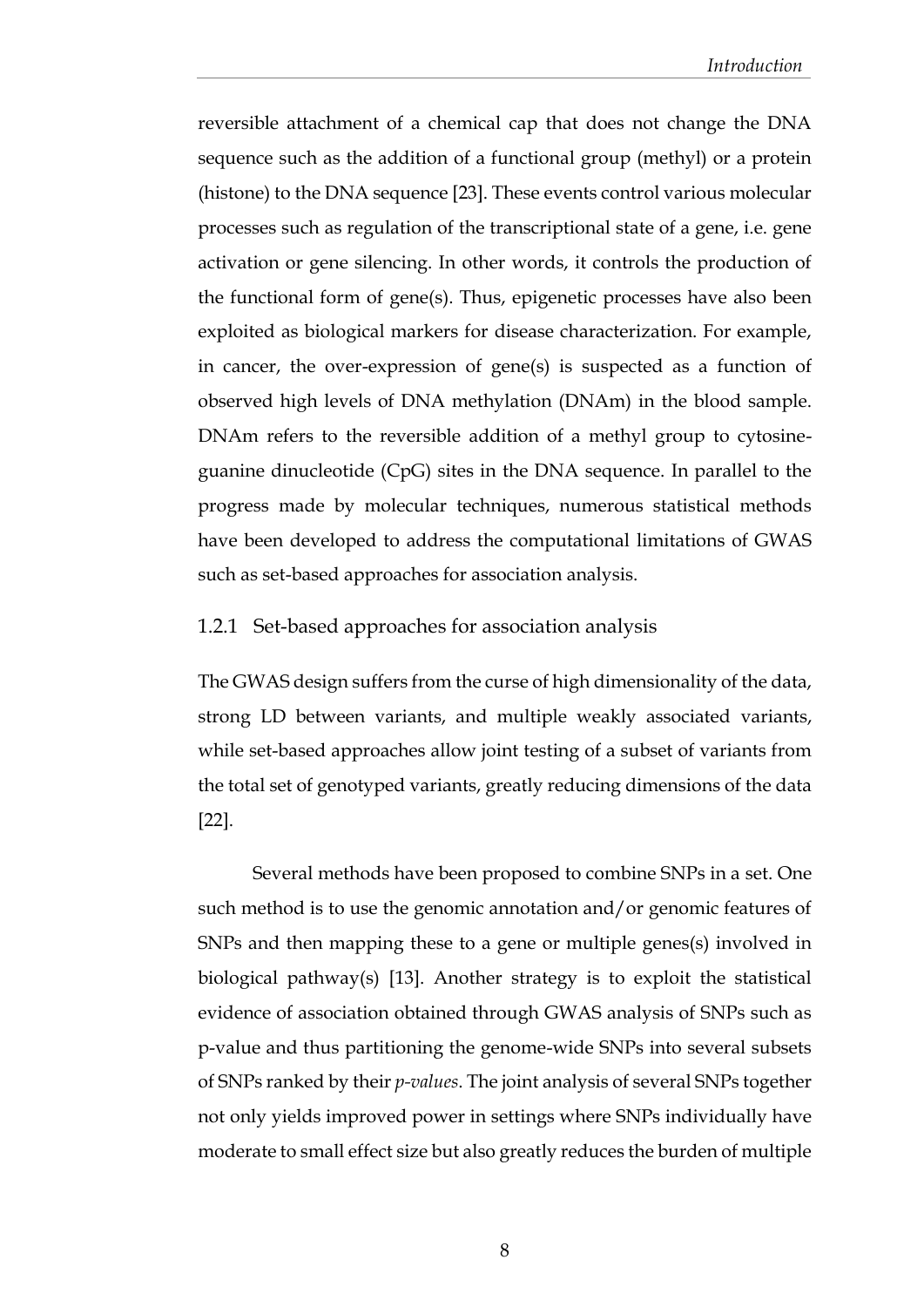testing (Single marker analysis in the GWAS design). In addition, tag SNPs are in LD with causal loci and thus a set-based approach allows testing the association of a batch of biologically important SNPs with the phenotype [24], instead of an individual SNP. Many GWASs may not release individual-level data owing to logistic challenges or data confidentiality agreements. Instead, it is much more likely that a marginal test statistic for association with the outcome is available for each individual SNP. The individual SNP association estimates for numerous complex phenotypes such as schizophrenia (SZ), major depression disorder (MDD), and autism are publically accessible. These statistical estimates from large consortia have been used as weights to aggregate the genome-wide genotype SNPs for an individual into a single value estimate, named the **polygenic risk score** (PRS). PRS can be viewed as a set-based approach, which initially recruits all genotyped SNPs whose association estimates are available. Let us assume the set with all genotyped SNPs is a superset *M*. In the next steps, several proper subsets of SNPs from the set *M* are formulated, ranked by the *p-values* of single SNPs. *S* is a proper subset of *M*, if there is at least one element of *M* that is not an element of *S*. Moreover, all the elements in these proper subsets are necessarily members of the superset *M.* From these several proper subsets of SNPs, several PRSs are then constructed. Each PRS is then associated with the phenotype of interest and through several regressions, the optimal PRS is selected, which is actually constructed on a subset of SNPs (more details in the methods chapter).

Building the additive, albeit weighted sum of additive genetic heritability is the most commonly exploited model, as it allows parametric modelling based on linear regression. However, this model is indeed an oversimplification for polygenic diseases. Therefore, a hybrid regression approach called **kernel machine regression** (KMR) is proposed. In KMR covariates such as age, gender, and smoking status are modelled parametrically, and the joint effect of a set of genetic or epigenetic markers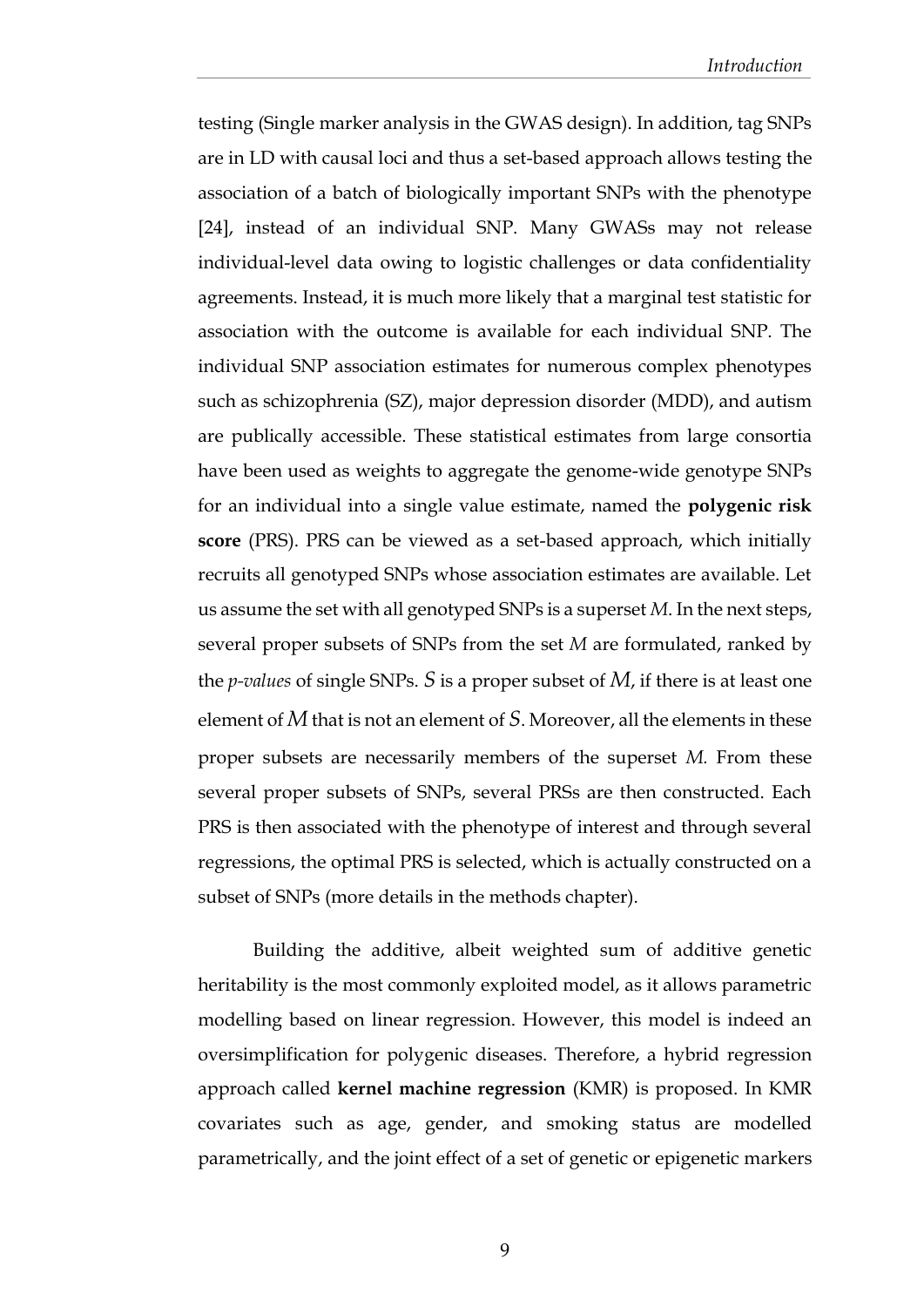non-parametrically. More specifically, the non-parametric effect of multiple markers is modelled via a kernel (more details in the methods chapter). The KMR framework has shown to be robust as it allows great flexibility in the functional relationship between the SNPs belonging to a set and the disease or the outcome of interest. Numerous kernels exist, such as the linear kernel, Gaussian kernel, and quadratic kernel. For genetic variants, the linear kernel has been successfully employed in association testing [25].

#### <span id="page-18-0"></span>1.2.2 DNA methylation: CpG sites

A big challenge after GWAS is to explain the functions of the identified SNPs, and to illustrate the mechanisms underlying the associations. The current GWAS catalog stats released on 04<sup>th</sup> April 2021, hosts data for 158,358 SNPs with 255,015 associations from 5002 GWAS publications [26]. Most of these associated SNPs are located in the non-coding region of DNA, which might be the genomic regions harbouring the transcriptional machinery of gene(s) such as promoters, enhancers, or silencers [27].

DNAm is a reversible-dynamic epigenetic event; thus, the degree of methylation at a CpG site or several closely located CpG sites of DNA determines the transcriptional state of nearby gene(s) [28, 29, 30]. For instance, hypo-methylation of a DNA sequence in a promoter triggers gene activation while hyper-methylation signals gene silencing [28, 29]. According to the ENCODE database, the human genome has approximately 28 million CpG sites that exhibit varying methylation patterns [31]. Similar to genotyping arrays, Illumina also provides DNAm arrays, namely the Illumina Human Methylation 450 K (also 850K: K refers to 1000 i.e., 1K=1000 sites) and Infinium Methylation EPIC (EPIC) BeadChips (Illumina Inc, San Diego, CA) [32]. These arrays have limited coverage of the methylome and can only detect up to 870K CpGs across the human epigenome, leaving a large proportion of CpG sites unmeasured. DNAm patterns are specific to tissues and developmental stages, and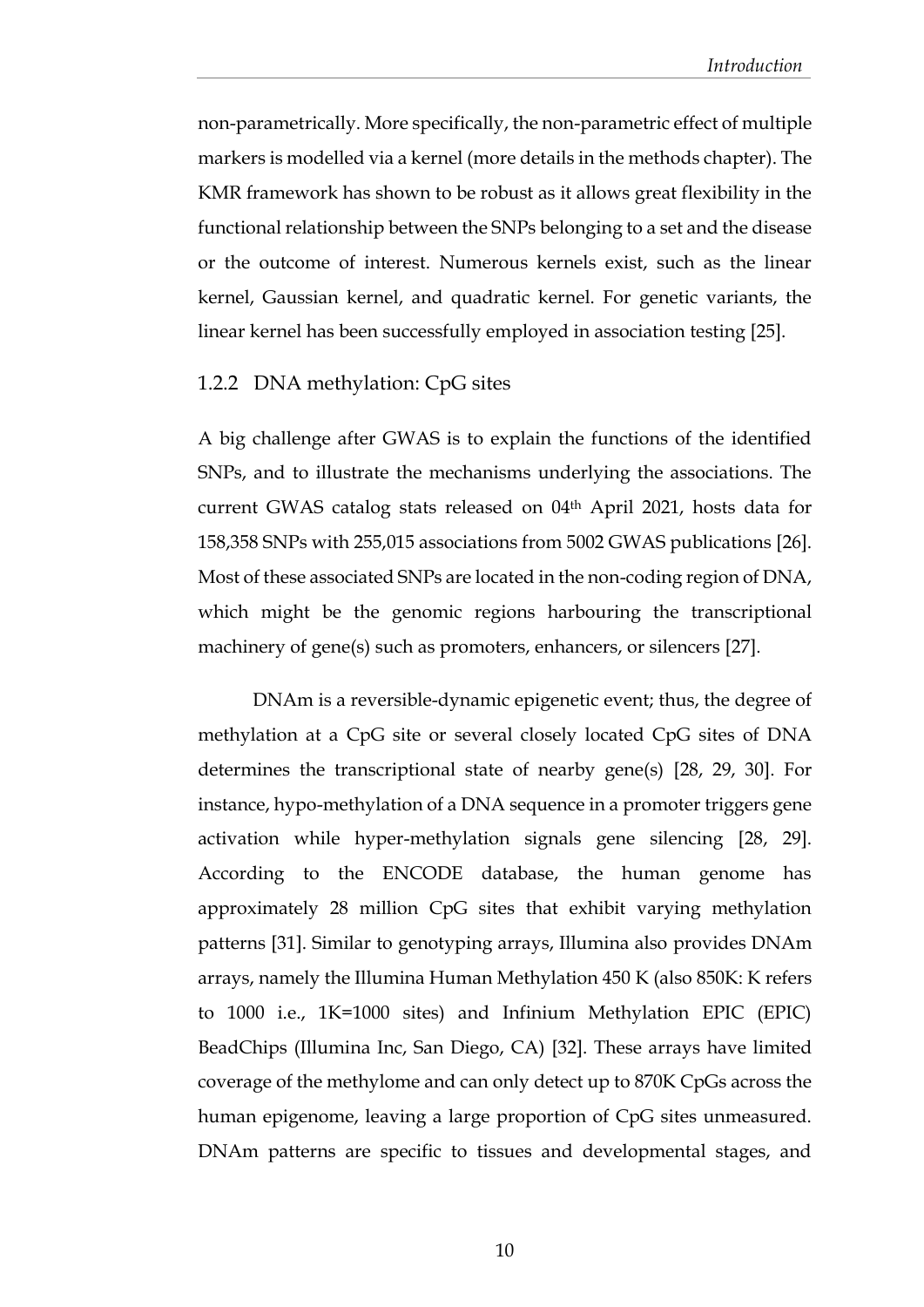change over time [28]. DNAm via arrays is usually profiled in the whole blood samples. Whole blood contains several cells of distinct types in various proportions; this is one of the prominent confounding factors of DNAm data generated from arrays. Analogous to the whole-genome sequencing technique of DNA, DNAm profiling can also be done at singlebase-pair resolution using the whole-genome bisulphite technique, but is expensive. In the whole-genome bisulphite technique, DNAm is profiled in the cell lines.

The DNAm level of a CpG site is a beta-distributed continuous value varying from 0 to 1. At each CpG site, methylation is quantified by the beta value, denoted as:

B-value: = 
$$
M / (M + U + a)
$$
,

where  $M > 0$  and  $U > 0$  denote the methylated and unmethylated signal intensities [33, 34]. The offset  $a \ge 0$  is usually set equal to 100 and is added to *M*+*U* to stabilize beta values when both *M* and *U* are small [34]. The distribution of an individual CpG site across various individuals can be considered as beta-distributed with values bounded between zero and one [33]. If the methylation of a site is zero, it refers to a state of no methylation, a biological indicator of transcriptional activity; and a value of one is maximum methylation, a biological indicator of minimum or no transcriptional activity. In practice, the methylation state of a CpG site depending upon the corresponding measured *B-value* of DNAm belongs to one of the three classes, i.e., hypo-methylated (*B-value* <0.20), semimethylated (*B-value* >0.20 and <0.70), or hyper-methylated (*B-value* >0.70) [35]. Gaussian regression with the beta-distributed *B-values* of DNAm data is problematic. The variance of *B-values* is usually smaller near the boundaries than the middle of the interval  $(0, 1)$ , implying violation of the homoscedasticity assumption required in Gaussian regression [35]. To address this problem, several modelling strategies have been proposed,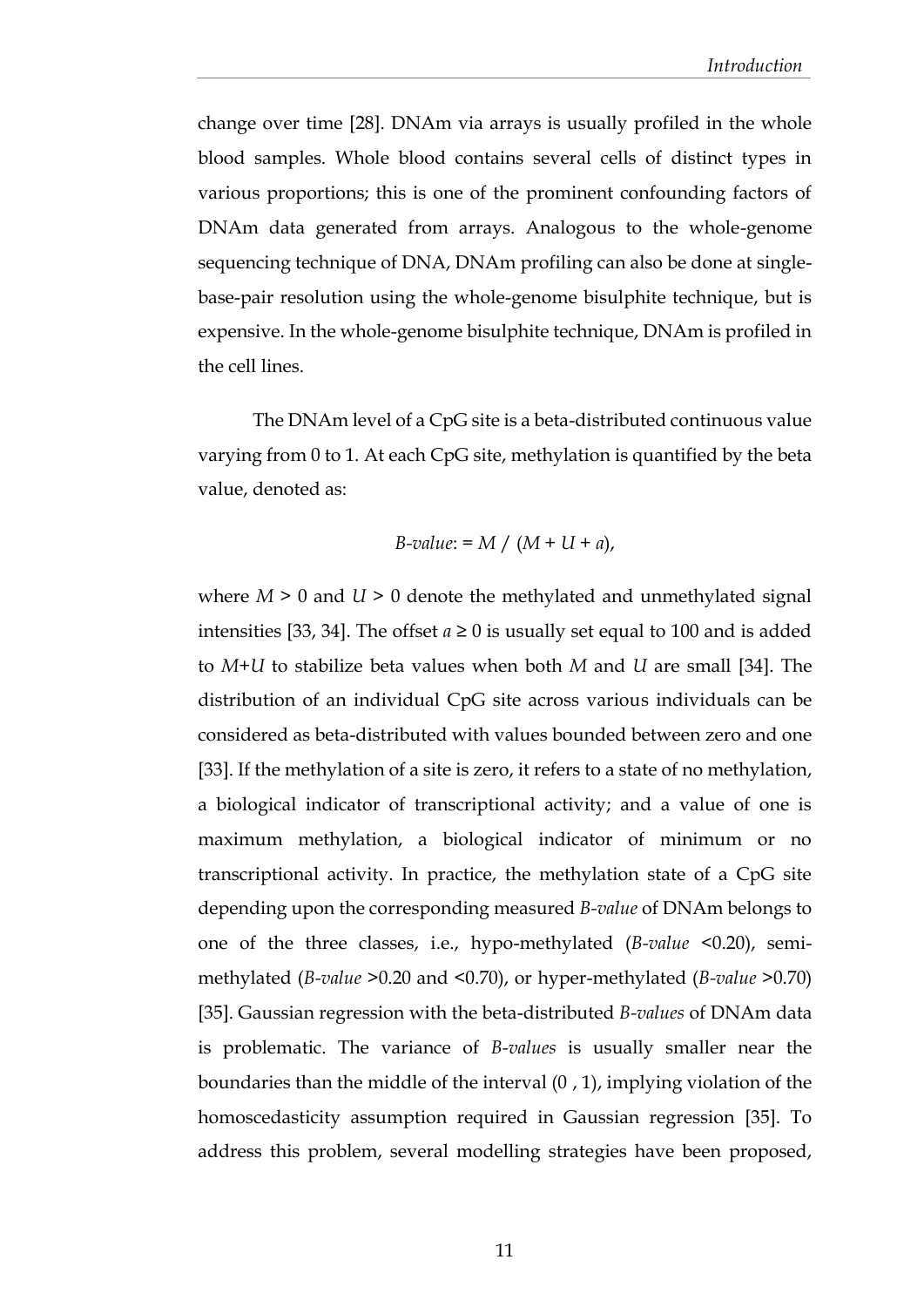including Gaussian regression with logit-transformed *B-values*, called *Mvalues*, and generalized regression models incorporating *B-values* as responses, e.g. beta regression.

In addition, alike GWASs epigenome-wide association studies (EWAS) analyses have been conducted to study the disrupted genomewide patterns of DNAm for numerous diseases such as for metabolic syndrome, schizophrenia, and inflammatory or autoimmune disorders [35]. For EWAS analysis, an identical approach to the traditional GWAS has been used, which also suffers from similar limiting factors. Moreover, recent studies have demonstrated evidence for loci harbouring SNPs that influence the methylation state [31]. Such loci have been termed methylation quantitative trait loci (methQTLs). In most methQTL, the correlations with the nearby genotypes (cis-genotype: on same DNA strand) are most pronounced. There is some evidence that SNPs can also influence methylation state(s) of CpG site(s) in trans (located on another strand of DNA)*,* but this does not seem to be as prevalent as *cis*-effects. It is also important to note that in most of these previous studies, the true causative SNP was not identified unequivocally [22]. In some cases, disease-associated epigenetic variation could arise prior to disease onset, but still not be causative for the disease [23]. This type of epi-phenomenon could be a result of confounding, when an environmental factor such as smoking, or a genetic variant, induces both aberrant epigenetic states and disease. These potential relationships between epigenetic variation and complex disease have important implications for the design and analysis of EWAS [30]. There are several EWAS designs being opted, such as monozygotic twins, and longitudinal cohorts [35]. In addition to single marker association analysis, EWAS has also been employed in the elucidation of the drug response by recording pre and post-treatment methylation data.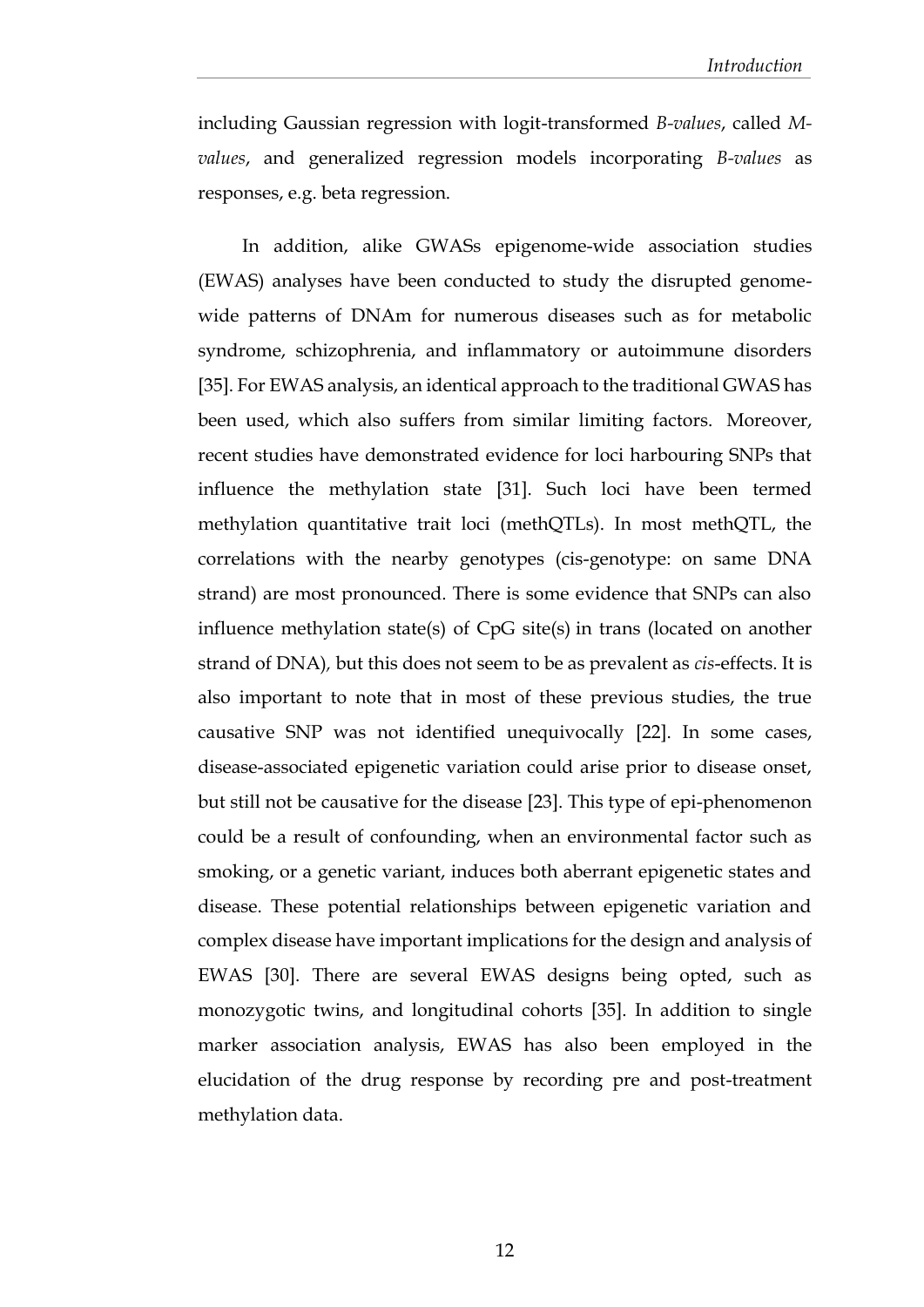More recently along with GWAS, researchers have started performing EWAS on the same individuals along with considering the gene expression datasets as well. These datasets have enabled integrated analysis of multiple layers of omics data for the phenotype of interest with the aim of improving our existing understanding of disease. One of the noticeable examples is the integration of the gene expression data from blood (*n* = 14,115 and 2765) with the GWAS results for T2DM, which identified 33 putative functional genes, three of which were targeted by approved drugs [21]. A further integration of DNAm (*n* = 1980) and epigenomic annotation data highlighted three genes (*CAMK1D*, *TP53INP1*, and *ATP5G1*) with plausible regulatory mechanisms, whereby a genetic variant exerted an effect on T2DM through epigenetic regulation of gene expression [21].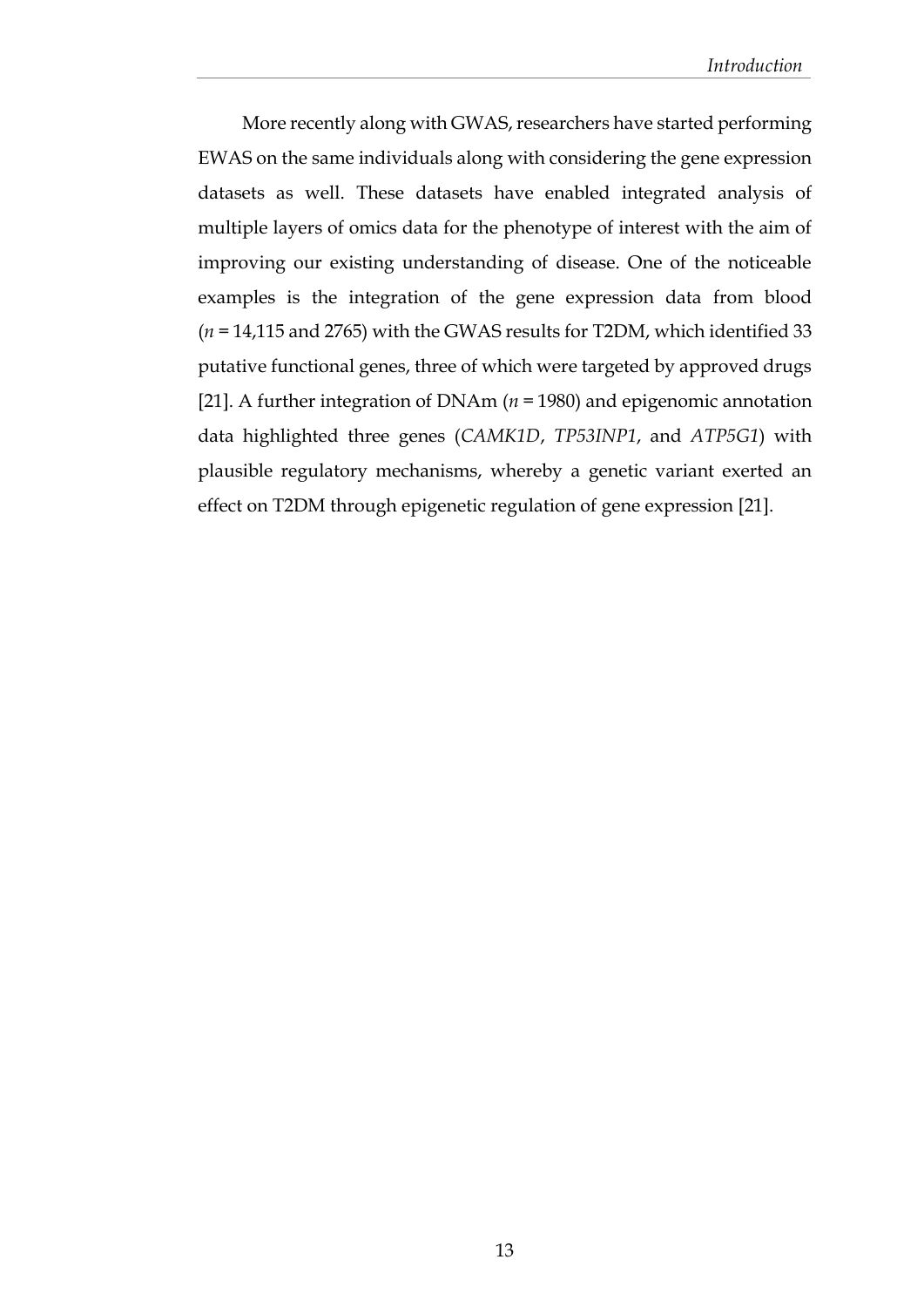## <span id="page-22-0"></span>1.3 Objectives and Outline of Thesis

The main objective of the research work done for this thesis is an evaluation of the set-based association approaches. Two statistical approaches are part of this thesis; one is a purely parametric regression approach: the polygenic risk score. The other approach is semi-parametric in nature and is named kernel machine regression. The research towards this thesis aims to enhance the existing understanding of both methods through an extensive simulation study and by using other omics data (epigenetic data: DNA methylation) with and without considering the interaction between genetic and epigenetic data. For the PRS method, I performed extensive simulations with varying sample sizes (small to moderate as is common in clinical studies). In addition, I evaluated the performance of PRS for correlated complex phenotypes instead of only using identical or similar phenotype. The KMR method has been exploited fairly well for SNP sets. In this thesis, my focus was to review the performance of the kernel for CpG markers. In addition, I also considered modelling an interaction term between SNPs and CpGs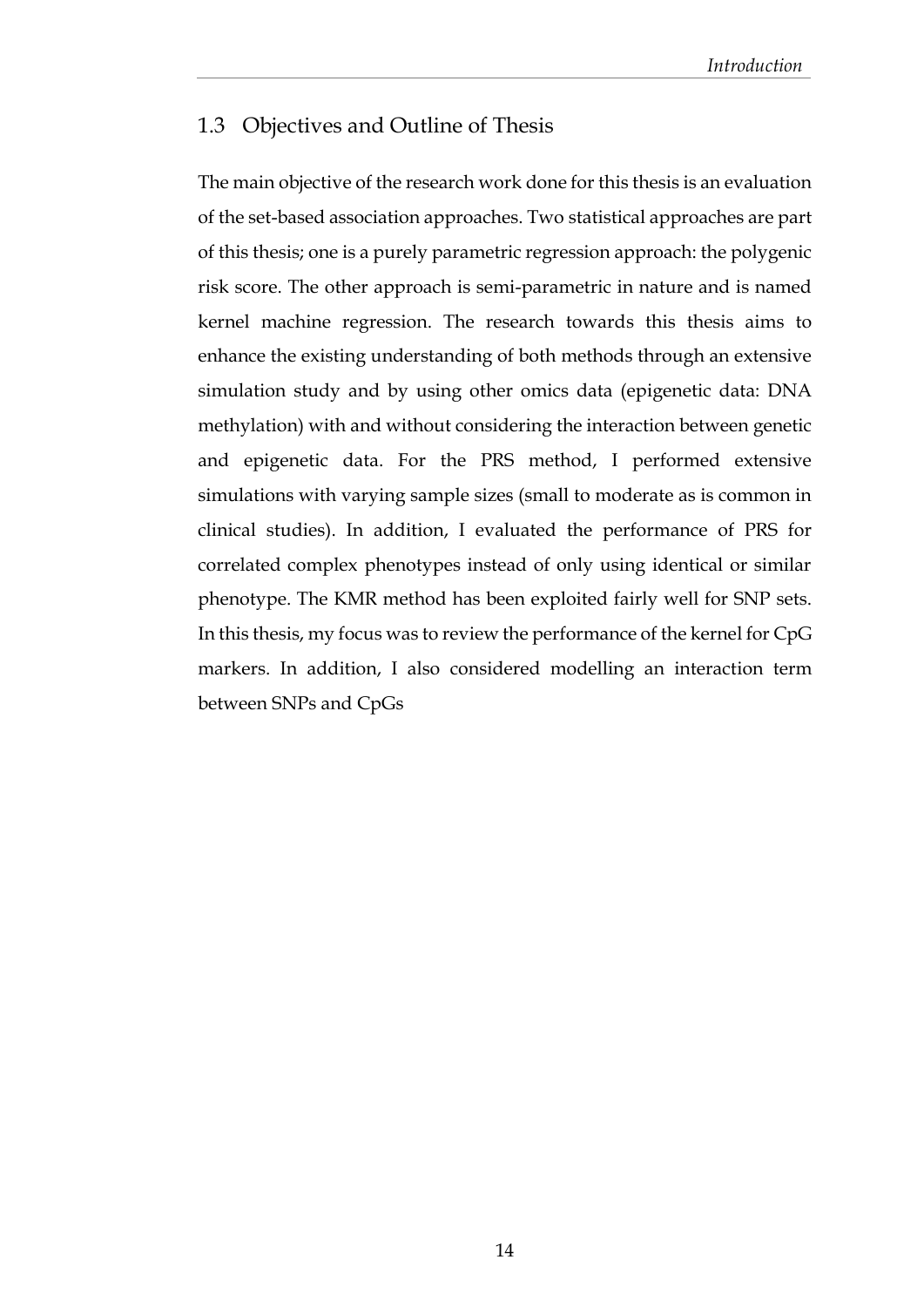## <span id="page-23-0"></span>**2 METHODS**

#### <span id="page-23-1"></span>2.1 Model Notation

Let us suppose we have genotyped *m* SNPs for *n* individuals, for which we measured a quantitative, normally distributed phenotype *y*. A traditional GWAS analysis proceeds by sequentially testing the null hypothesis of no association between the SNP and the phenotype for each single SNP [36, 37]. For a bi-allelic SNP with alleles denoted as *A* and *a*, there are various genotype-coding methods for the three possible genotypes i.e., *AA, Aa,* and *aa*. I will use the count of minor alleles in a genotype. Let us assume allele *a* is the minor allele, thus 0 for genotype *AA*, 1 for *Aa*, and 2 for *aa*. In GWAS analysis, an additive model is assumed, which implies that if the risk conferred by the minor allele *a* increases by r-fold for the heterozygous genotype (*Aa*) then it increases 2r-fold for the homozygous genotype (*aa*) [38].

The linear regression model in a typical GWAS for a quantitative outcome for an individual *i* is as follows:

$$
y_i = x_i^T \beta + \beta_q g_{iq} + \varepsilon_i; \quad \varepsilon_i \sim^{i.i.d} \mathcal{N}(0, \sigma^2) \qquad \text{Eq. 2.1}
$$

where  $g_{iq}$  denotes the minor allele count for q<sup>th</sup> SNP;  $q = 1, ..., m$  in the i<sup>th</sup> individual; i =1,...,n, and  $\beta_q$  is the regression coefficient for the  $q<sup>th</sup>$ SNP.  $x_i^T$  denotes the transposed (T) vector of considered covariates, such as age, gender, and/or smoking status including the intercept;  $\beta_x$  denotes the vector of corresponding regression coefficients.  $\varepsilon_i$  is the vector of error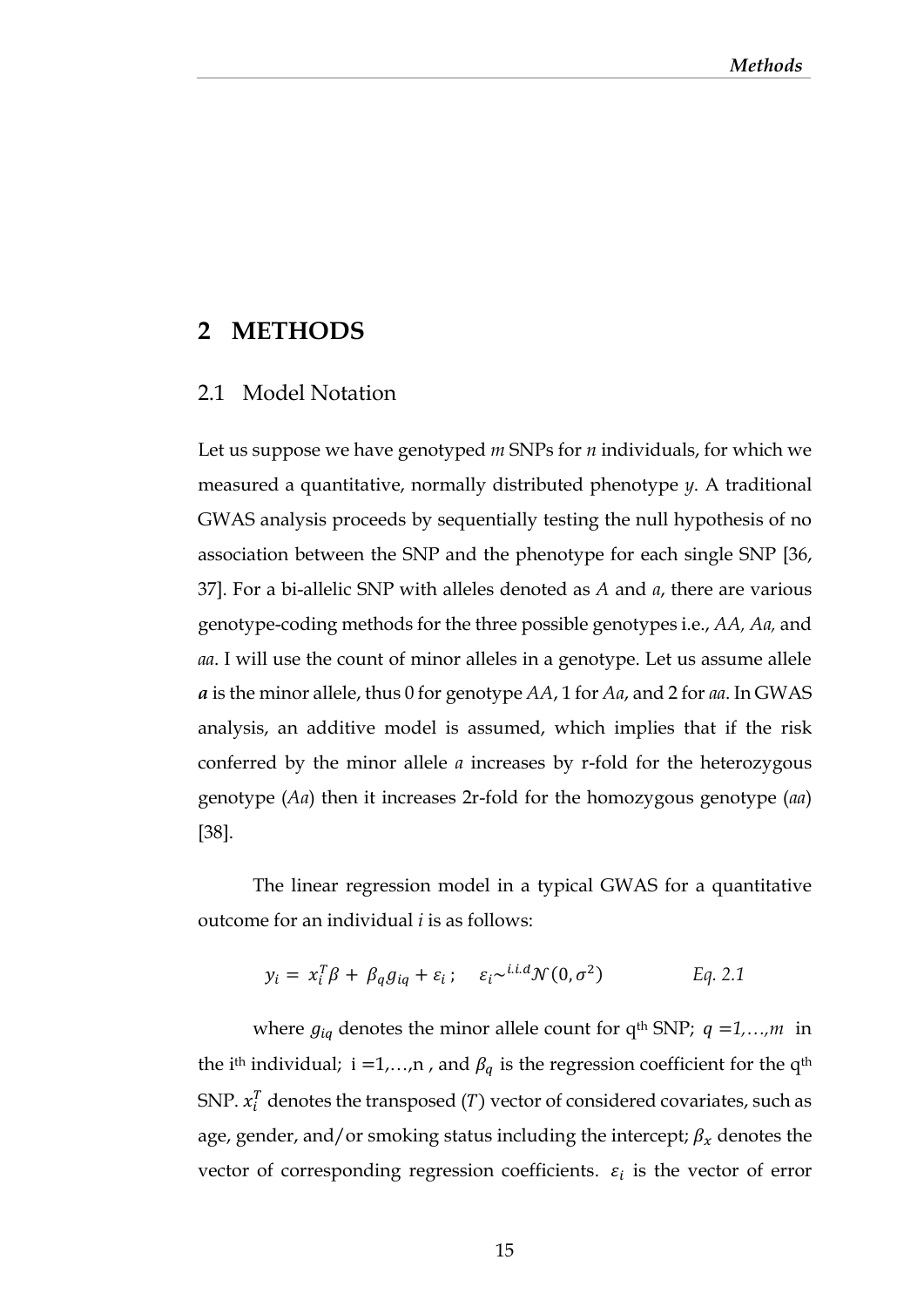terms, which are identically independently distributed (i.i.d.) and follow a normal distribution. We consider a test for no association between the genotype  $g_{iq}$  and outcome  $y_i$ , i.e.,  $\beta_q = 0$  as given in *Eq. 2.1*. Given *m* genotyped SNPs, *m* linear regression models are performed for a traditional GWAS. Thus, for the q<sup>th</sup> SNP, the fitted regression model estimates the regression coefficient  $\hat{\beta}_{\boldsymbol{q}}$ ; this is also called the estimated effect size. In addition, the fitted regression model also provides association statistics for the estimated effect size  $\hat{\beta}_q$ , which includes the standard error (SE) of the estimated effect  $\hat{\beta}_{\mathbf{q}}$ , and the *p-value* for the q<sup>th</sup> SNP with the outcome  $y_i$ . If the *p-value* for  $\hat{\beta}_q$  is less than the defined level of significance *a*, the null hypothesis can be rejected. The commonly used alpha values are 0.01 and 0.05. However, in a GWAS for *m* genotyped SNPs, *m* regression analyses are performed, i.e. simultaneously testing *m* null hypotheses of no association between the genotypes of *m* SNPs and the phenotype *y*, for *n* individuals. Thus, the individual *p-values* for the *m* SNPs need to be corrected for multiple testing. A commonly used method for multiplecomparison correction is the Bonferroni correction; other methods include the Tukey-Kramer and Scheffe method [39, 40]. The Bonferroni correction is a conservative multiple-comparison correction method that resets the alpha value ( $a = 0.05$ ) for the *m* regression tests to  $\alpha/m$  and thus the signficance level for the estimated *p-value* is adjusted for multiple tests. For GWAS analysis, the proposed genome-wide significance level is  $5 \times 10^{-8}$ [39].

The association statistics for the *m* tested SNPs altogether are termed summary statistics of a GWAS analysis. In a typical summary statistics report of a GWAS analysis, each line represents the association statistic  $A_q$ for the q<sup>th</sup> SNP, such that  $A_q = {\hat{\beta}_q, SE_q, p-value_q}$ . Along with the association statistics, other information such as the genomic location of SNPs is also given. These summary statistics reports are publicly available for a number of published GWASs on the GWAS catalogue database [26].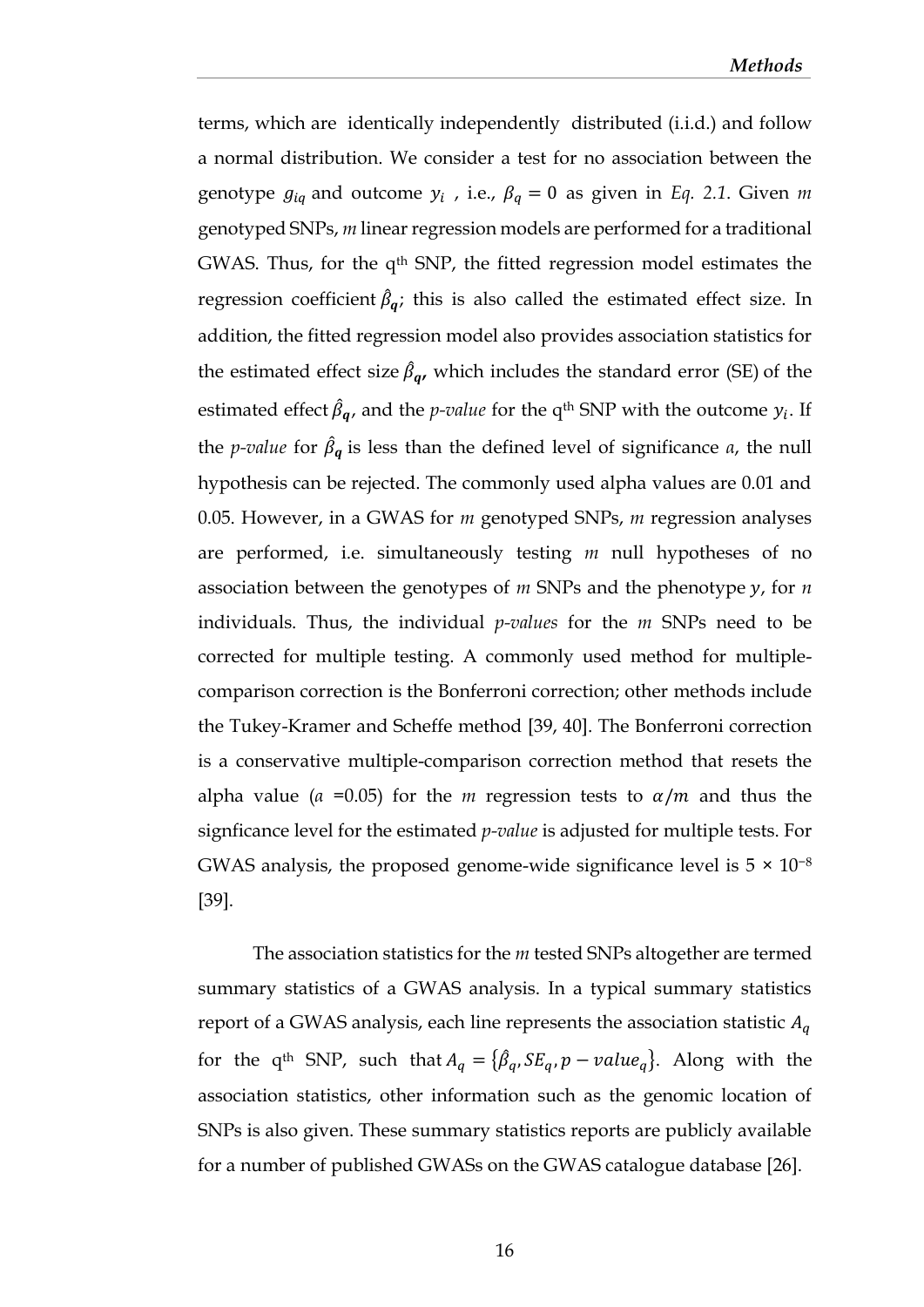## <span id="page-25-0"></span>2.2 Polygenic Risk Score Analysis

The main goal of GWASs so far has been to identify causal variants that tell us about the biology of the phenotype and propose ways for targeted treatments [22, 36, 41]. GWAS findings have unravelled robust statistical association evidence for quite a number of loci, albeit the number of statistically significant SNPs is small and the effects are far from explaining the missing heritability [6, 22]. Even though many SNPs with weak to moderate effects can be assumed as associated to phenotypes however, a wide majority of loci do not achieve any genome-wide significance level owing to the multiple testing burden [22, 37, 41].

A polygenic risk score (PRS) is an individual-level score of genetic risk, which can be conceptualised as an aggregate measure of allelic counts across a set of genetic variants weighted by effect sizes, derived from an appropriate GWAS result [42, 43]. Initially, PRS computation was restricted to SNPs that reached genome-wide significance [42]. However, with the availability of GWAS results from much larger studies such as those from consortia, PRS also included SNPs that did not reach genome-wide significance [43, 44, 45, 46, 47].

In principle, the computation of PRS requires two main ingredients: First a sample of independent individuals with genotype and phenotype information for a complex trait/disease - the so-called target trait. Secondly, an appropriate GWAS summary statistic estimated in an independent sample with identical or correlated phenotype to that of the target trait is needed. This phenotype is termed the discovery phenotype. Usually the sample size of GWAS for the discovery phenotype is quiet large in comparison to the target trait. Let us suppose a *SNP set R*, which is a proper subset of SNP set *M*. Here SNP set *M* refers to the *m* genotyped SNPs for the target trait. For simplicity, we assume the GWAS summary statistics information is available for the genotyped SNPs in the SNP set *M*. The *SNP*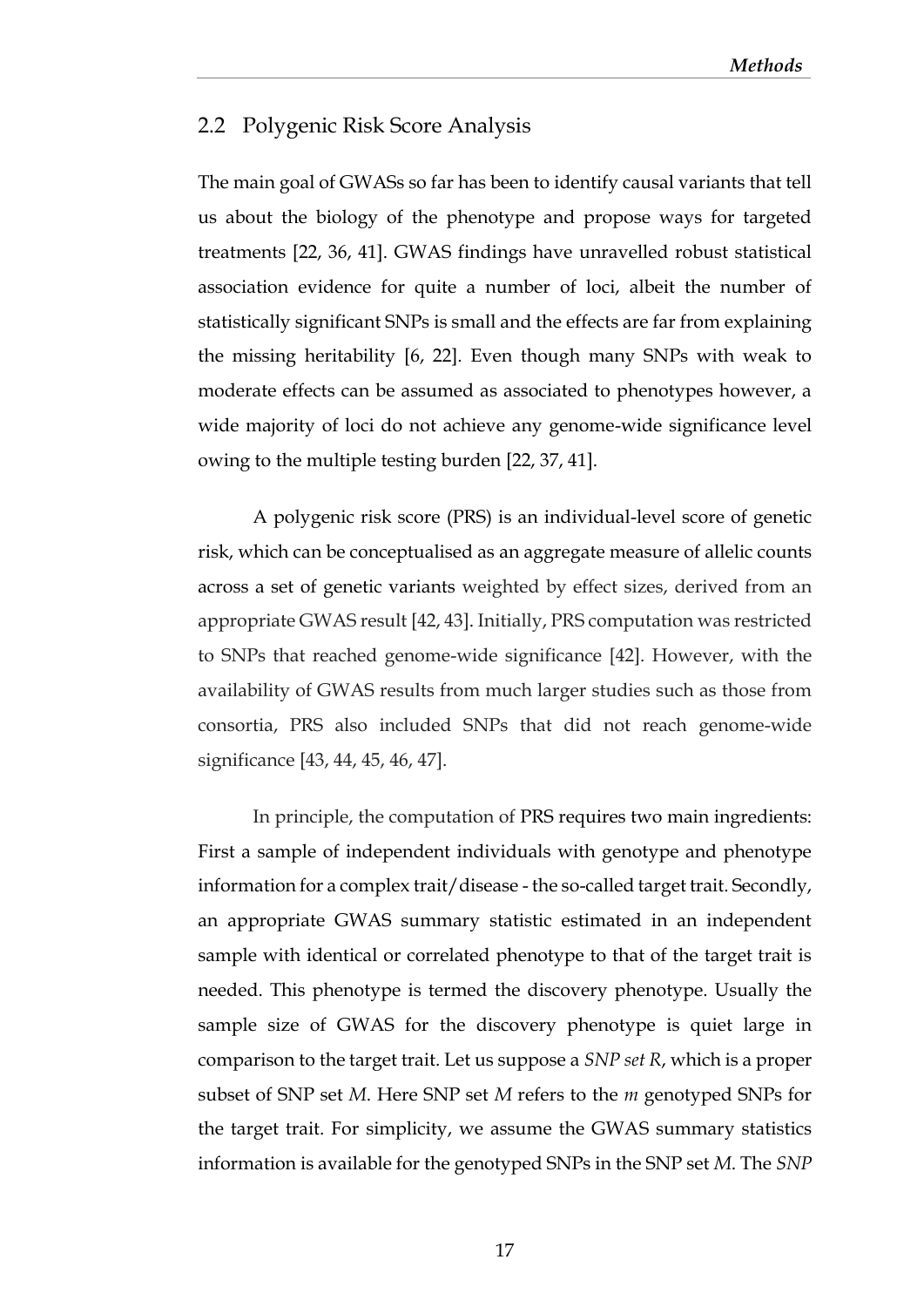*set R* has  $r$  SNPs. *G* is then an  $n \times r$  matrix, which has genotype information for the *r* SNPs and *n* individuals in the target sample. Each element of the matrix *G*, denoted as  $g_{iq}$  is the genotype information (0, 1, or 2) for the q<sup>th</sup> SNP,  $q=1$ , ...,*r*, in the i<sup>th</sup> individual  $i=1$ , ...,*n*.  $\hat{\beta}_q$  is the genetic effect size estimated for a single SNP in an external large-scale GWAS of a discovery trait. Thus, PRS for the individual  $i$  can be computed as follows:

$$
PRS_i = \sum_{q=1}^r \hat{\beta}_q G_{iq} \qquad Eq. 2.2
$$

*PRS<sup>i</sup>* is the cumulative sum of minor allele counts of genotypes across the *r* SNPs, weighted by the respective estimated effect of the SNPs [42]. The GWAS summary statistics for the discovery trait are usually estimated on a very large sample size, such as several thousand individuals, and are publicly accessible. For instance, at the Psychiatric Genomic Consortium (PGC) for schizophrenia, performed a GWAS analysis on 36,989 cases and 113,075 controls with European ancestry, and published the GWAS summary statistics [44].

PRS analysis can be viewed as a search of the *SNP set R*, such that  $R \subset$ *M*. In order to find the *SNP set R*, several subsets of *SNP* set *M* are formulated. Prior to sub-setting the SNP set *M*, preliminary SNP filtering is recommended to address problems such as multicollinearity. Thus, SNP filtering followed by the sub-setting of SNP set *M* is a two-stepped approach. The first step is clumping, which removes correlated SNPs from the SNP-set *M*; the resulting SNP set is denoted as *Mclumped*, followed by the second step of sub-setting SNPs in the SNP set *Mclumped,* using a thresholding-based criterion. This approach is called clumping and thresholding (C+T), sometimes also known as pruning and thresholding  $(P+T)$ .

In the first step, clumping (C) is performed such that SNPs in set *M,* which have weak correlation with one another, are retained, thus avoiding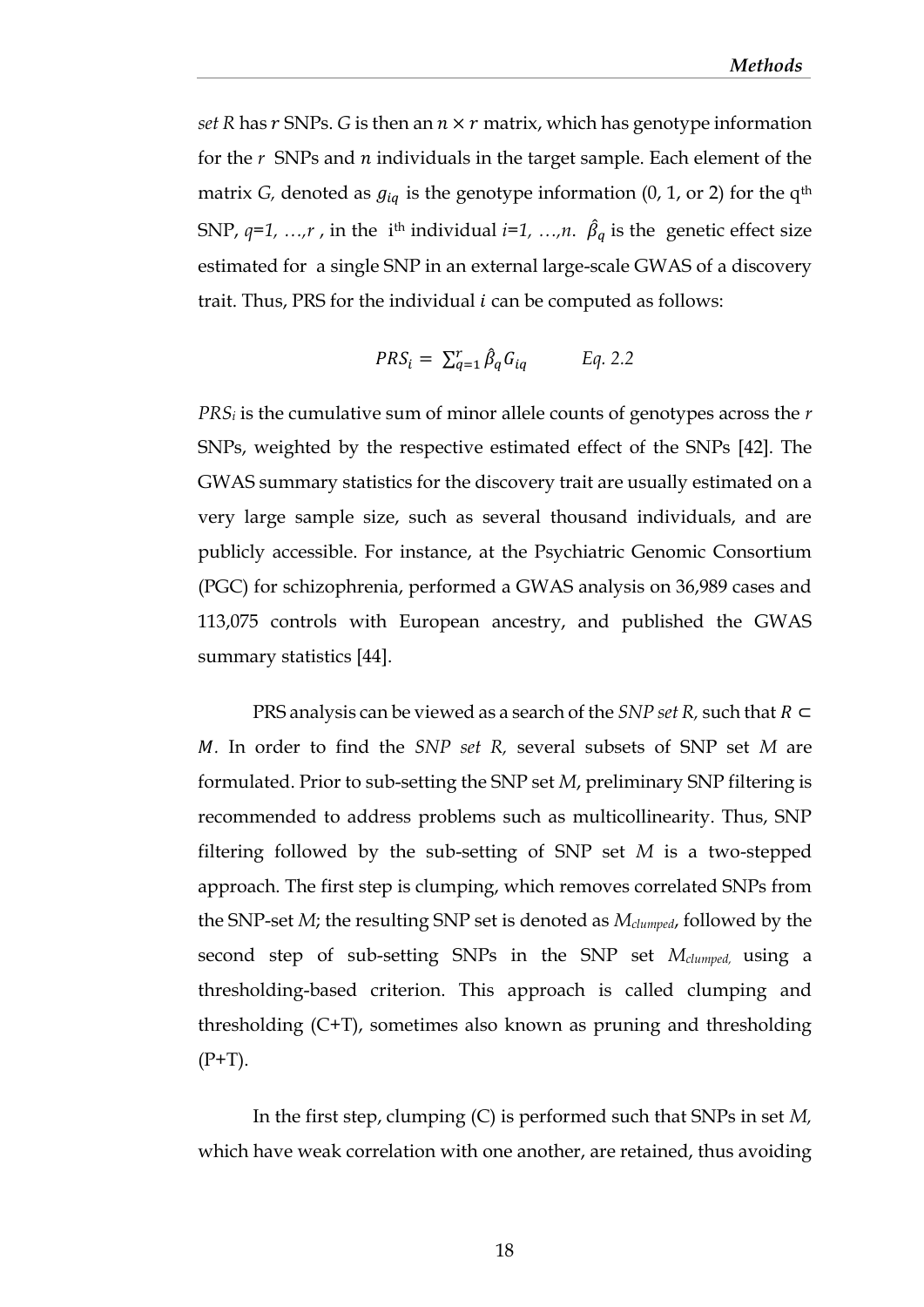multicollinearity among SNPs [45]. Clumping selects the most significant SNPs iteratively by computing the correlation  $(r^2)$  between an index SNP and its nearby SNPs within a window based on genetic distance between SNPs [43]. This removes the nearby SNPs that demonstrate greater correlation with the index SNP beyond a given threshold [45]. The recommended threshold is  $r^2 = 0.8$ , which we also used in our analysis [43]. The clumping step prunes redundant correlated effects caused by linkage disequilibrium (LD) between SNPs [43]. For clumping, keeping in consideration the LD pattern in the human genome, a window size between 250 kbp to 500 kbp is recommended [43, 46]. However, this procedure may also remove independently predictive SNP(s) that are in LD with the index SNP.

The second step is thresholding (T). The GWAS summary statistics of SNPs in SNP-set *Mclumped* obtained from the discovery sample are ranked from lowest to highest *p-value* [43]*.* Let us suppose a vector *S of* length *s* comprises of positive real numbers ranging between 0 and 1. Each element in the vector *S* represents the discrete *p-value* grid points deployed as the *pvalue* threshold to create *s* number of proper SNP subsets from the SNP set *Mclumped*. Each subsequent SNP set which is subset of SNP set *Mclumped*, necessarily incorporates cumulatively SNPs from the previous *pvalue* threshold. That is, SNPs at the 0.001 *p-value* threshold are a proper subset of SNPs at the *p-value* threshold of 0.01.

In this way, a PRS that considers genome-wide SNPs can be defined as a weighted sum of allele counts for SNPs meeting a *p-value* threshold, yielding a set of PRSs for a vector of thresholds. In theory, this *p-value* based thresholding approach is also applicable to considering SNPs only within a gene set or a pathway instead of all genome-wide genotyped SNPs on an array.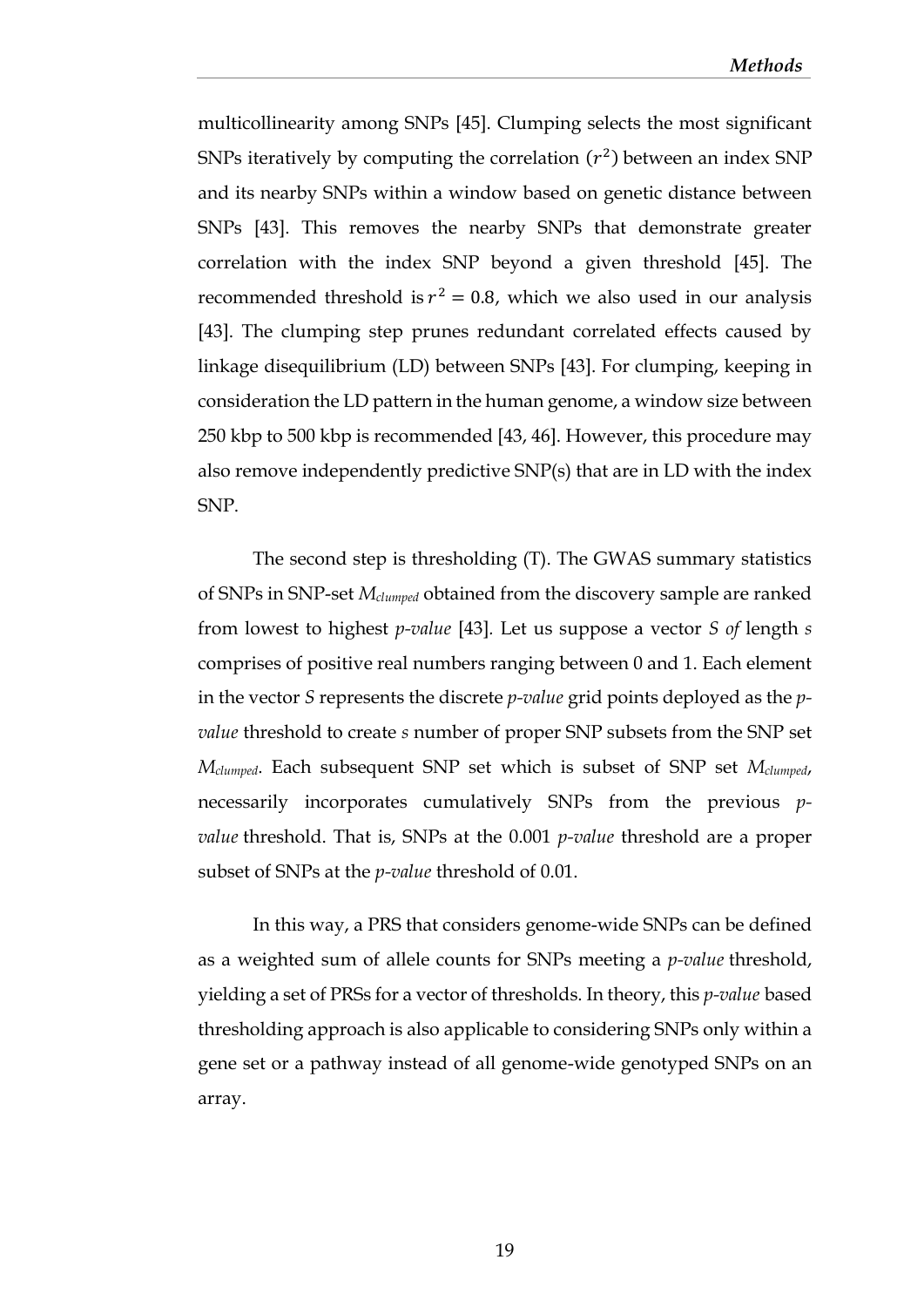Combining information for non-significant SNPs, but with lowerranked *p-values*, in addition to significant SNPs, the PRS analysis can be considered as a search to find an "optimal" *p-value* threshold corresponding to the *SNP set R*, which has the maximum possible predictive power compared to all other selected *p-value* thresholds. Thus in a parametric regression framework, the resulting PRS for each grid point or *p-value* threshold is regressed on the phenotype as target trait.

Let us assume  $y_i^{target}$  denotes a normally distributed phenotype of the target trait, the regression model is as follows:

$$
y_i^{target} = \beta_{PRS} PRS_i + \varepsilon_i \qquad Eq \ 2.3
$$

where  $\beta_{PRS}$  is the regression coefficient of PRS. The *s* number of distinct pvalue thresholds defined in the vector *S,* also determine the number of computed PRSs and thus the number of regression models in *Eq. 2.3.* The explained variance  $(R^2)$  and association *p-value* of  $y_i^{target}$  with the PRS is compared for those analysed models. The PRS among *s* the PRSs that explains the maximum variance in the phenotype, with significant evidence of association between  $y_i^{\text{target}}$  and PRS of the model, is referred to as the optimal PRS (*PRS*<sub>ont</sub>), and the corresponding *p-value* threshold is called the optimal *p-value* threshold (*popt-value).* Both steps, clumping and thresholding represent a statistical compromise between signal and noise [43]. Clumping aims to ensure the inclusion of truly predictive variants and reducing noise in the score by excluding variants that are highly correlated, while thresholding allows consideration of SNPs beyond the significance level [43, 45]. Thus using genome-wide SNPs, PRS analysis outputs a *SNP set R*, which can be further subjected to gene or pathway-based enrichment analysis.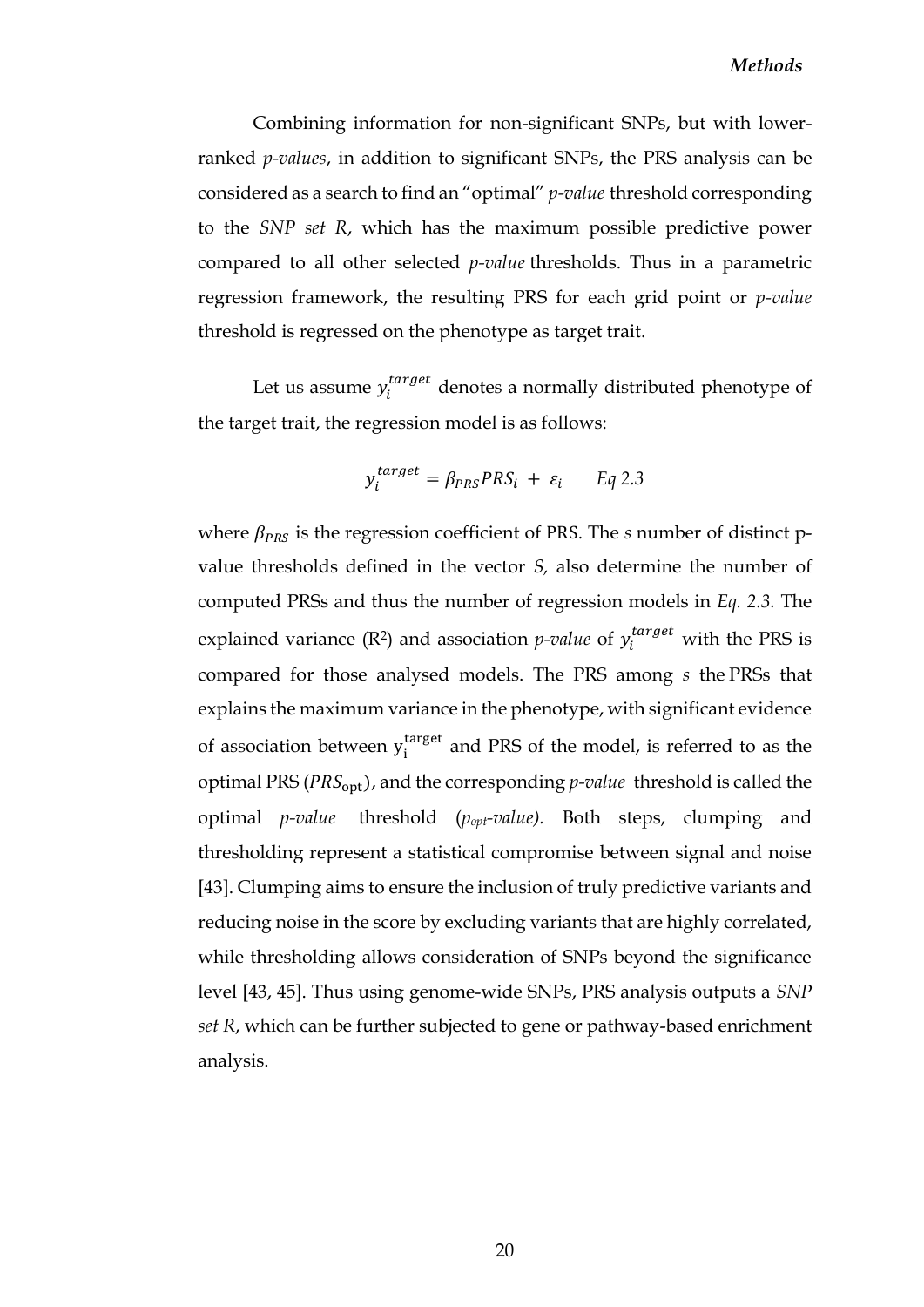## <span id="page-29-0"></span>2.3 Kernel Machine Regression

Kernel methods are a machine learning class of algorithms that allow association testing of a SNP set with a phenotype of interest, reducing the dimensionality of tests greatly in comparison to the traditional GWAS [47]. Instead of single SNP analyses as in *Eq. 2.1* we now consider a SNP set *R* with  $r$  number of SNPs where  $g_i$  denotes the vector of genotypes for the i<sup>th</sup> individual, such that  $g_i = (g_{i1}, g_{i2}, ..., g_{ir})^T$ ,  $i = 1, ..., n$ . Unlike the definition of SNP set *R* in the PRS analysis section, here the SNP set *R* can be the SNPs in the SNP set *M*, mapped to a gene or multiple genes belonging to a pathway.

The regression model for the phenotype  $y_i$  is as follows:

$$
y_i = x_i^T \beta + h(g_i) + \varepsilon_i \quad Eq. 2.4
$$

where  $h(g_i)$  is an unknown function, which models the genetic information for individual *i* in the model.  $x_i^T$  is the transposed vector of covariates that are parametrically modelled by the linear model. The genetic effects can be modelled via the function *h* with great flexibility, e.g., parametrically (such as via a PRS) or non-parametrically via a kernel function. Thus, in the kernel machine regression (KMR) model in *Eq. 2.4*, we test for association between a SNP set modelled via function  $h(\cdot)$  and the phenotype, the hypothesis is as follows:

$$
H_0: h(\cdot) = 0 \text{ versus } H_1: h(\cdot) \neq 0
$$

#### <span id="page-29-1"></span>2.3.1 Kernel function and association testing

Let us assume the unknown function  $h(g_i)$  lies within a reproducing kernel Hilbert space  $\mathcal{H}_K$  generated by a positive definite kernel function  $k(\cdot,\cdot)$ . A reproducing kernel Hilbert space  $\mathcal{H}_K$  allows the specification of a userdefined feature map  $\varphi$  that in turn allows the transformation of data points from their original space into a higher dimensional feature space [48, 49].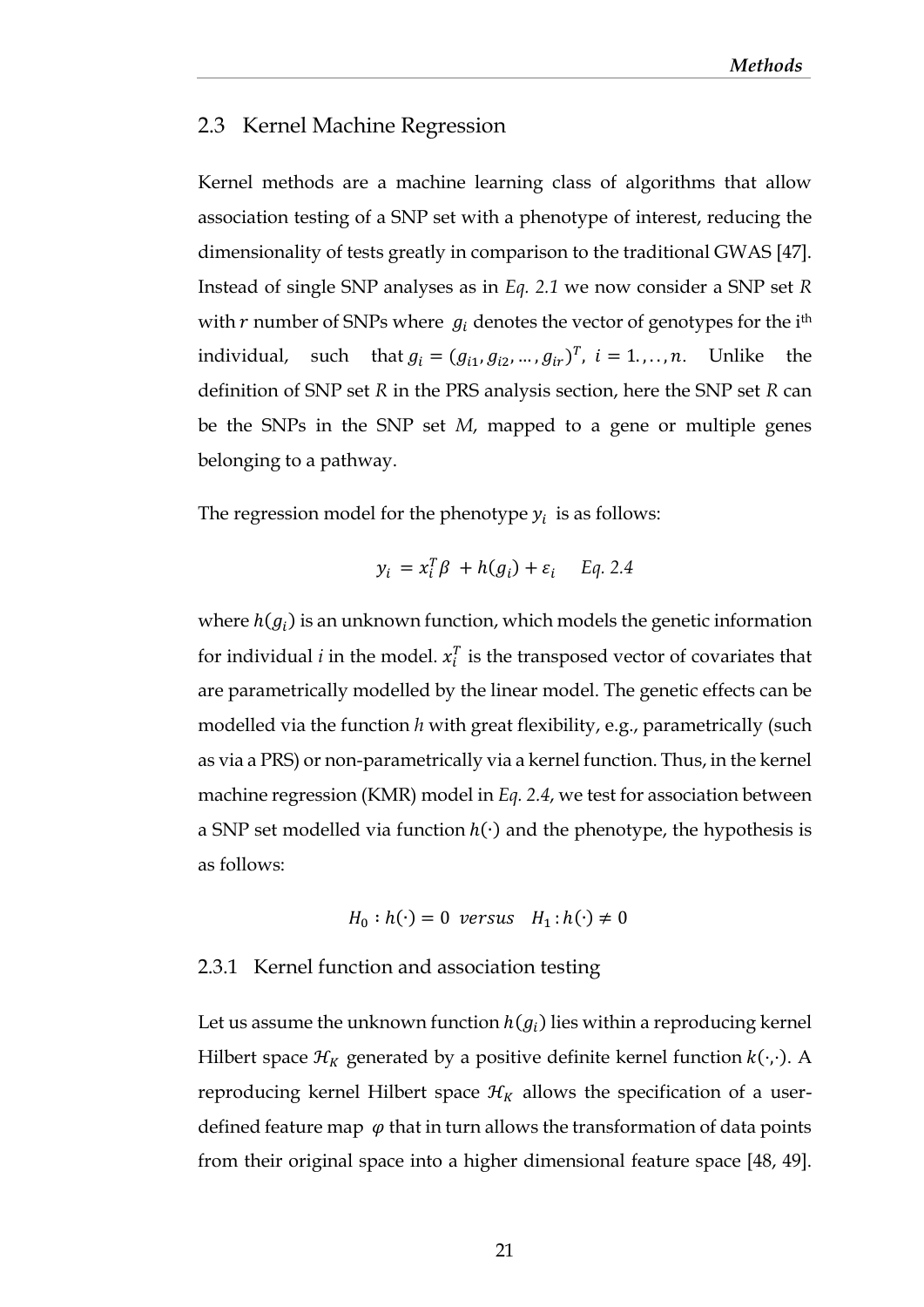The specific properties of the defined feature space  $\varphi$  do not require its explicit evaluation [49]. However, as per Mercer's theorem, if a function  $k(\cdot,\cdot)$  on the data points *i* and *j* satisfy Mercer's constraints, then there exists a function  $\varphi(\cdot,\cdot)$  that maps *i*, and *j* into a higher dimension [50].

Mathematically, a kernel can be represented as follows:

$$
k(g_i, g_j) = \langle \varphi(g_i), \varphi(g_j) \rangle
$$

Here *k* denotes the kernel function,  $g_i$  and  $g_j$  are the *r* dimensional inputs from the genotype matrix *G* for any two individuals *i and j.*  $\varphi$  is a map from  $n \times r$  –dimensional space to  $n \times n$  –dimensional space. Thus, the  $n \times r$ *r* −dimensional matrix *G* is converted into a  $n \times n$  −dimensional kernel matrix  $K$ , which is a symmetric and semi-definite positive matrix. Any element of the resulting  $n \times n$  –dimensional matrix quantifies the similarity between any two individuals  $i$  and  $j$  determined by the specified kernel function  $\ k\!\left( g_{i},g_{j}\right)$  . Thus,  $K$  is also called the genomic similarity matrix [50].

For genetic data, a simple and popular choice of kernel function is the linear kernel:  $k(g_i, g_j) = g_i^T g_j$ , which is a dot product between any two data points [47]. This indicates that the overall genetic effect is a linear combination of the individual effects in the *SNP set R*. Other kernels include the polynomial kernel  $k(g_i, g_j) = (g_i^T g_j + c)^d$  where  $c$  is a constant term and *d* is the polynomial degree, and the Gaussian kernel  $k(g_i, g_j)$  =  $\exp\left(-\|g_i-g_j\|^2\right)$  $\mathcal{O}(\rho)$  [47]. To quantify similarity or dissimilarity between any two data points, numerous distance-based methods are available, such as Euclidian distance, Manhattan distance, Cosine similarity, Minkowski similarity, and Jackard Index [51]. For genetic data, methods such as identity–by-state, identity-by-descent, or shared-haplotype-based measures have been frequently opted. The details on these various general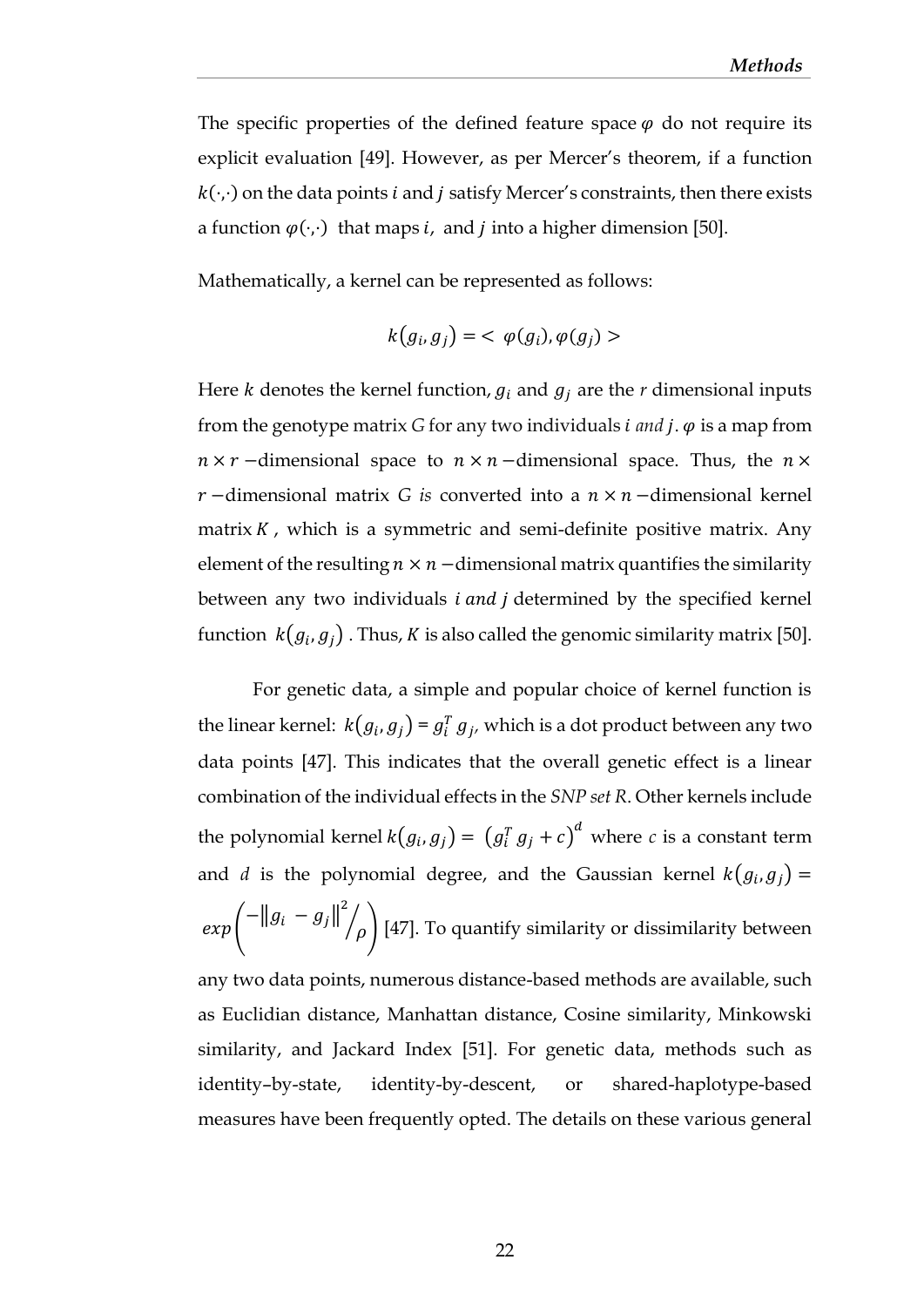as well as genomic similarity measures, and relationships between them can be found elsewhere [25, 26, 52, 54].

In the KMR framework, once the kernel function is specified, the next step is to test the hypothesis. In *Eq. 2.5,*  $H_0: h(g_i) = 0$ , is equivalent to  $H_0$ :  $\sigma_{\rm K}^2 = 0$ , where  $\sigma_{\rm K}^2$  is the variance explained by the kernel function. Thus, a high-dimensional test is reduced to testing a single variance component. The regression model presented in *Eq. 2.4* can also be viewed as a linear mixed model (LMM), assuming fixed effects for the design matrix  $X$ , a nonparametric function  $h(G)$  modelling the genetic information as random effect with  $h(\cdot) \sim N(0, \tau^2 K)$ , and  $\varepsilon \sim \mathcal{N}(0, \sigma_{\varepsilon}^2 I)$  [52, 50, 47].  $\tau^2$  is the unknown variance component, which is expressed as a function of the scaling parameter  $\lambda$  and the variance  $\sigma_K^2$  as follows:  $\tau^2 = \lambda^{-1} \sigma_K^2$  [47]. The overall variance  $\sigma^2$  can be defined as  $\sigma^2 = \sigma_K^2 + \sigma_\varepsilon^2$ , and  $\sigma_\varepsilon^2$  is the residual variance. The conditional distribution of  $y$  given the random effects  $h$  is normal:  $y|h \sim \mathcal{N}(X\beta + h, \sigma^2 I)$  and marginally (averaged across the individuals)  $y \sim \mathcal{N}(X\beta, \tau^2 K + \sigma^2 I)$  [49, 52, 54]. We can estimate h by noticing the fact that the distribution of  $y$  and  $h$  is jointly normal and their covariance is  $\tau^2 K$  [52, 50, 47]. Making use of the conditional multivariate normal distribution, the expectation of  $h$  given the observation  $y$  can be estimated as  $\tau^2 K \sum^{-1} (y - X\widehat{\beta})$  [49, 52, 54]. The estimates  $\widehat{\beta}$  and h are obtained by minimizing the penalized likelihood function for the KMR, which are equivalent to the best linear unbiased estimator and the best linear unbiased predictor of the LMM [47]. This connection bridges machine learning and regression statistics, specifically LMM and KMR, and allows for a unified framework of model fitting and statistical inferences [47]. We can estimate the variance component parameters  $\tau^2$  and  $\sigma^2$  and any unknown parameter in the kernel function by maximizing the likelihood of the LMM. Thus, within the KMR framework, we test the following hypotheses, which intuitively are all the same:  $H_0 : h(G_i) =$ 0 or  $H_0: \sigma_K^2 = 0$  or  $H_0: \tau = 0$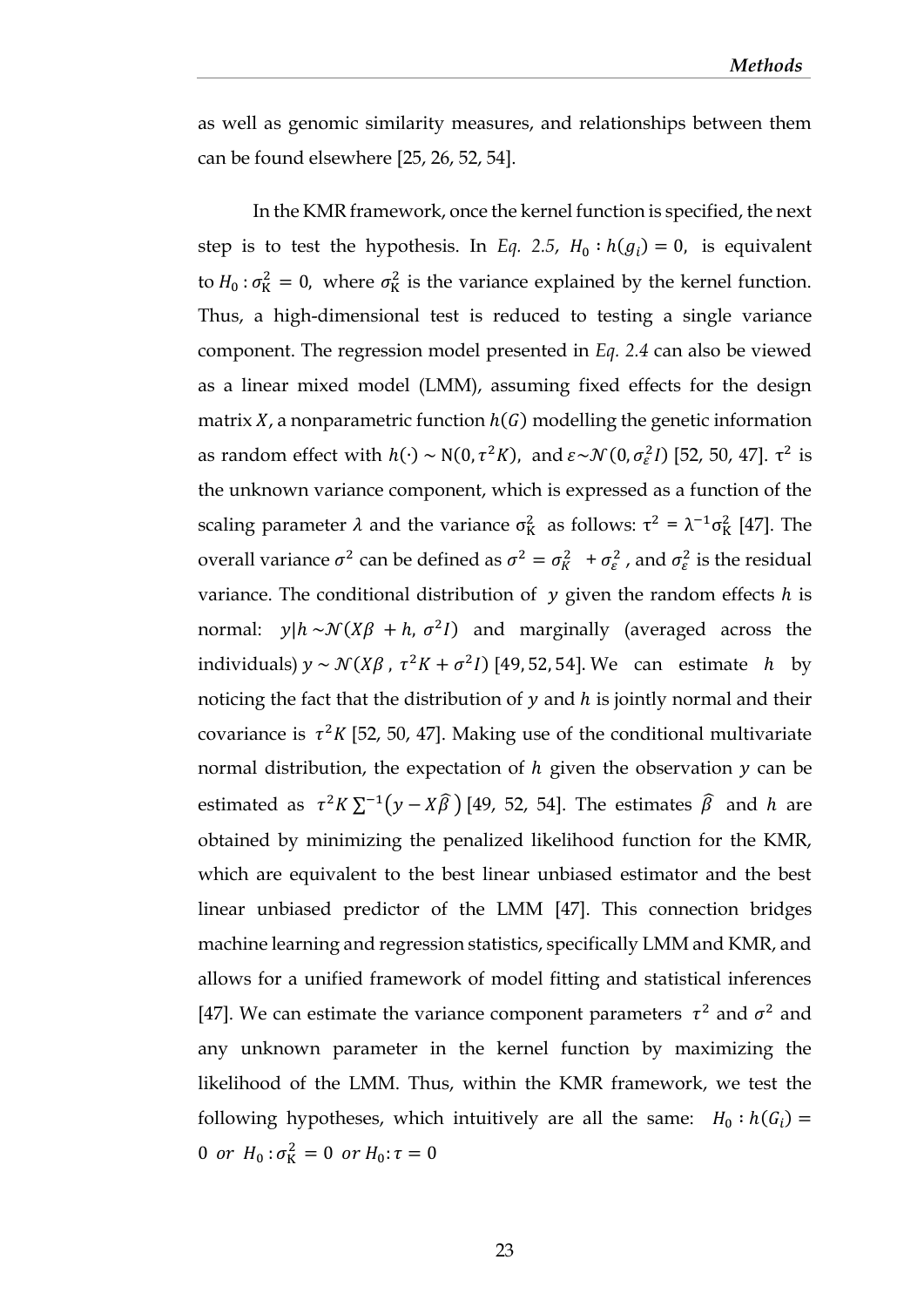The score test statistic can be derived by taking the first derivative of the restricted maximum likelihood (REML) equation with respect to  $\sigma_{\rm K}^2$  and evaluating it under the null hypothesis [47]. The score statistic  $Q$  follows a mixture of chi-squared distributions under  $H_0$  and takes on the following quadratic form:

$$
Q = \frac{1}{2\sigma_{\varepsilon}^2} (y - \hat{y})^T K (y - \hat{y}) \qquad Eq. 2.5
$$

where  $\hat{y}$  is the fitted value of  $y$  under the null model, and is easy to fit with standard regression models for fixed effects (e.g. linear regression for quantitative traits, or logistic regression for binary traits). The test statistic Q depends on the true covariance matrix  $\Sigma$  of  $y_i$ , which is often unknown in practice and requires estimation of a large number of parameters. Although the sample covariance can be used to estimate  $\Sigma$ , it is not stable when the number of SNPs in the SNP set *R* is large or moderate and the number of individuals *n* is small. Some statisticians use  $\sigma_{\varepsilon}^2$  in the denominator to compute the test statistics; others ignore this term and a formal derivation based on derivatives of the log-likelihood function would use  $\sigma_{\varepsilon}^4$  in the denominator. However, these variations are just different scalings of the quadratic form. As long as the scaling is considered, i.e. assuring that Q follows a mixture of chi-squared distributions, the resulting *p-value* will be valid [26, 49, 54]*.* The Satterthwaite approximation - an anticonservative approach and the Davies method- an analytical solution, have been used to compute *p-values* in the KMR. Between both computation methods for the *p-value*, the Davies method is more accurate. However, owing to computational constraints, the Satterthwaite approximation can also be used *[47]*.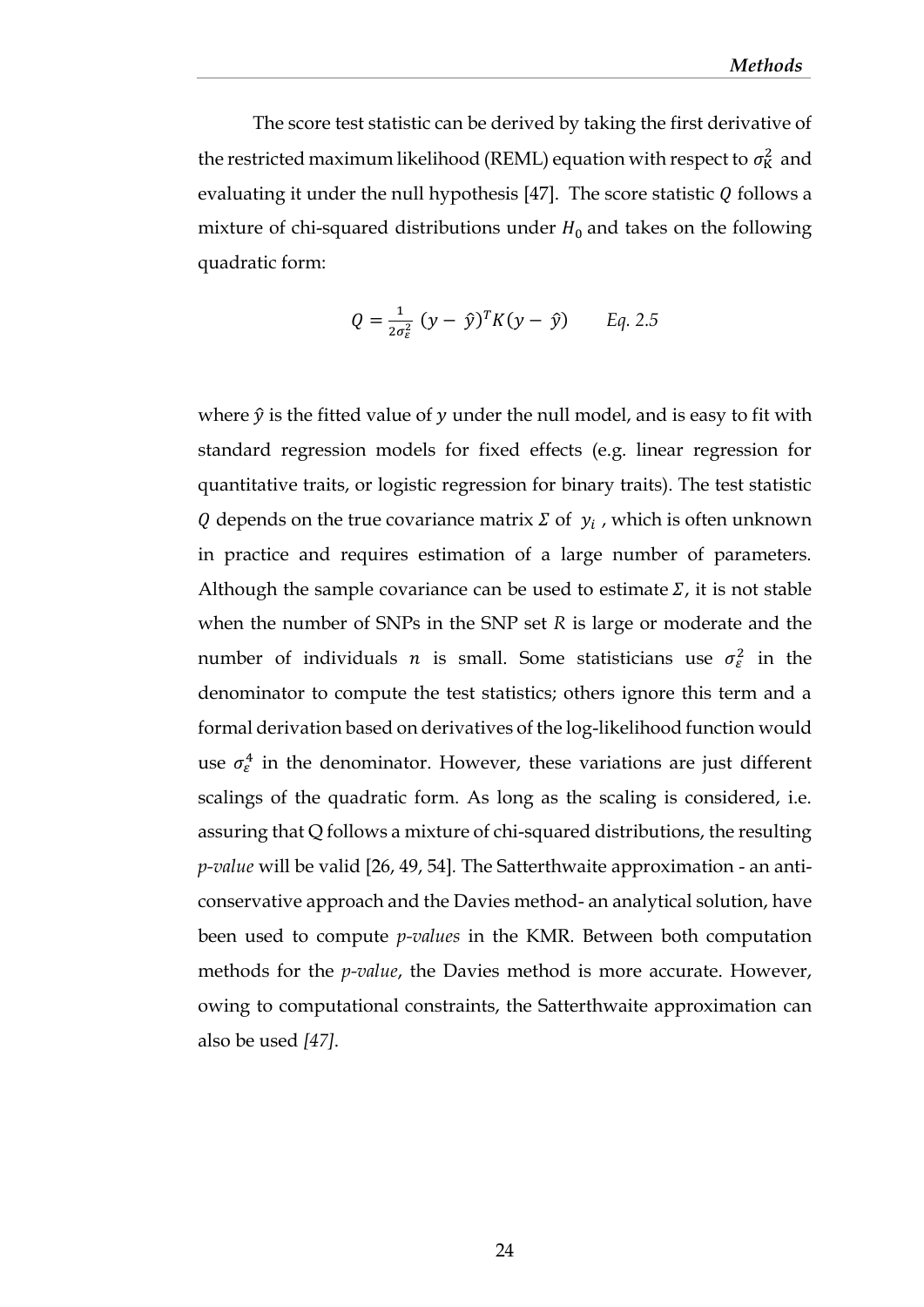# <span id="page-33-0"></span>**3 SUMMARIES**

# <span id="page-33-1"></span>3.1 PRS Approach in Correlated Phenotypes with Moderate to Small Sample Sizes

My first article is a simulation study aimed at investigating the performance of polygenic risk scores (PRSs) in correlated phenotypes with varying sample sizes, typical in the clinical setting; with an application to real data [53]. The aims and questions of this study were motivated by our collaboration with the researchers from the PsyCourse study. As stated above, PsyCourse is a multicentre, transdiagnostic longitudinal study of the affective‐to‐psychotic continuum that combines longitudinal deep phenotyping and dimensional assessment of psychopathology [54].

It is known that affective and psychotic disorders partially share psychopathological features and are genetically correlated [55]. Affective disorders, also called mood disorders, are mainly characterised by mood episodes and most typically involve bipolar disorders (Bipolar I and II), major depressive disorder, and mania [56]. Psychotic disorders, also referred to as delusion disorders, are mainly characterised by severe mental disorder that causes abnormal thinking and perceptions such as schizophrenia and schizoaffective disorder [56].

At the time I employed the data from the PsyCourse study [54], the sample size was n= 771 individuals. Key questions addressed in this research work are as follows: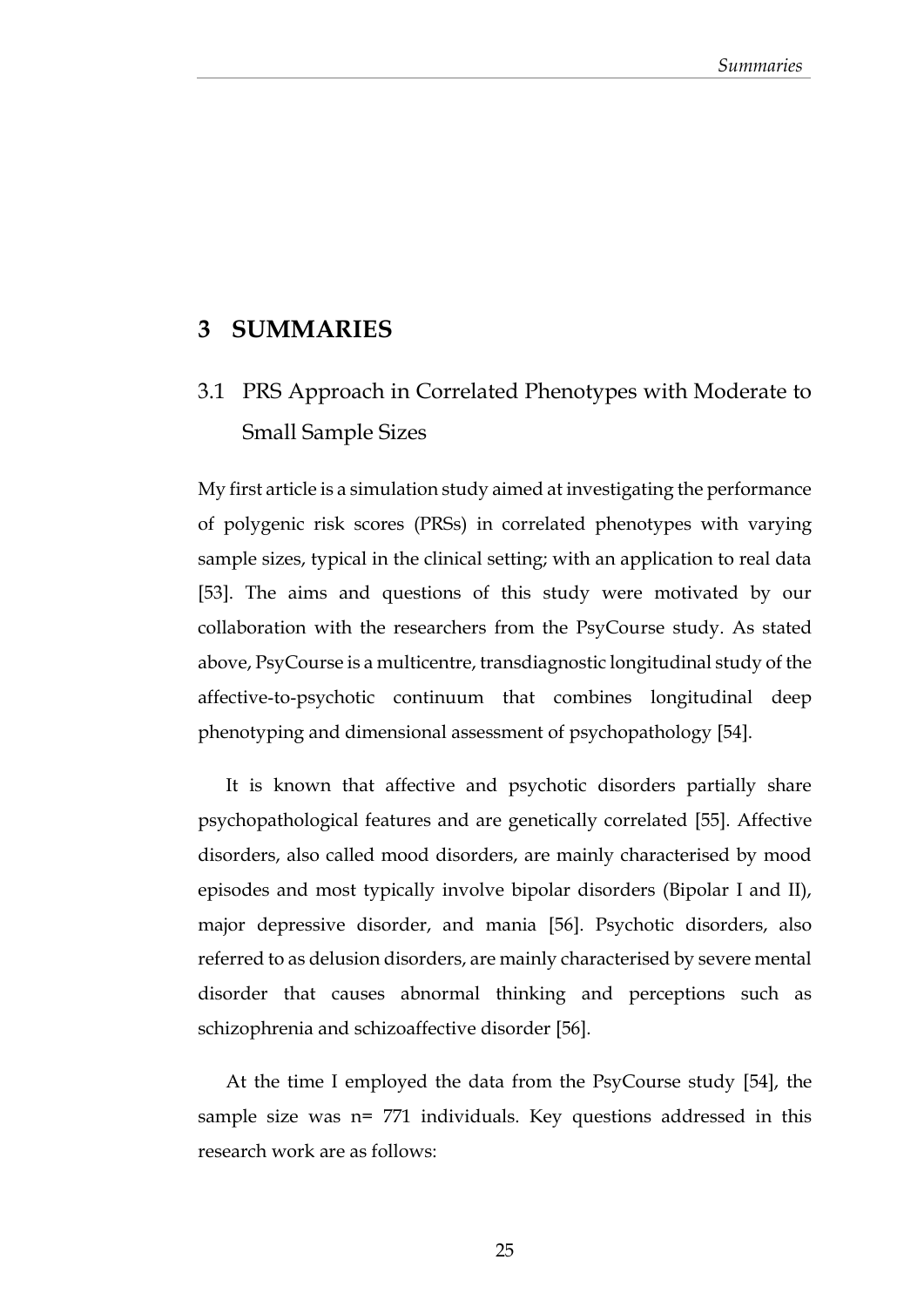- I. How much variance in the target traits of various sample sizes i.e., n=200, 500, and 1000 can be explained by the PRS, if both discovery and target trait are identical?
- II. In another situation in which the target and discovery trait are not the same but are correlated, how much variance can the PRS still explain in the target trait?
- III. How much prediction capability of the PRS is lost for target traits of multiple sample sizes that have a strong to weak degree of correlation with the discovery trait?
- IV. Can the results of the simulation analysis performed to address the questions stated in I, II, and III be interpreted with the real data application from the PsyCourse study? If Yes, then how?

Before stating the findings of the simulation study, I would first like to introduce the simulation setup briefly. Keeping in consideration the sample size used in the GWAS summary statistics available for schizophrenia from the Psychiatric Genomic Consortium(PGC) [44], I simulated datasets for a quantitatively distributed discovery phenotype for N=34,000 individuals. Effect sizes for the causal markers were derived from the total heritability assumed for the discovery trait, i.e., 80%. I then performed a GWAS analysis to generate the summary statistics for the discovery sample. Furthermore, I generated datasets for four target traits, namely T1, T2, T3, and T4. The phenotype generation model for T1 was identical to that of the discovery trait. The target traits T2 to T4 were generated keeping a correlation  $r^2$  =0.8, 0.6, and 0.4 with T1. For all target traits, we generated datasets with varying sample sizes, namely n=200, 500, and 1000. The number of replicates for the simulation analysis described above was set to 100.

Given an identical discovery and target trait scenario as stated in question I, i.e. 100% common genetic aetiology, the variance (R2) explained by PRS substantially reduced from that of the total simulated trait heritability. The loss in  $\mathbb{R}^2$  becomes more evident with the decreasing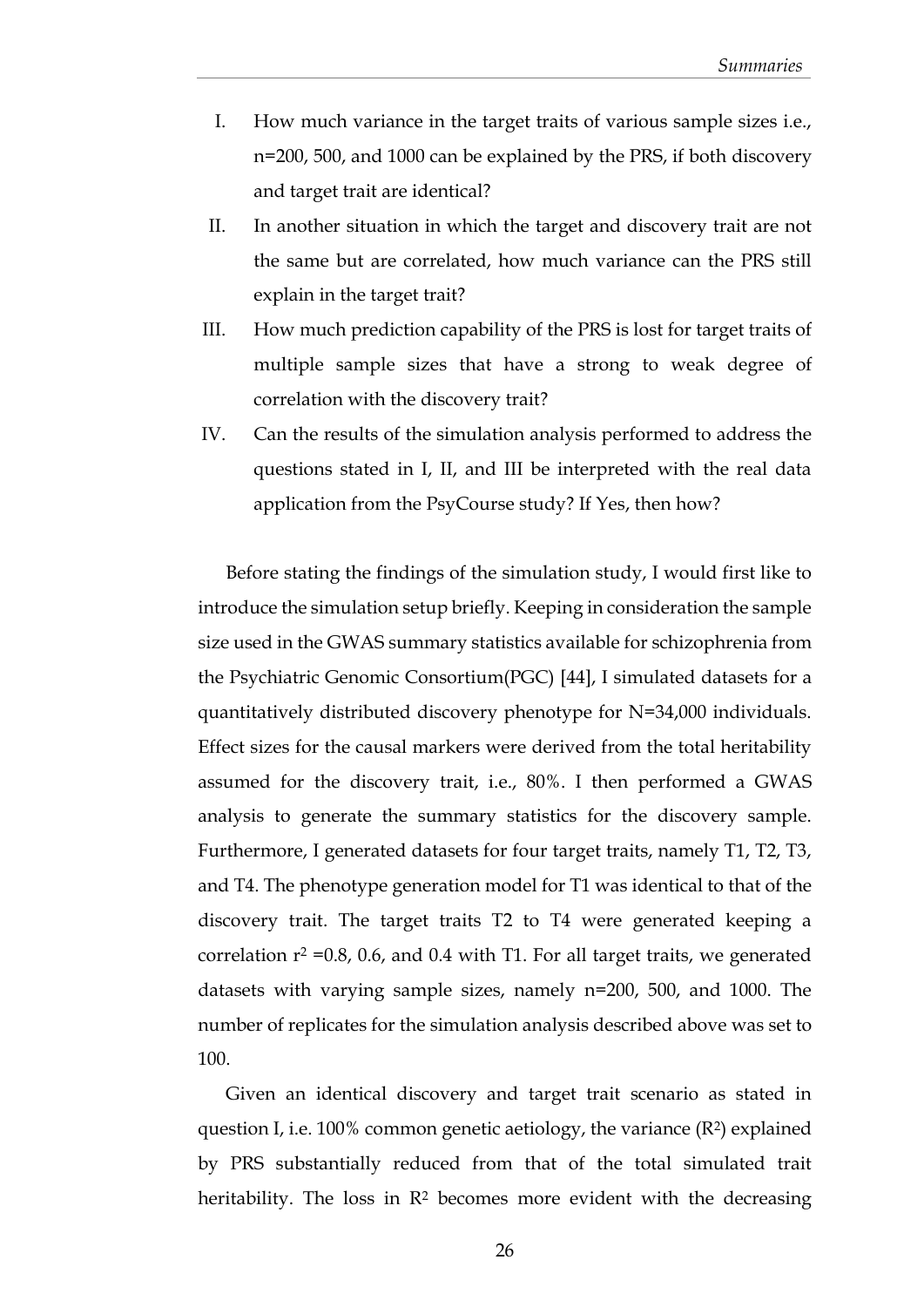sample sizes for T1. On average, the PRS based on summary statistics of the discovery trait explained 40% of the true simulated heritability. With the correlation structure between T1 and other target traits (T2-T4), the simulation results demonstrated an interesting agreement with a formula for loss in average explained variance by the PRS for sample size n=1000. On average, the loss in  $\mathbb{R}^2$  decreased by the square of the correlation between T1 and other target traits. Thus, from T1 (average  $R^2 = 0.32$ ), the average R<sup>2</sup> estimates decrease for T2 to R<sup>2</sup> =  $0.82 \times 0.32 = 0.21$ , for T3 to R<sup>2</sup>  $= 0.62 \times 0.32 = 0.12$ , and for T4 to R<sup>2</sup> = 0.42  $\times$  0.32 = 0.05. This gradual decrease in the average  $R^2$  estimates by the PRS from T1 to T4 corresponds well with decreasing empirical correlation among target traits. With the decreasing sample size for  $T2-T4$ , the loss in  $R<sup>2</sup>$  by PRS became more evident. Moreover, the difference in the smallest and largest values of  $\mathbb{R}^2$ across the 100 simulation replicates increased with decreasing sample size, indicating a higher probability of finding false positive results.

I compare these findings of my simulation analysis with results of a dataset from the PsyCourse study. Briefly, after removing missing data from our considered phenotypes for the analysis, our sample size reduced to n=653 individuals. The individuals in the PsyCourse study belonged to two diagnostic groups: affective (n= 266) and psychotic (n=386). Thus, I analysed the total dataset and each diagnostic group separately. In the analysis, I used two well-developed psychosocial functioning scores, namely the Global Assessment Function (GAF) score and the Positive and Negative Syndrome Scale (PANSS) score from the PsyCourse dataset as target phenotypes. I used the GWAS summary statistics for schizophrenia (SZ; as discovery trait) available from the Psychiatric Genomic consortium. Only a small amount of variance was explained by the SZ-based PRS for GAF and PANSS.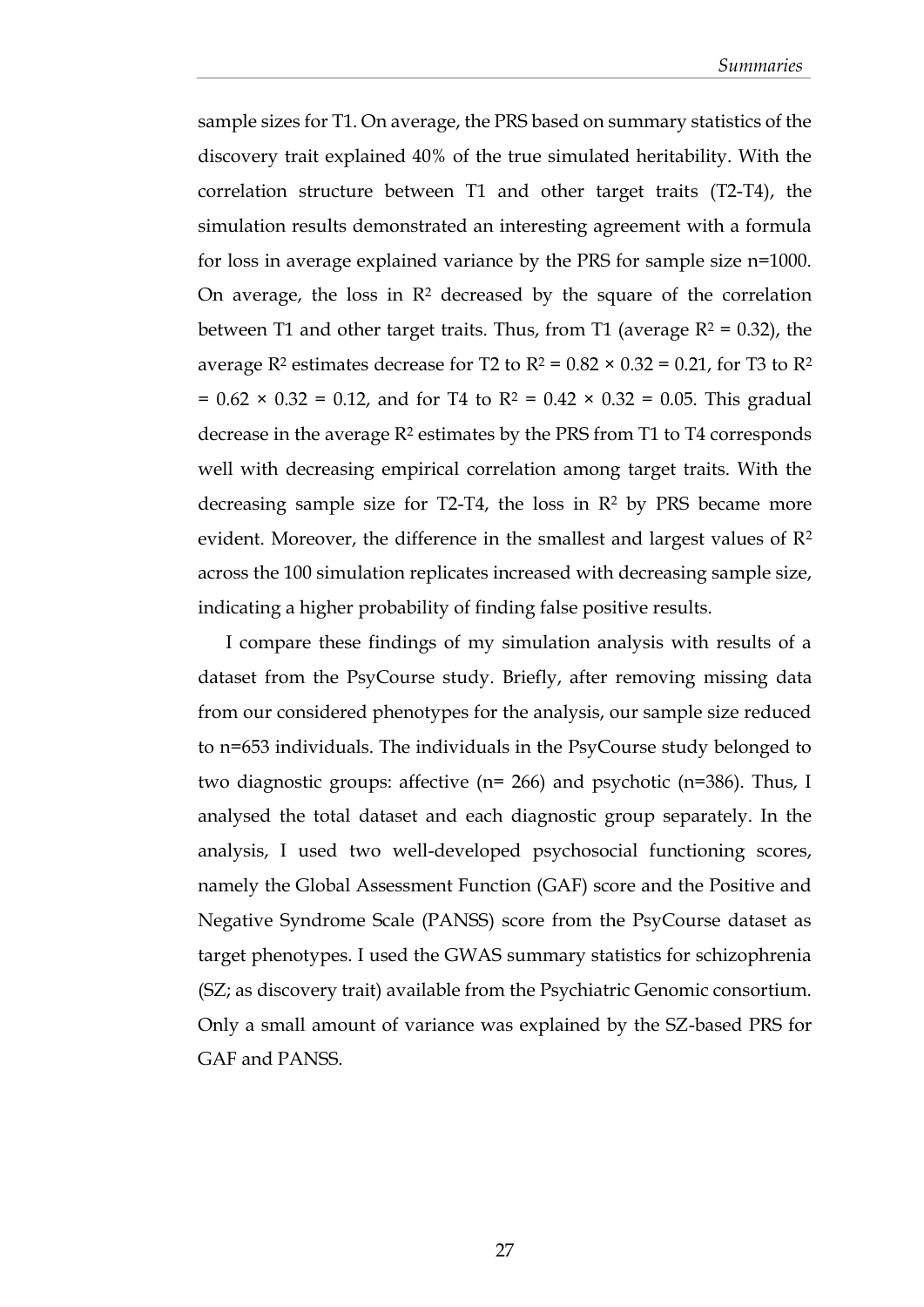<span id="page-36-0"></span>3.2 Kernel Machine Regression for DNA Methylation Data (CpG) and Modelling the Interaction Term between SNPs and CpG Variants

In the second article, I investigated a very well-known set-based semiparametric regression approach called kernel machine regression (KMR) now for DNA methylation (DNAm) data [57]. Previous research done by our group [58, 59] investigated the existing kernels and developed new kernels for genetic data association testing with the KMR approach. In the methods section, I have briefly highlighted how KMR works for genetic datasets. However, unlike the SNP or genotype data that are encoded as the count of minor alleles in a SNP (i.e. 0, 1, or 2 respectively), the DNAm data for CpG markers vary continuously between 0 and 1, depicting the methylation state of the respective marker. An individual CpG marker is assumed to have beta distribution, with two parameters α and β controlling the shape of distribution. Thus, data from methylation are not necessarily normal.

The research work towards the second article is my contribution to Genetic Analysis Workshop 20 (GAW20). GAW20 provided genome-wide genotype (bi-allelic SNPs) and DNA methylation levels (CpG) from the Genetics of Lipid Lowering Drugs and Diet Network (GOLDN) study [60]. GOLDN is a longitudinal (four data points: visits 1 to 4) family-based study involving 991 participants of European descent. The study goal was to localize novel loci contributing to triglyceride (TG) and very-low-density lipoprotein cholesterol (VLDL-C) response in connection with a lipidlowering drug. Blood levels of TG and VLDL-C were measured before the diet (visits 1 and 2) and after drug intervention (visits 3 and 4). DNAm levels of CpGs were collected only at two time points, during visits 2 and 4. Visit 1 and 2 were one day apart from each other, as was the case for visits 3 and 4. However, visit 2 and 4 were three weeks apart from each other. The data obtained on DNA methylation during visit 2 and 4 were generated using the 450K Illumina methylation array. EWAS analysis revealed four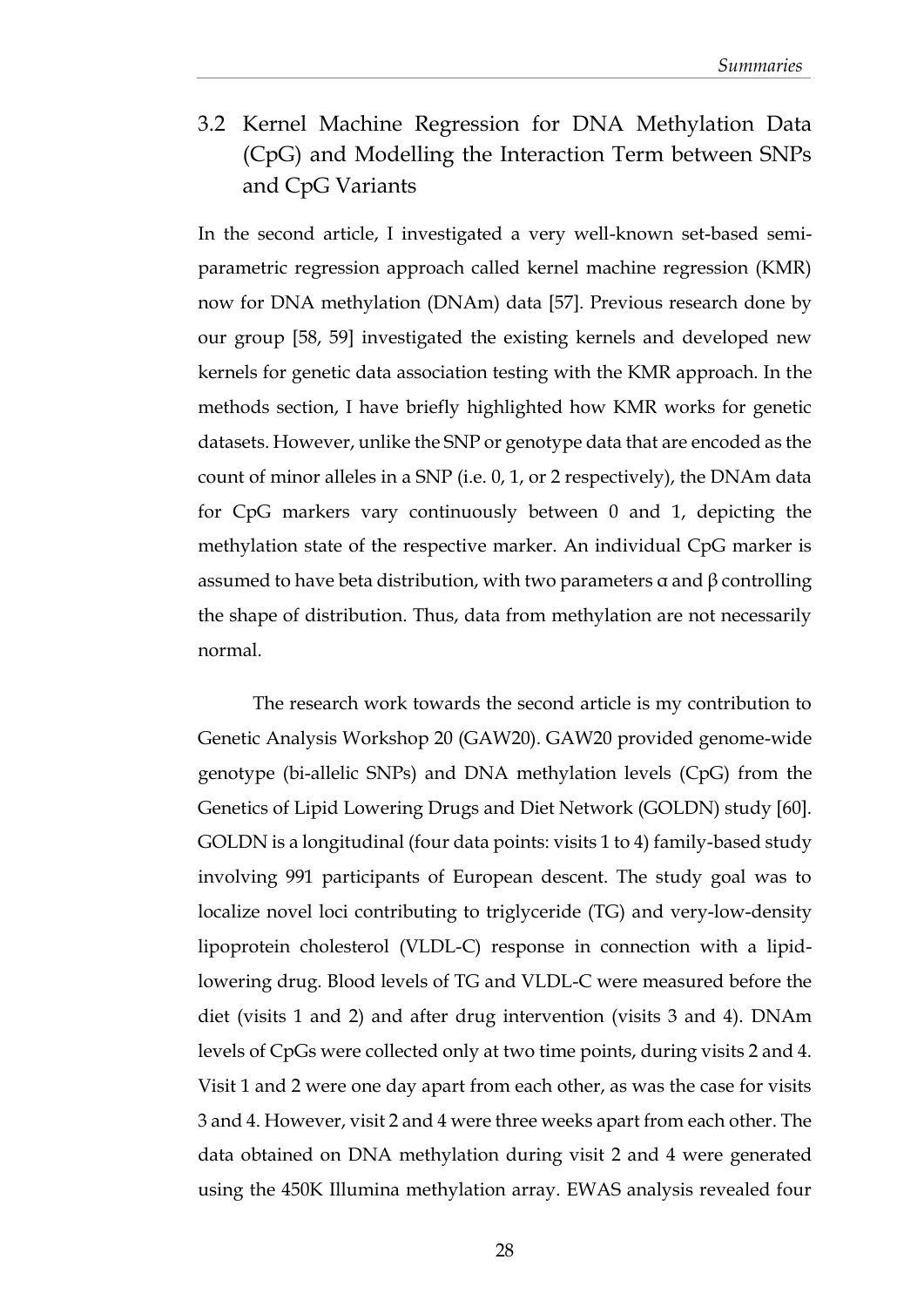CpGs markers, namely cg00574958, cg17058475, cg01082498, and cg09737197 in intron 1 of the carnitine palmitoyltransferase 1A (CPT1A) gene with strong evidence of association with VLDL-C and TG (Irvin et al., 2014).

In addition to the real datasets from GOLDN study, GAW20 also provided simulated datasets generated with a model using the GOLDN study real sample, genotype, and methylation datasets. The answer sheet provided by GAW20 described the simulation model. Post-treatment methylation levels were modelled based on pre-methylation with a higher variation at ten CpG markers than for the remaining CpG markers. Post-TG levels were influenced by five causal SNPs with decreasing heritability and several polygenes. However, the influence of each of the five causal SNPs on the TG levels (pre to post) decreased with increasing degree of methylation of nearby CpG markers to the causal SNPs, such that five out of ten CpG markers were close to the causal SNPs. Using the information from the findings of the GOLDN study and the answer sheet for the simulated data from GAW20, I defined genomic regions harbouring causal and non-causal SNPs and their nearby causal and non-causal CpGs.

I investigated both simulated and real datasets and our research aimed to address the following questions:

- I. Can KMR be implemented for the sets of CpG markers that do not follow a normal distribution?
- II. How does the kernel work, by increasing the size of genomic region under analysis or by incorporating more CpGs into the kernel?
- III. Does a model that considers an interaction term between the pair(s) of nearby SNP and CpG markers improve the overall performance of the model? This corresponds to a genetic by epigenetic interaction term (genome-by-epigenome interactions)?

I restricted my analysis only to independent individuals in both simulated as well as real datasets. This reduced the sample size from n= 991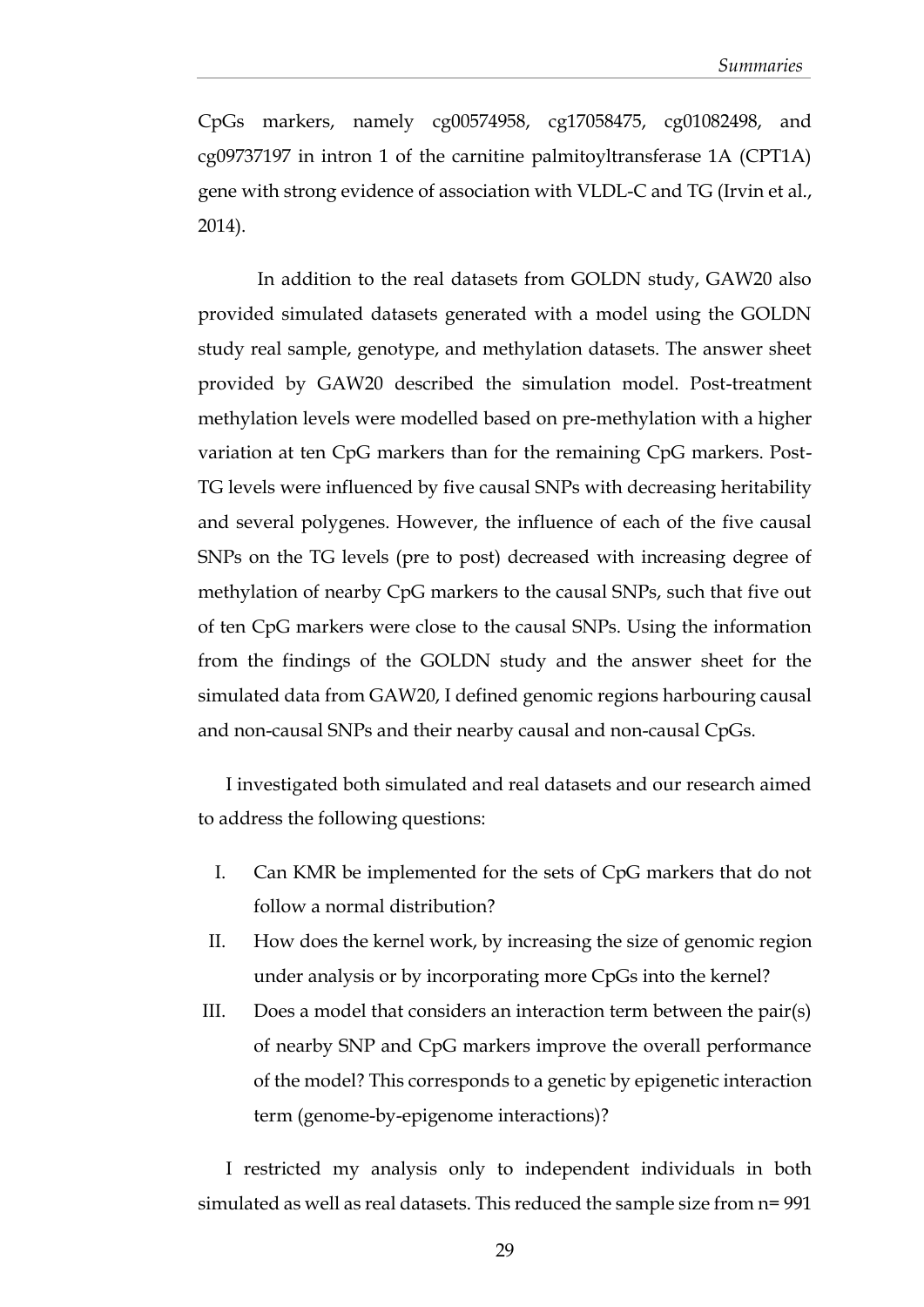to n=150 individuals in the real dataset and n=111 individuals in the simulated datasets. Thus, a loss of power in the analysis was expected. A research focus of our group was on kernel methods for genetic datasets, so that SNP-sets were jointly tested for association. I also adapted the setbased approach for CpG markers. Here, two crucial aspects concerning CpG markers need attention: first, the 450K methylation array only gives information for CpGs that are located either inside or close to proteincoding genes. Secondly, the CpG density in the human genome is not uniform. Research has revealed that instead of a single CpG site/variant, few to several CpGs as a CpG-set within a genomic region exhibit a similar pattern of methylation [29, 61]. This CpG-set controls the transcriptional activity of nearby genes. Considering the non-uniform density and the setbased behaviour of CpGs, I defined genomic regions of interest of varying length. In the simulated data, the genomic regions were defined within the boundaries of lying zero kilobase pairs (kbp), 3 kbp, and 15 kbp upstream and downstream of true causal markers. In the real data, the boundaries of genomic regions were defined using the intronic boundaries of CPT1A, as reported evidence by the GOLDN study findings for association of CpG markers with the TG levels are mapped to *CPT1A*.

Overall, the analyses for both the real and simulated data indicated that the use of KMR for CpG markers is feasible. I modelled the set of CpGs in defined genomic regions via a linear kernel in the KMR. In addition, a linear model was used to validate the findings by the linear-kernel-based KMR. In particular, even though I only considered independent individuals for analyses, KMR was able to replicate the association from the original study, albeit nominally. For simulated data, no direct effect of CpG markers was modelled; the KMR approach did not yield any significant findings. My results for KMR were supported with that of linear regression analysis. Most importantly, an interaction regression model for the causal SNP with the nearest CpG marker identified an effect for the SNPs with the three greatest heritabilities simulated. The simulation model assumed full SNP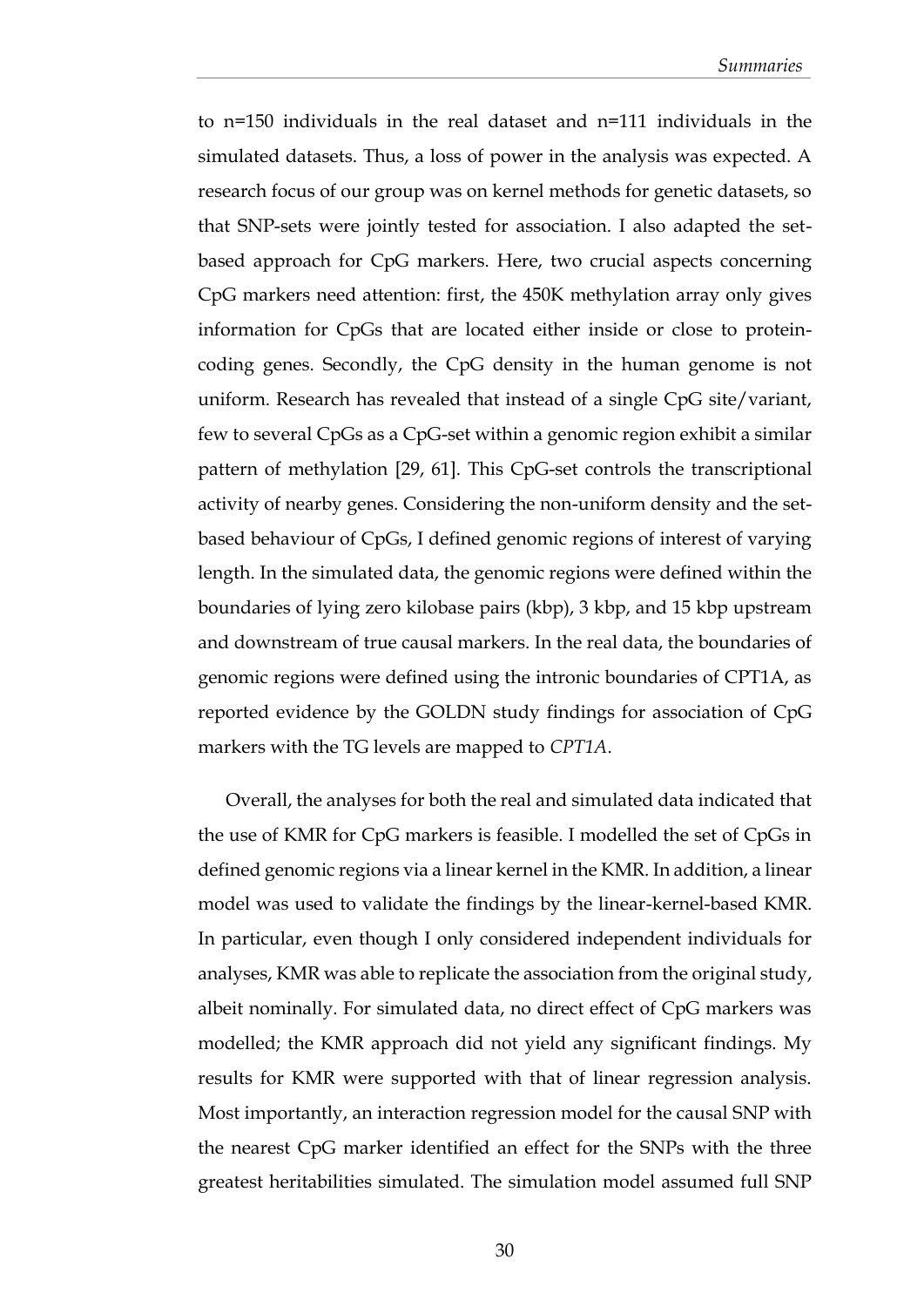effect only for unmethylated regions, decreasing to zero in the case of full methylation. Thus, in the context of a clear candidate setting, interaction between epigenetic and genetic data may enhance information, albeit nominally, even with small sample sizes.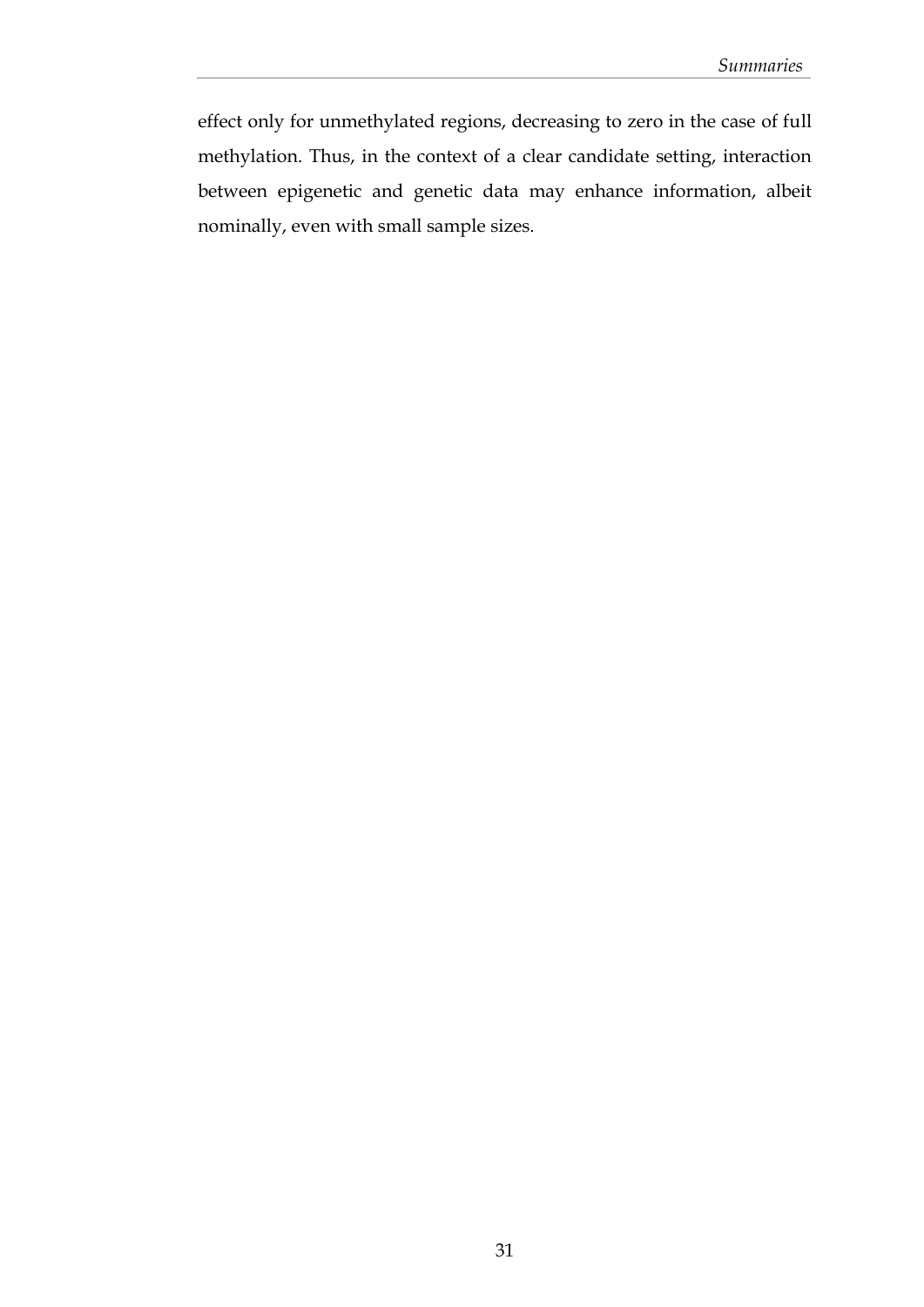## <span id="page-40-0"></span>**4 DISCUSSION**

Many parametric and non-parametric methods have been developed and tested for the set-based association testing of genetic datasets with complex phenotypes. In this thesis, I present two set-based approaches, polygenic risk scores (PRSs) for genetic data and kernels for genetic and methylation data. PRS is an often-applied strategy that calculates a genetic risk score for a particular phenotype based on GWAS summary statistics obtained from an independent sample.

In my first research article [53], I investigated the use of GWAS results for target traits that are not identical to the discovery trait but might have a strong-to-moderate correlation. Our collaboration with psychiatrists based in Munich working on the Psycourse study [54], motivated this research. Sergi Papiol and his workgroup conducted a longitudinal study in 2019 recruiting schizophrenia patients and healthy controls, in which all study participants went through aerobic endurance training for three months [62]. Magnetic resonance imaging (MRI) scans were collected at baseline and at the end of training. PRSs were calculated using the GWAS summary statistics of schizophrenia available at the PGC [44]. A change in hippocampal volume before and after training was found to be associated with the schizophrenia PRS. Change in hippocampal volume is a psychopathological endophenotype [63]; when used as a target trait, it reflects a situation of modest to strong correlation between the target and discovery traits. In the PsyCourse study, several other psychopathological endophenotypes such as cognitive functions investigating the working memory or scores assessing psychological functioning were recorded.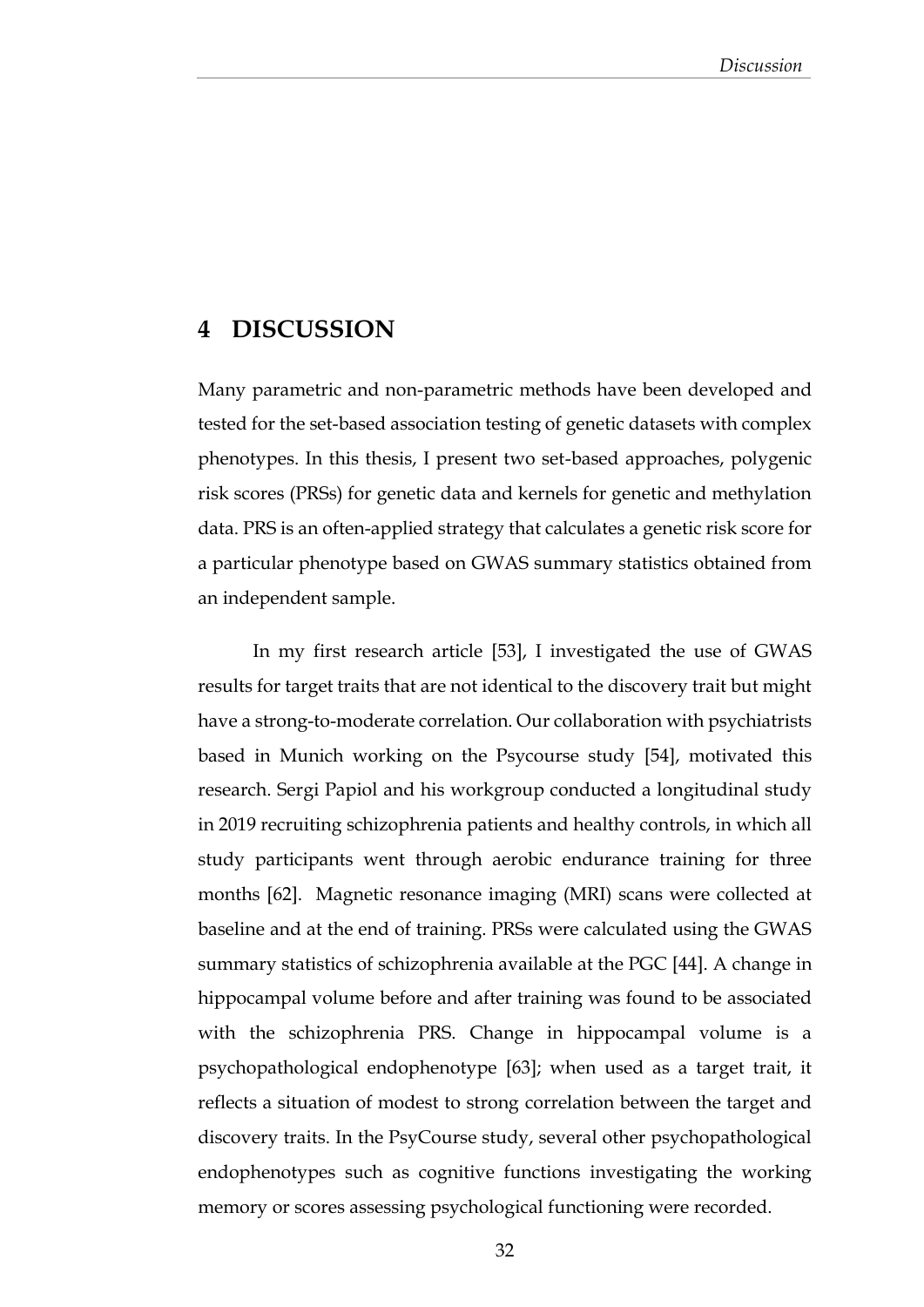In molecular psychiatric research, endophenotypes have gained quite a lot in momentum in the last few years [54]. It is speculated that endophenotypes share genetic burden in the affective-to-psychotic continuum of psychiatric disorders, and they tend to appear in both patients and their unaffected relatives [64]. Hence, endophenotypes can potentially decipher the genetic burden of disease better than the transdiagnostic groups. Significant associations have been reported for schizophrenia-based PRS analysis with P300 and the digit-span test, two commonly recorded psychopathological endophenotypes [65].

My simulation study provides an insight into using various endophenotypes where the magnitude of genetic correlation between an endophenotype and the discovery trait is different. The relevant GWAS summary statistics can be used while taking into account the sample size of the target trait under PRS analysis. The findings of my study can also be used for situations of correlated diseases, such as taking T2DM as an endophenotype/risk factor in cardiovascular disease.

Although the applications of PRS have been useful for various complex diseases, this method has many limitations. First, PRS requires appropriate and relevant GWAS summary statistics calculated on a very large sample [43]. Such large-scale GWAS results are only available for a few complex diseases. Moreover, a wide majority of these GWASs are performed on individuals with European ancestry [46]. Therefore, PRS is calculated for the target sample with the same genetic ancestry.

In the PRS studies conducted between 2008 and 2017, 67% of these studies included participants exclusively with European ancestry, 19% included participants with East Asian ancestry and only 3.8 % of studies were performed for African, Hispanic, or other indigenous ancestry [46]. Duncan et al., 2019 performed an interesting PRS analysis with admixture populations using height as discovery and target trait. In the above state of analysis, the GWAS summary statistics for height, calculated for European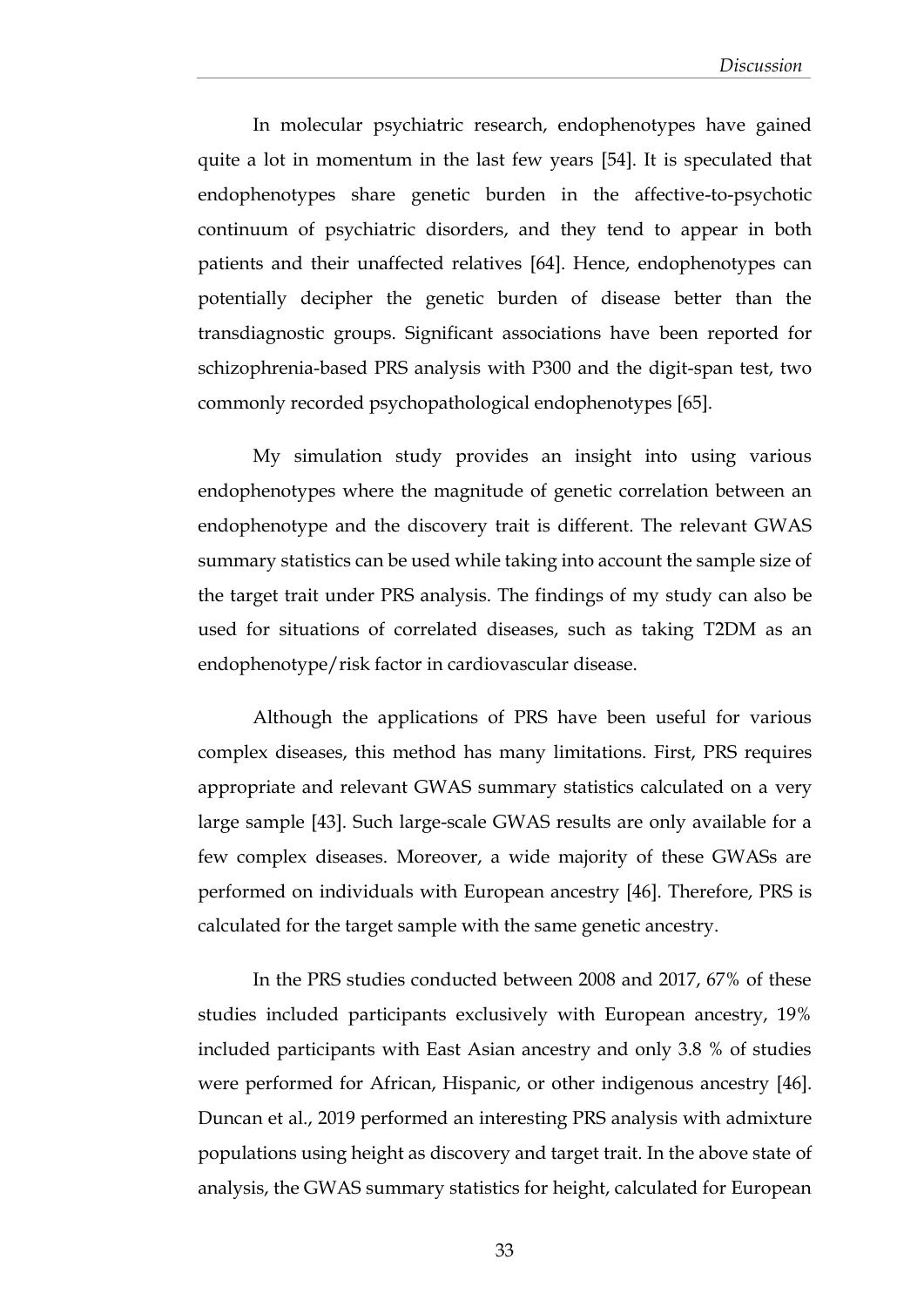individuals, were used from the UK Biobank. However, for the target trait, individuals with African ethnic ancestry were employed. A linear regression model as function of age, gender, as well as European ancestry components with and without PRS revealed that the predictive performance of European ancestry-derived polygenic scores is lower in non-European ancestry samples [46]. Thus, the underrepresentation of non-European GWASs limits the predictive power of PRSs.

More recently, Middle East Asian countries [66, 67] have taken the initiative and established data banks similar to the UK Biobank such as the Saudi Human Genome Project and Qatar Biobank for medical research. Biobanks in East Asian countries such as China (Pan-Asia Population SNP Database; Human Genetic Resources Platform), South Korea (Korean Genomic Variant Database; Korea Biobank Project), Japan (Japanese Genotype-Phenotype Archive; Biobank Japan), and Taiwan (Taiwan Biobank) were established earlier. In the South East Asian countries such as Pakistan and India, no biobanks have been established yet; however, numerous GWASs targeting phenotypes such as T2DM and lung cancer have been carried out there. In PRS analysis, the model is adjusted for population stratification; principal component analysis (PCA) and multidimensional scaling (MDS) are frequently used. However, there is need for development of methods that allow combining data from admixed populations. In addition, there is the need to conduct well-powered studies in non-white populations.

PRS facilitates the evaluation of relative risk in individuals. Hence, it cannot be used to infer the absolute risk of genetic predisposition for a particular disease in a particular individual. Numerous PRS analyses have demonstrated that adding known non-genetic risk factors along with the PRS in the regression model has resulted in an increase in the explained variance of the target trait, thus improving the risk stratification in individuals in the target sample. The performance of risk models can be evaluated with the ROC (receiver operating characteristics) curve and the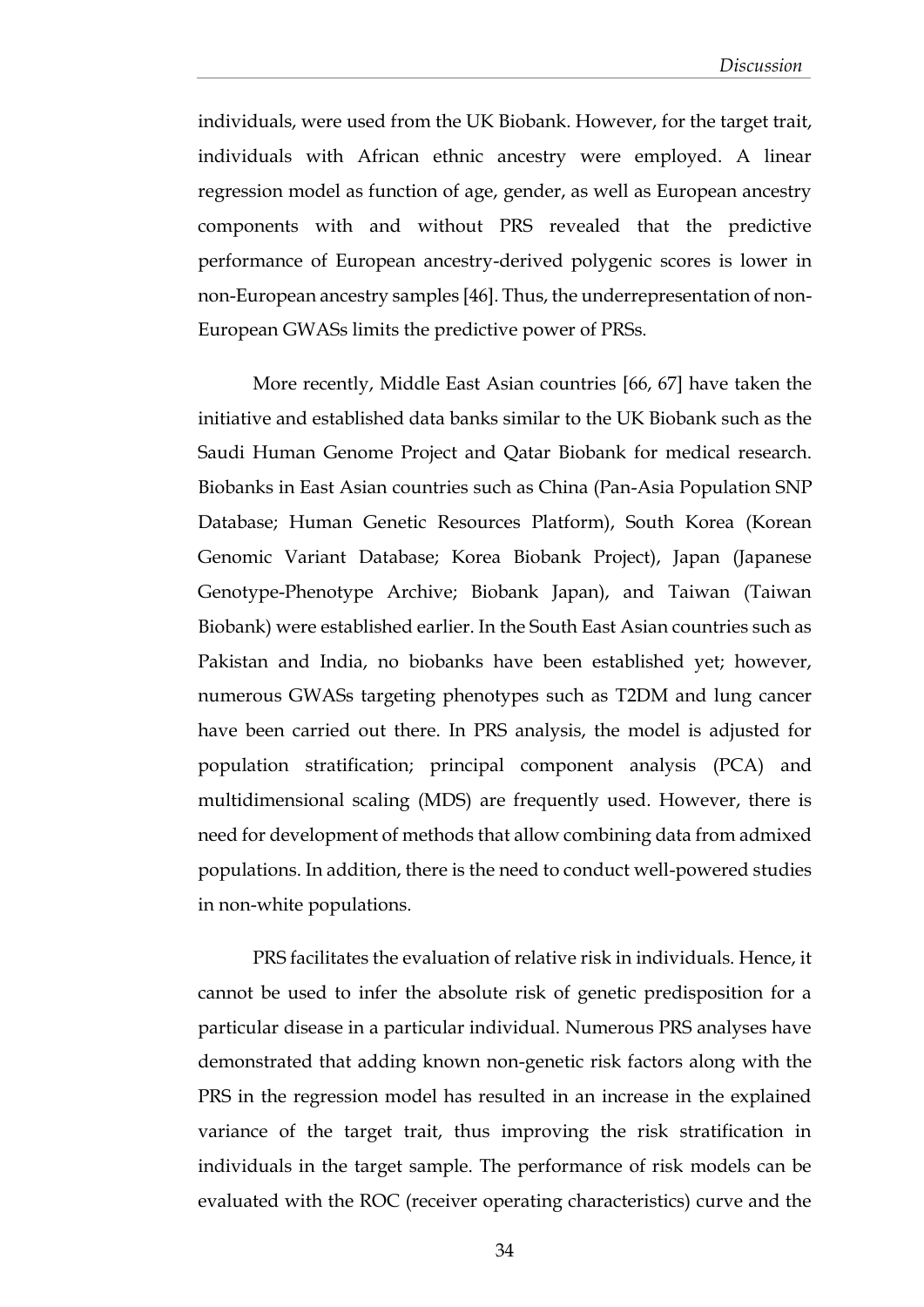area under the curve (AUC) [68]. The clinical utility of models with an AUC < 0.65 is generally not very great. Models with an AUC > 0.8 are generally informative for most patients, and can be used for clearer stratification of study participants into groups of high, intermediate, and low risk.

In the second article, I implemented a kernel method, which allows joint testing of a set of markers with a phenoytpe. Kernel methods have been well exploited for genetic datasets based on SNPs. Previous research work done by our group has demonstrated the use of kernels for dependent and independent individuals in a dataset, as well as developing a kernel that allows the incorporation of pathways with interacting genes. For my research work, I used the linear kernel for methylation datasets (set of CpG markers). CpG markers have often been employed as response variable and associated with gene expression datasets. In my work, I considered a reverse regression model that associates the phenotype with the CpG markers. For the regression model in which CpG markers are employed as response variable, a logit transformation is applied to normalise the CpG values, as these are beta-distributed. However, a CpG value that is continuous from 0 to 1 yields infinity and zero for 0s and 1s in the data after logit transformation. In order to overcome this problem, the original data interval of values is reduced such that 0s and 1s are replaced. This results in a severe loss of information. The untransformed value is referred to as Bvalue. After logit transformation, these are called M-values. In my second article, I used B-values with a limited sample size of n<200 individuals in a linear kernel.

Subsequently, I performed simulations (results not published) to compare the performance of the linear kernel by using B-values versus Mvalues. Using a copula-based approach through beta distribution, I generated methylation datasets for a quantitative phenotype *y.* I considered various scenarios based on correlation structure, i.e., from no correlation to 0.10, and 0.25 or block-wise correlation among the simulated CpG markers.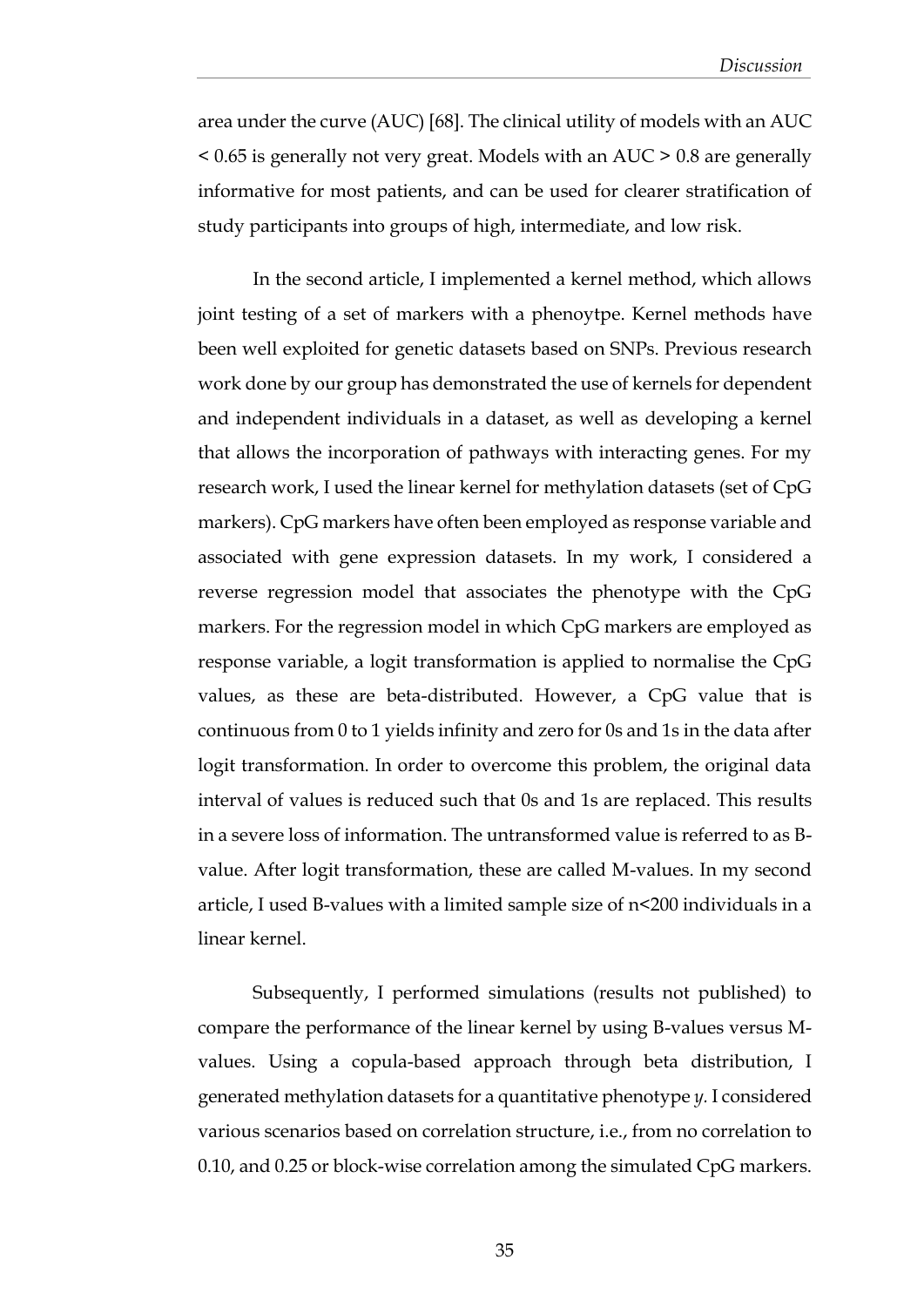In all these scenarios, I found that using the logit transformed M-values resulted in a loss of power, albeit not significant.

Furthermore (results not published), I considered using an additive kernel that combined genotype and methylation datasets in one kernel, and testing the association with the outcome *y*. The simulation scenarios were the same as stated above, with varying numbers of SNPs and CpGs in each dataset. First, simulation results testing the association with the outcome revealed that the power remained approximately the same for an additive kernel for a SNP set, regardless of whether or not the CpG set was added into the kernel. These results are in good agreement with Zhao et al., 2018 [69]. In these simulations however, I simulated CpG markers that were a mixture from the three distributional shapes for methylation, i.e. hypo/semi/hyper-methylated, and this, along with the SNP set, did not really improve power. Thus, I subsequently simulated CpG markers only from one distributional pattern; the performance of the additive kernel varied then. More simulations are required to test the power of an additive kernel integrating a methylation-state-specific CpG set with a SNP set into one kernel.

The research work completed in preparation of this thesis contributes to the use of the PRS technique for correlated target traits with careful consideration of the sample size, in particular for clinical studies. In addition, the research into implementing kernels for methylation datasets hints towards exploiting the opportunity of investigating other -omics datasets by deploying other kernels. Given the existing understanding of the genetic architecture of complex diseases, an additive model of heritability is used. The importance of interactions is unclear and the additive model seems to capture more variance than the interactions when simple models for the interaction are employed. Kernel methods seem a promising strategy for multi-omics data integration. Moreover, the integration of multi-omics data can be more profitable by taking existing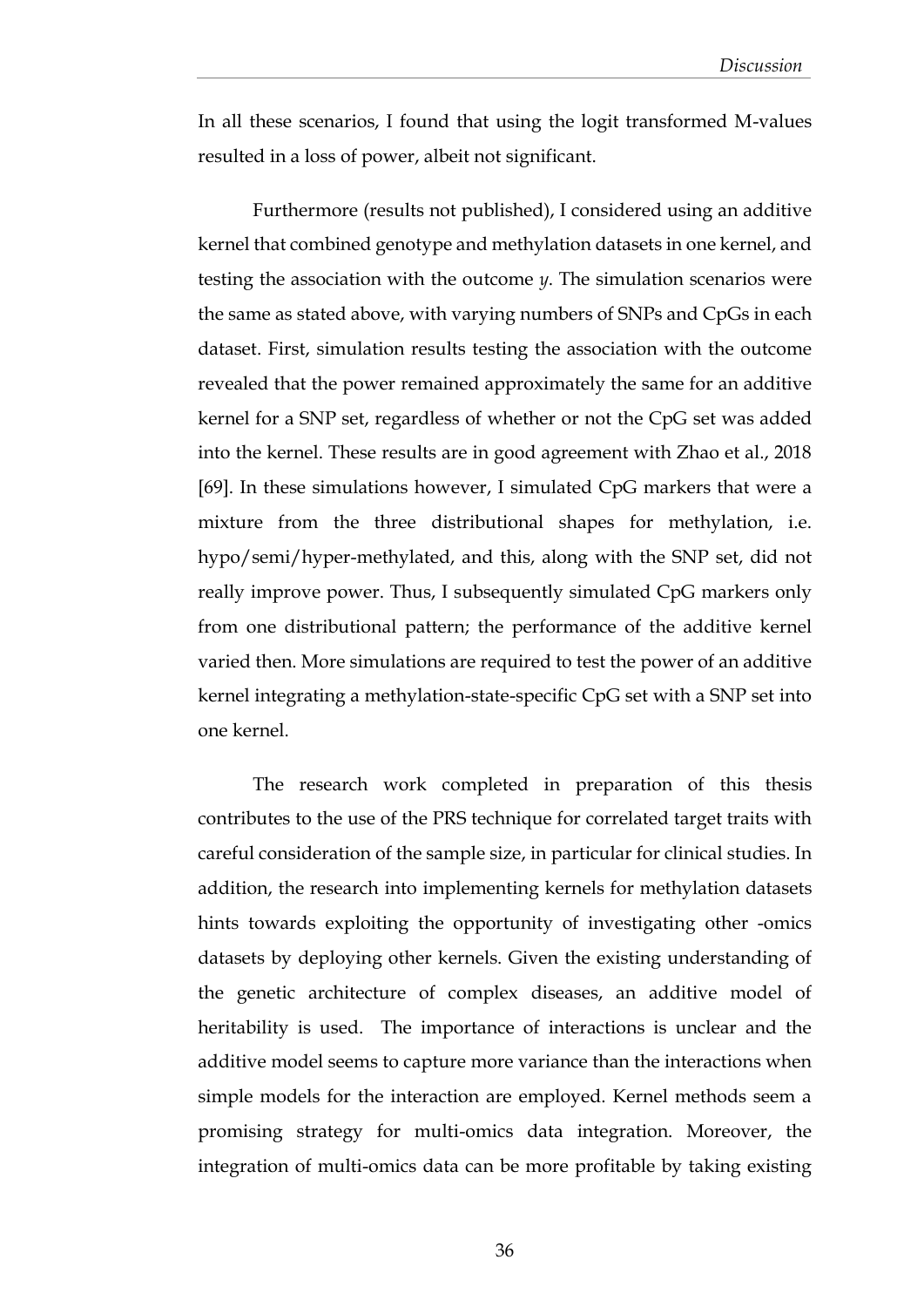knowledge such as that available on the ENCODE database or the Gene Expression Omnibus (GEO) into account.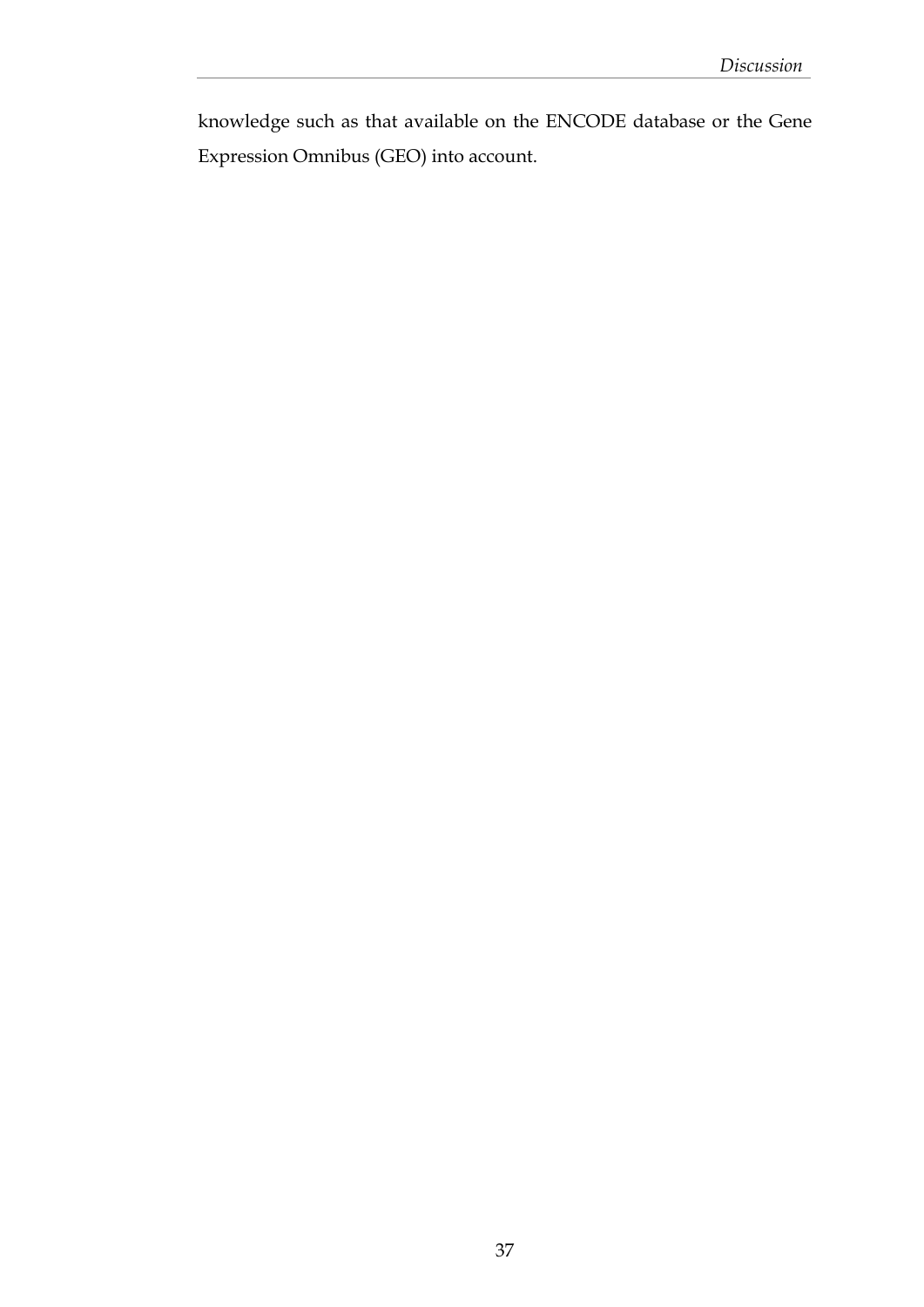# <span id="page-46-0"></span>**5 REFERENCES**

- [1] R. Pranavchand and B. M. Reddy, "Genomics era and complex disorders: Implications of GWAS with special reference to coronary artery disease, type 2 diabetes mellitus, and cancers," *Journal of Postgradaute Medicine,* vol. 62, no. 3, pp. 188-198, 2016.
- [2] E. B. Bookman, K. McAllister, E. Gillanders , K. Wanke, D. Balshaw , J. Rutter, J. Reedy , D. Shaughnessy , T. Agurs‐Collins, D. Paltoo, A. Atienza , L. Bierut , M. D. Fallin , F. Perera , E. Turkheimer , J. Boardman, M. L. Marazita , S. M. Rappaport , E. Boerwinkle , . S. J. Suomi , N. E. Caporas, I. Hertz‐Picciotto , K. C. Jacobson , W. L. Lowe, L. R. Goldman , P. Duggal , M. R. Gunnar , T. A. Manolio , E. D. Green, D. H. Olster and L. S. Birnbaum, "Gene‐environment interplay in common complex diseases: forging an integrative model—recommendations from an NIH workshop," *Genetic Epidemiology,* vol. 35, no. 4, pp. 217-225, 2011.
- [3] M. Darrason, "Unifying diseases from a genetic point of view: the example of the genetic theory of infectious diseases," *Theoretical Medicine and Bioethics,* vol. 34, no. 4, p. 327–344, 2013.
- [4] B. H. Y. Chung, J. F. T. Chau and G. K.-S. Won, "Rare versus common diseases: a false dichotomy in precision medicine," *Genomic Medicine,* vol. 6, no. 19, 2021.
- [5] A. Pal and M. McCarthy, "The genetics of type 2 diabetes and its clinical relevance," *Clinical Genetics,* vol. 83, no. 4, pp. 297-306, 2013.
- [6] G. M. Cooper and J. Shendure , "Needles in stacks of needles: finding disease-causal variants in a wealth of genomic data," *Nature Reviews Genetics,* vol. 12, no. 9, p. 628–640, 2011.
- [7] Online Inheritance in Man (OMIM), "Online Inheritance in Man," 1960. [Online]. Available: https://www.omim.org/statistics/geneMap. [Accessed 12 May 2021].
- [8] S. Shiovitz and L. A. Korde, "Genetics of breast cancer: a topic in evolution," *Annals of oncology : official journal of the European Society for Medical Oncology,* vol. 26, no. 7, pp. 1291-1299, 2015.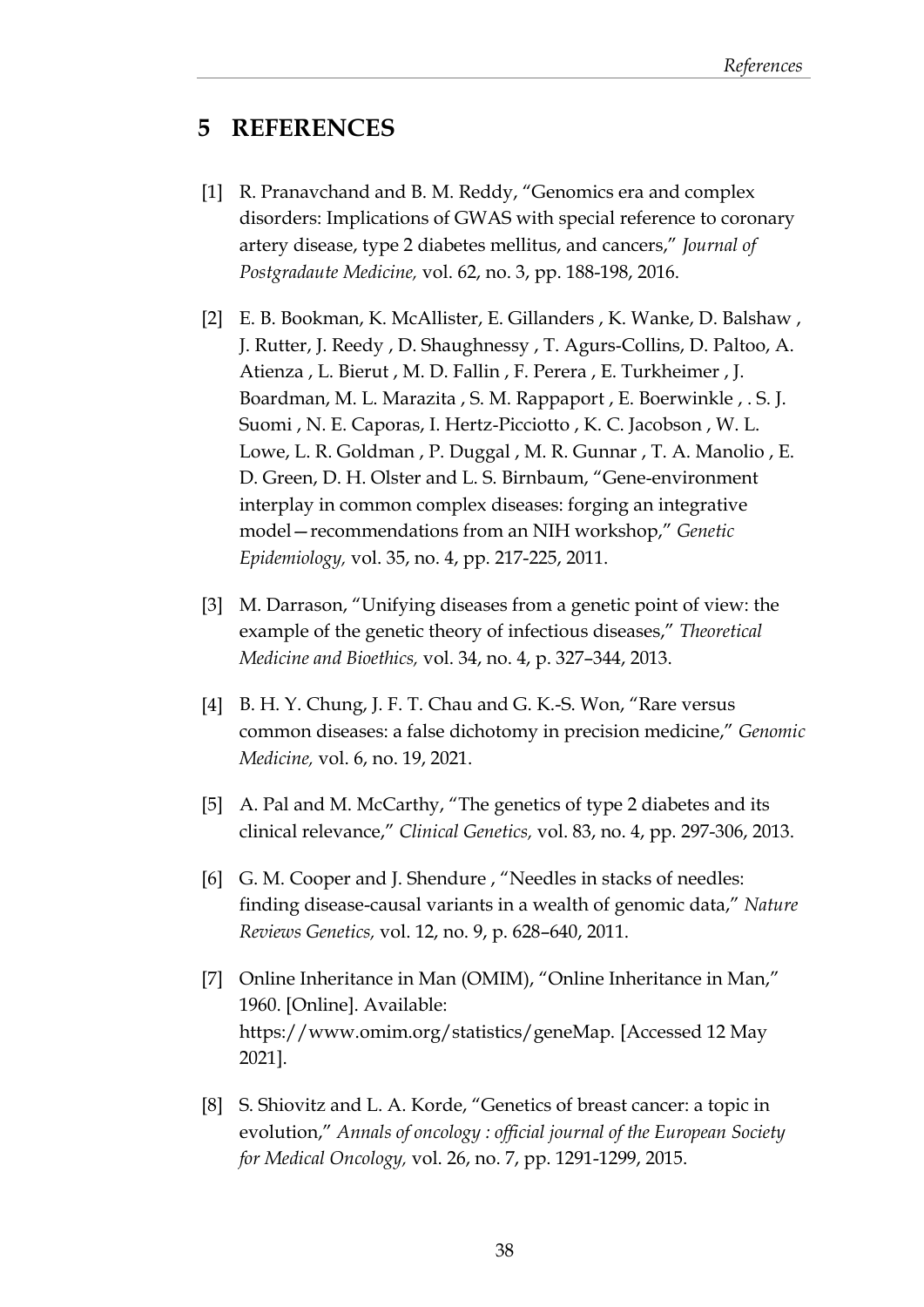- [9] M. T. Malecki, "Genetics of type 2 diabetes mellitus," *Diabetes Research and Clinical Practice,* vol. 68, no. 1, pp. 10-21, 2005.
- [10] H. Gao, L. Li, S. Rao, G. Shen, Q. Xi, S. Chen, Z. Zhang, K. Wang, S. G. Ellisi, Q. Chen, E. J. Topol and Q. K. Wang, "Genome-Wide Linkage Scan Identifies Two Novel Genetic Loci for Coronary Artery Disease: In GeneQuest Families," *PLoSONE,* vol. 9, no. 12, 2014.
- [11] Y. Guo, F. Wang, L. Li, H. Gao, . S. Arckacki, I. Z. Wang, J. Barnard, S. Elis, C. Hubbard, . E. J. Topol, Q. Chen and Q. K. Wang, "Genome-Wide Linkage Analysis of Large Multiple Multigenerational Families Identifies Novel Genetic Loci for Coronary Artery Disease," *Scientific Reports,* vol. 7, no. 1, 2017.
- [12] G. Lett and P. L. Auer, "Rare variant association studies: considerations, challenges and opportunities," *Genome medicine,* vol. 7, no. 1, 2015.
- [13] R. M. Cantor, K. Lange and J. S. Sinsheimer, "Prioritizing GWAS Results: A Review of Statistical Methods and Recommendations for Their Application," *The American Journal of Human Genetics,* vol. 1, no. 86, pp. 6-22, 2010.
- [14] C. S. Ku, E. Y. Loy, Y. Pawitan and K. S. Chia, "The pursuit of genome-wide association studies: where are we now?," *Journal of Human Genetics,* vol. 55, pp. 195-206, 2010.
- [15] J. K. Pritchard and M. Przeworski, "Linkage Disequilibrium in Humans: Models and Data," *American Journal of Human Genetics,* vol. 69, no. 1, pp. 1-14, 2001.
- [16] T. LaFramboise, "Single nucleotide polymorphism arrays: a decade of biological, computational and technological advances," *Nucleic Acids Research,* vol. 37, no. 4, p. 4181–4193, 2009.
- [17] O. A. Panagiotou, C. J. Wille, J. N. Hirschhorn and J. P. A. Ioannidis, "The Power of Meta-Analysis in Genome Wide Association Studies," *Annual Review of Genomics and Human Genetics,* vol. 65, pp. 441- 465, 2013.
- [18] A. Xue, Y. Wu, Z. Zhu, . F. Zhang, K. E. Kemper, Z. Zheng, L. Yengo, L. R. Lloyd-Jones, J. Sidorenko, Y. Wu, A. F. McRae, P. M. Visscher, J. Zeng, J. Yang and eQTLGen Consortium, "Genome-wide association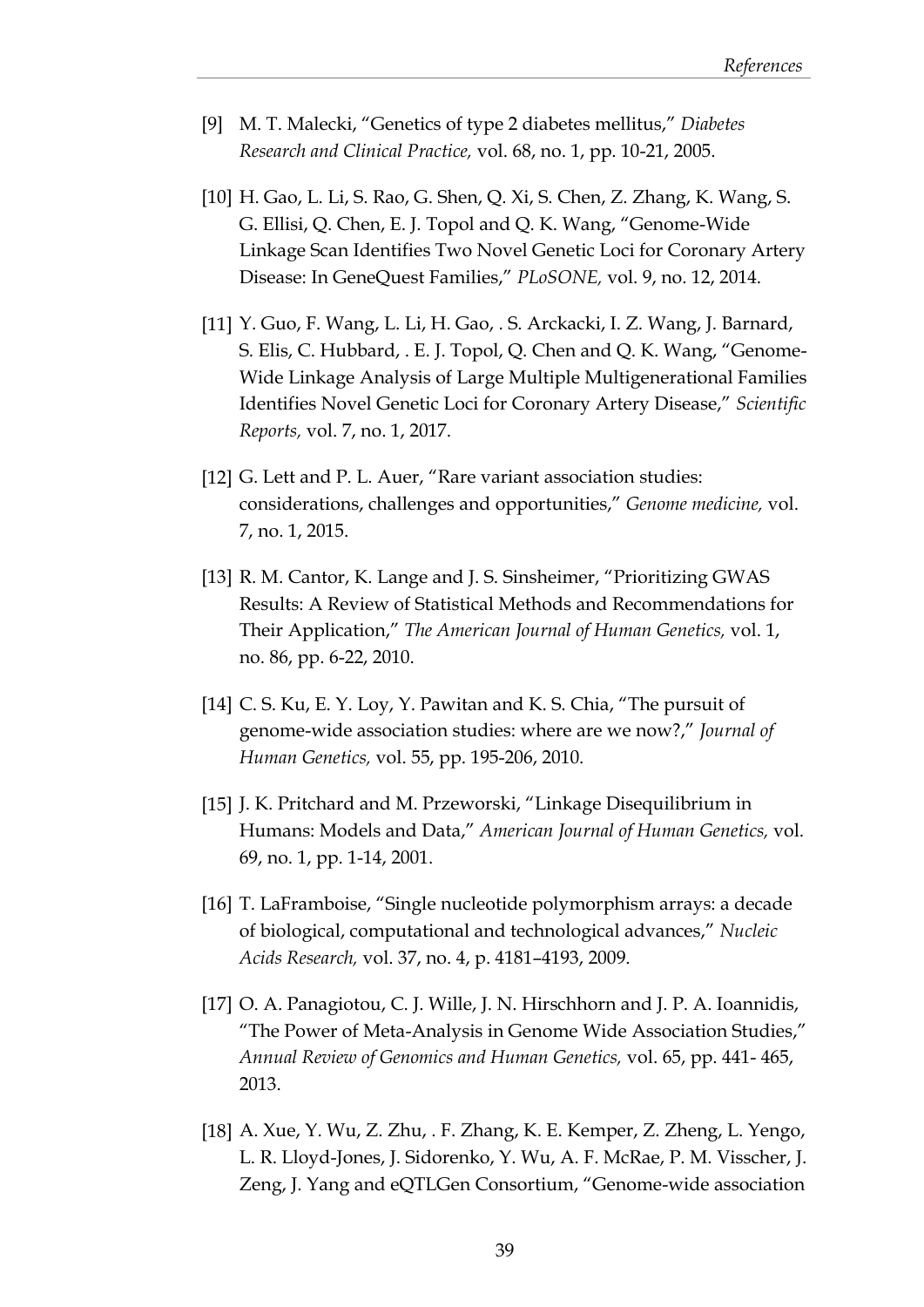analyses identify 143 risk variants and putative regulatory mechanisms for type 2 diabetes," *Nature Communications,* vol. 9, 2018.

- [19] V. Tam, N. Patel, M. Turcotte, Y. Bossé, G. Paré and D. Meyre, "Benefits and limitations of genome-wide association studies," *Nature Reviews Genetics,* vol. 20, pp. 467- 484, 2019.
- [20] M. Civelek and A. J. Lusis, "Systems genetics approaches to understand complex traits," *Nature Reviews Genetics,* vol. 15, pp. 34 - 48, 2014.
- [21] A. E. Handel, G. C. Ebers and S. V. Ramagopalan, "Epigenetics: molecular mechanisms and implications for disease," *Trends in Molecular Medicine,* vol. 16, no. 1, pp. 7-16, 2010.
- [22] D. J. Schaid, C. M. Rowland, D. E. Tines, R. M. Jacobso and G. A. Poland, "Score tests for association between traits and haplotypes when linkage phase is ambiguous," *American Journal of Human Genetics,* vol. 70, no. 2, pp. 425-434, 2002.
- [23] D. J. Schaid, S. K. McDonnell, S. J. Hebbring, J. M. Cunningham and S. N. Thibodeau, "Nonparametric Tests of Association of Multiple Genes with Human Disease," *The American Journal of Human Genetics,*  vol. 76, no. 5, pp. 780-793, 2005.
- [24] GWAS catalog, "GWAS catalog," 04 April 2021. [Online]. Available: https://www.ebi.ac.uk/gwas/docs/about. [Accessed 30 April 2021].
- [25] Y. G. Tak and P. J. Farnham, "Making sense of GWAS: using epigenomics and genome engineering to understand the functional relevance of SNPs in non-coding regions of the human genome," *Epigenetics & Chromatin,* vol. 57, no. 8, 2015.
- [26] E. R. Gibney and C. M. Nolan, "Epigenetics and gene expression," *Heredity,* vol. 105, pp. 4-13, 2010.
- [27] L. D. Moore, T. Le and G. Fan, "DNA Methylation and Its Basic Function," *Neuropsychopharmacology,* vol. 38, no. 1, pp. 23-38, 2013.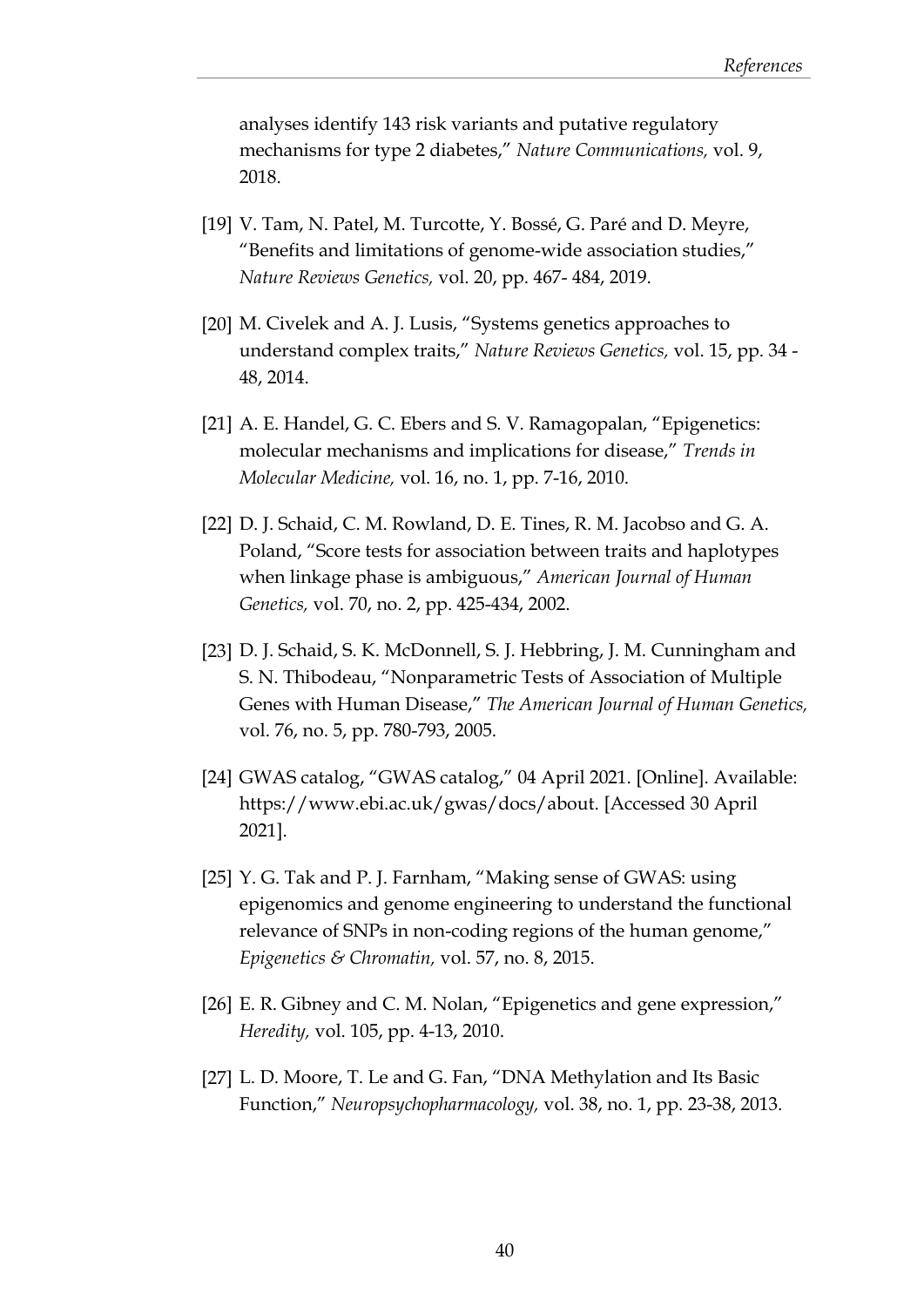- [28] C. Luo, P. Hajkova and J. R. Ecker, "Dynamic DNA methylation: in the right place at the right time," *Science,* vol. 361, no. 6409, pp. 1336- 1340, 2019.
- [29] The ENCODE Project Consortium, "Expanded encyclopaedias of DNA elements in the human and mouse genomes," *Nature,* vol. 583, pp. 699-710, 2020.
- [30] L. H. Chadwick, A. Sawa, I. V. Yang, A. Baccarelli, X. O. Breakefield, H.-W. Deng, D. C. Dolinoy, M. . D. Fallin, N. T. Holland, E. A. Houseman, S. Lomvardas, M. Rao, J. S. Satterlee, F. L. Tyson, P. Vijayanand and J. M. Greally, "New insights and updated guidelines for epigenome-wide association studies," *Neuroepigenetics,* vol. 1, pp. 14-19, 2015.
- [31] E. Raineri, M. Dabad and S. Heath, "A Note on Exact Differences between Beta Distributions in Genomic (Methylation) Studies," *PlosONE,* 2014.
- [32] L. Weinhold, S. Wahl, S. Pechlivanis, P. Hoffman and M. Schmid, "A statistical model for the analysis of beta values in DNA methylation studies," *BMC Bioinformatics,* vol. 17, 2016.
- [33] J. M. Flanagan, "Epigenome-wide association studies (EWAS): past, present, and future," *Methods in Molecular Biology,* pp. 51-63, 2015.
- [34] P. Zeng, Y. Zhao, C. Qian, L. Zhang, R. Zhang, J. Gou, J. Liu, L. Liu and F. Chen, "Statistical analysis for genome-wide association study," *The Journal of Biomedical Research,* vol. 29, no. 4, pp. 285-297, 2015.
- [35] A. T. Marees, H. d. d. Kluiver, S. Stringer, F. Vorspan, E. Curis, C. Marie-Claire and E. M. Derks, "A tutorial on conducting genomewide association studies: Quality control and statistical analysis," *International Journal of Methods in Psychological Research,* vol. 27, no. 2, p. e1608, 2018.
- [36] M. T. Dorak, "Genome Biology for Genetic Epidemiologists," 07 April 2018. [Online]. Available: http://www.dorak.info/epi/glosge.html. [Accessed 04 January 2021].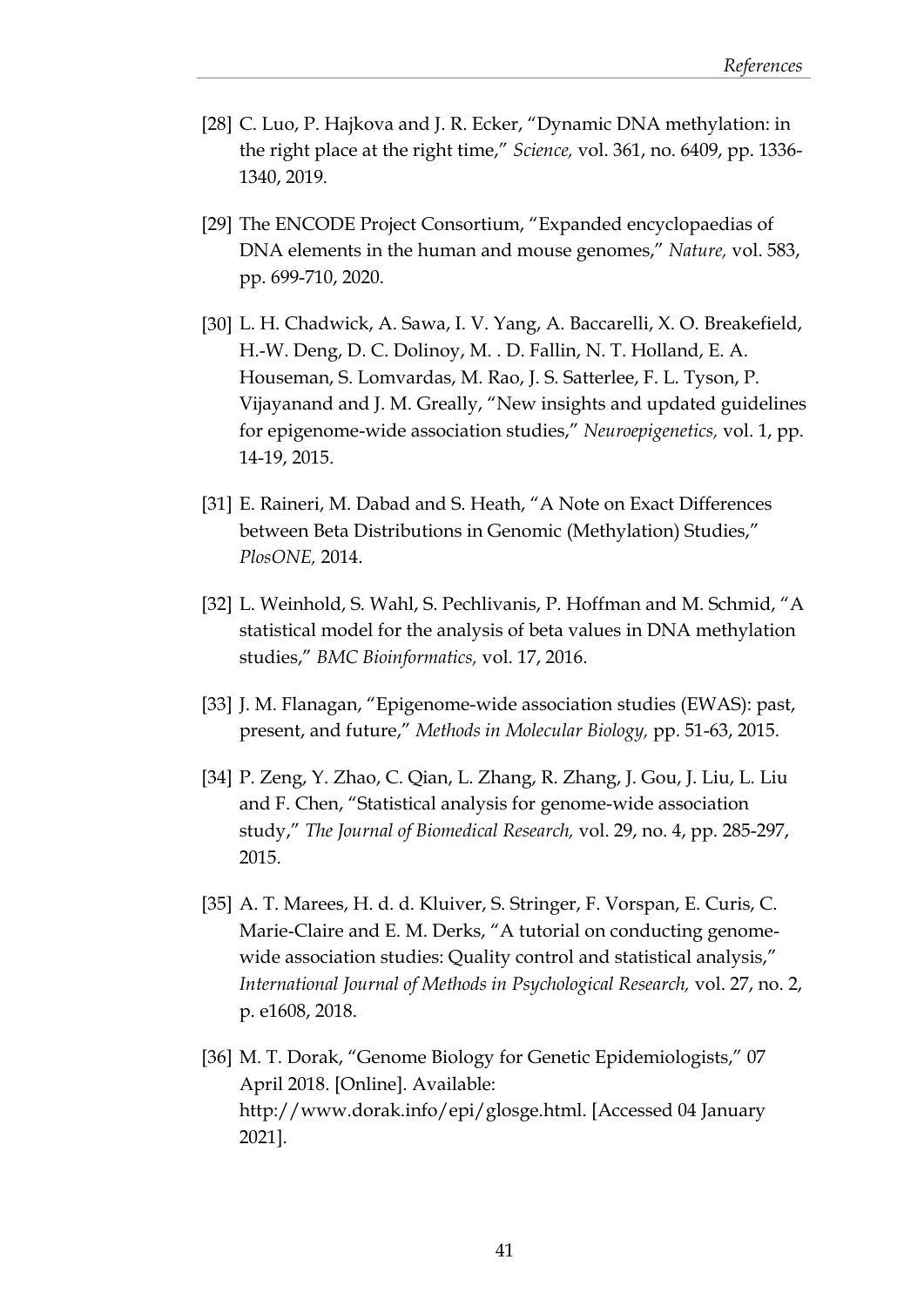- [37] J. D. Storey and R. Tibshirani, "Statistical significance for genomewide studies," *PNAS,* vol. 100, no. 16, pp. 9440-9445, 2003.
- [38] J. Fadista, A. K. Manning, J. C. Florez and L. Groop, "The (in)famous GWAS P-value threshold revisited and updated for low-frequency variants," *European Journal of Human Genetics,* vol. 24, pp. 1202-1205, 2016.
- [39] F. Dudbridge, "Power and Predictive Accuracy of Polygenic Risk Scores," *PLoS Genetics,* vol. 9, no. 3, p. e1003348, 2013.
- [40] S. W. Choi, T. S.-H. Mak and P. F. O'Reilly, "Tutorial: a guide to performing polygenic risk score analyses," *Nature Protocols,* vol. 15, pp. 2759-2722, 2020.
- [41] Psychiatric GWAS Consortium Steering Committee, "A framework for interpreting genome-wide association studies of psychiatric disorders," *Molecular Psychiatry,* vol. 14, no. 1, 2009.
- [42] L. Duncan, H. Shen, B. Gelaye, J. Meijsen, K. Ressler, M. Feldman, R. Peterson and B. Domingue, "Analysis of polygenic risk score usage and performance in diverse human populations," *Nature Communications,* vol. 10, 2019.
- [43] S. Gunn, "How to: perform polygenic risk score analysis," 08 August 2020. [Online]. Available: https://frontlinegenomics.com/how-toperform-polygenic-risk-score-analysis/. [Accessed 11 January 2021].
- [44] Schizophrenia Working Group of the Psychiatric Genomics Consortium, "Biological insights from 108 schizophrenia-associated genetic loci," *Nature,* vol. 511, pp. 421-427, 2014.
- [45] N. B. Larson, J. Chen and D. J. Schaid, "A Review of Kernel Methods for Genetic Association Studies," *Genetic Epidemiology,* vol. 43, no. 2, pp. 122-136, 2019.
- [46] T. Hofmann, B. Schölkopf and A. J. Smola, "Kernel methods in machine learning," *The Annals of Statistics,* vol. 36, no. 3, pp. 1171- 1220, 2005.
- [47] J. H. Manton, "A Primer on Reproducing Kernel Hilbert Spaces," *Foundations and Trends® in Signal Processing,* vol. 8, no. 1-2, pp. 1-126, 2015.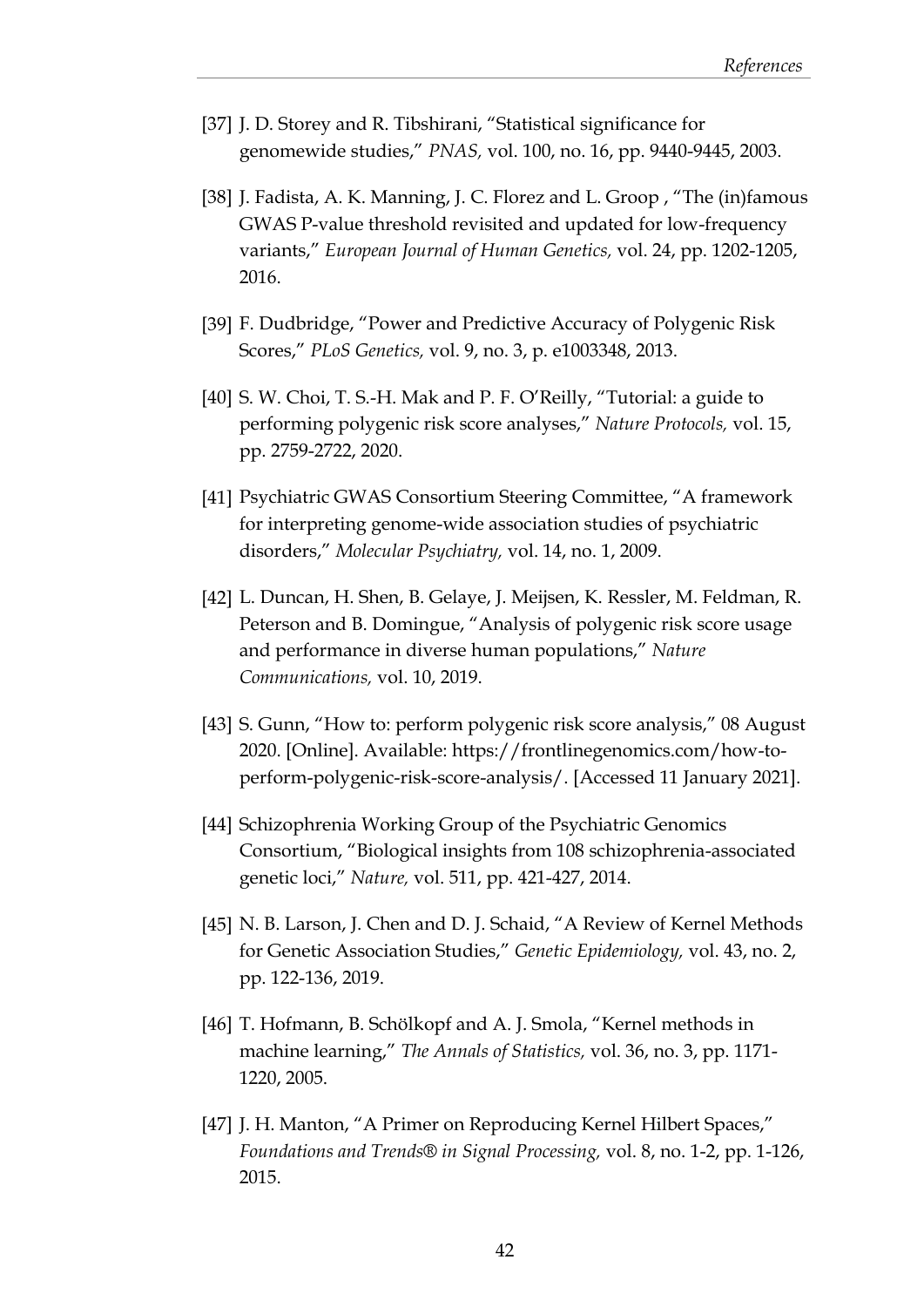- [48] D. J. Schaid, "Genomic similarity and kernel methods II: methods for genomic information," *Human Heridity,* vol. 70, no. 2, pp. 132-140, 2010.
- [49] K. Gohrani, "Different Types of Distance Metrics used in Machine Learning," 10 November 2019. [Online]. Available: https://medium.com/@kunal\_gohrani/different-types-of-distancemetrics-used-in-machine-learning-e9928c5e26c7. [Accessed 14 March 2021].
- [50] D. J. Schaid, "Genomic similarity and kernel methods I: advancements by building on mathematical and statistical foundations," *Human Heridity,* vol. 70, no. 1, pp. 109-131, 2010.
- [51] S. Yasmeen, S. Papiol, P. Falkai, T. G. Schulze and H. Bickeböller, "Polygenic Risk for Schizophrenia and Global Assessment of Functioning—A Comparison with In-Silico Data," *Journal of Psychiatry and Brain Science,* vol. 4, 2019.
- [52] M. Budde, H. A. Schmidt, K. Gade, D. . R. Erkelenz, K. Adorjan, J. . L. Kalman, F. Senner, . S. Papiol, T. . F. M. Andlauer , A. L. Comes, E. C. Schulte , P. Falkai, T. G. Schulze and U. Heilbronner , "A longitudinal approach to biological psychiatric research: The PsyCourse study," *American Journal of Medical Genetics Part B Neuropsychiatric Genetics,* vol. 180, no. 2, pp. 89-102, 2019.
- [53] B. Bulik-Sullivan, H. K. Finucane, V. Anttila, A. Gusev, F. R. Day, P.- R. Loh, ReproGen Consortium and Psychiatric Genomics Consortium, "An atlas of genetic correlations across human diseases and traits," *Nature Genetics,* vol. 47, p. 1236–1241, 2015.
- [54] A. Reichenberg, P. D. Harvey, C. R. Bowie, R. Mojtabai, J. Rabinowitz, . R. K. Heaton and . E. Bromet, "Neuropsychological Function and Dysfunction in Schizophrenia and Psychotic Affective Disorders," *Schizophrenia Bulletin,* vol. 35, no. 5, p. 1022–1029, 2009.
- [55] S. Yasmeen, P. Burger, S. Friedrichs, S. Papiol and H. Bickeböller, "Relating drug response to epigenetic and genetic markers using a region-based kernel score test," *BMC Proceedings,* vol. 12, 2018.
- [56] M. R. Irvin, D. Zhi, R. Joehanes, M. Mendelson, S. Aslibekyan, S. A. Claas, K. S. Thibeault, N. Patel, K. Day, L. W. Jones, L. Liang, B. H. Chen, C. Yao, H. K. Tiwari, J. M. Ordovas, D. Levy, D. Absher and D.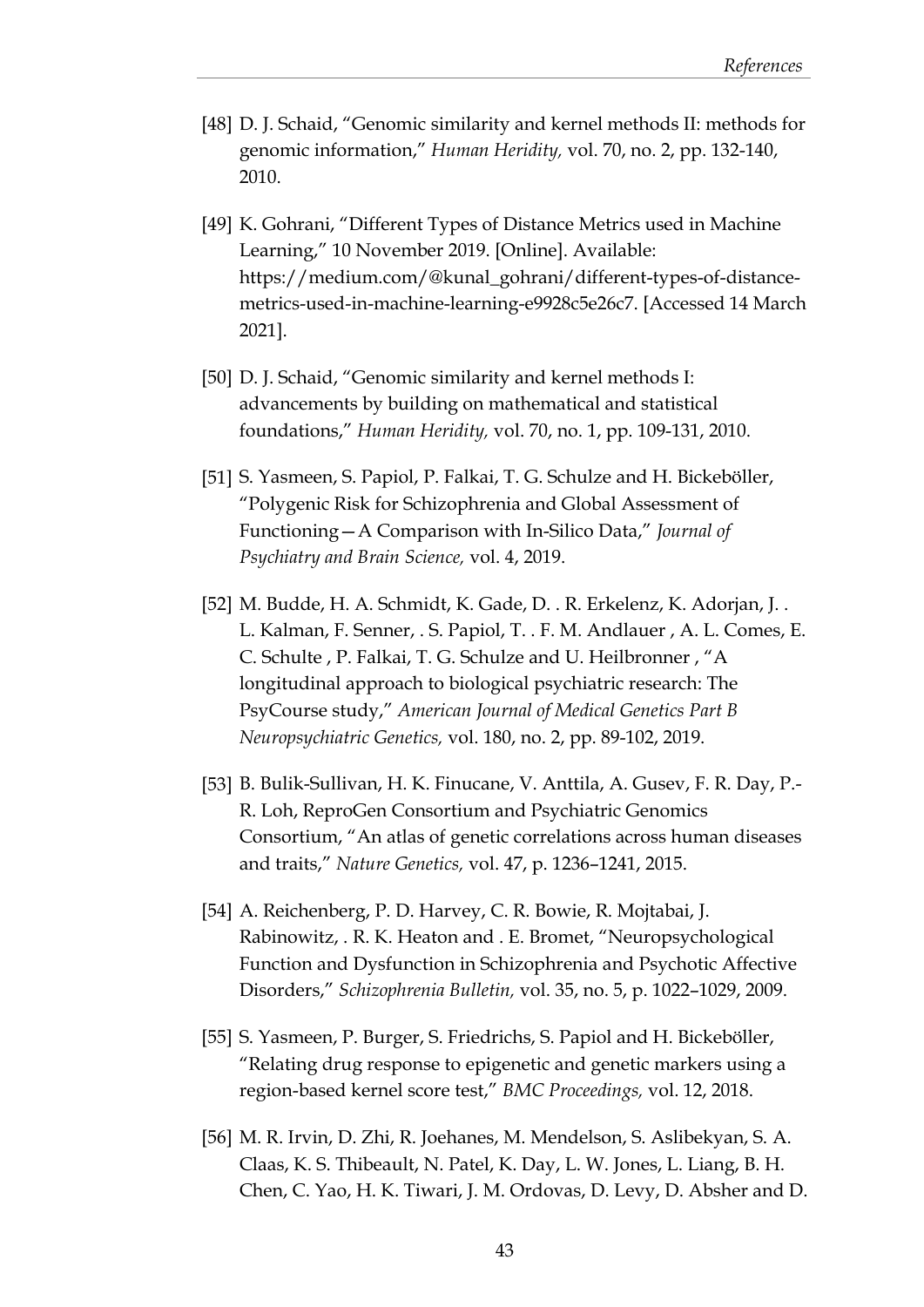K. Arnett, "Epigenome-Wide Association Study of Fasting Blood Lipids in the Genetics of Lipid Lowering Drugs and Diet Network Study," *Circulation,* vol. 130, no. 7, pp. 565-572, 2014.

- [57] S. Papiol, D. Keeser, A. Hasan, T. Schneider-Axmann, F. Raabe, F. Degenhardt, M. J. Rossner, H. Bickeböller, L. Cantuti-Castelvetri, M. Simons, T. Wobrock, A. Schmitt, B. Malchow and P. Falkai, "Polygenic burden associated to oligodendrocyte precursor cells and radial glia influences the hippocampal volume changes induced by aerobic exercise in schizophrenia patients," *Translational Psychiatry,*  vol. 9, no. 284, 2019.
- [58] A. C. Ruocco , S. Amirthavasagam and K. K. Zakzanis, "Amygdala and hippocampal volume reductions as candidate endophenotypes for borderline personality disorder: a meta-analysis of magnetic resonance imaging studies," *Psychiatry Research,* vol. 201, no. 3, pp. 245-252, 2012.
- [59] W. G. Iacono, "Endophenotypes in psychiatric disease: prospects and challenges," *Genome Medicine,* vol. 10, no. 11, 2018.
- [60] S. Ranlund, S. Calafato, J. H. Thygesen, K. Lin, W. Cahn, B. Crespo-Facorro, S. M. de Zwarte, Á. Díez, M. D. Forti, GROUP\*, C. Iyegbe, A. Jablensky, R. Jones, M.-H. Hall, R. Kahn, L. Kalaydjieva, E. Kravariti, C. McDonald, A. M. McIntosh, A. McQuillin, PEIC, M. Picchion, D. P. Prata, D. Rujescu, K. Schulze, M. Shaikh, T. Toulopoulou, N. v. Haren, J. v. Os, E. Vassos, M. Walshe, WTCCC2, C. Lewis, R. M. Murray, J. Powell and E. Bramon, "A polygenic risk score analysis of psychosis endophenotypes across brain functional, structural, and cognitive domains," *American Journal of Medical Genetics,* vol. 177, no. 1, p. 21–34, 2017.
- [61] S. Stuart G Baker, "Metrics for Evaluating Polygenic Risk Scores," *JNCI Cancer Spectrum,* vol. 5, no. 1, 2021.
- [62] N. Zhao, X. Zhan, Y.-T. Huang, L. M. Almli, A. Smith, M. P. Epstein, K. Conneely and M. C. Wu, "Kernel machine methods for integrative analysis of genome-wide methylation and genotyping studie," *Genetic Epidemiology,* vol. 42, no. 2, pp. 156-167, 2018.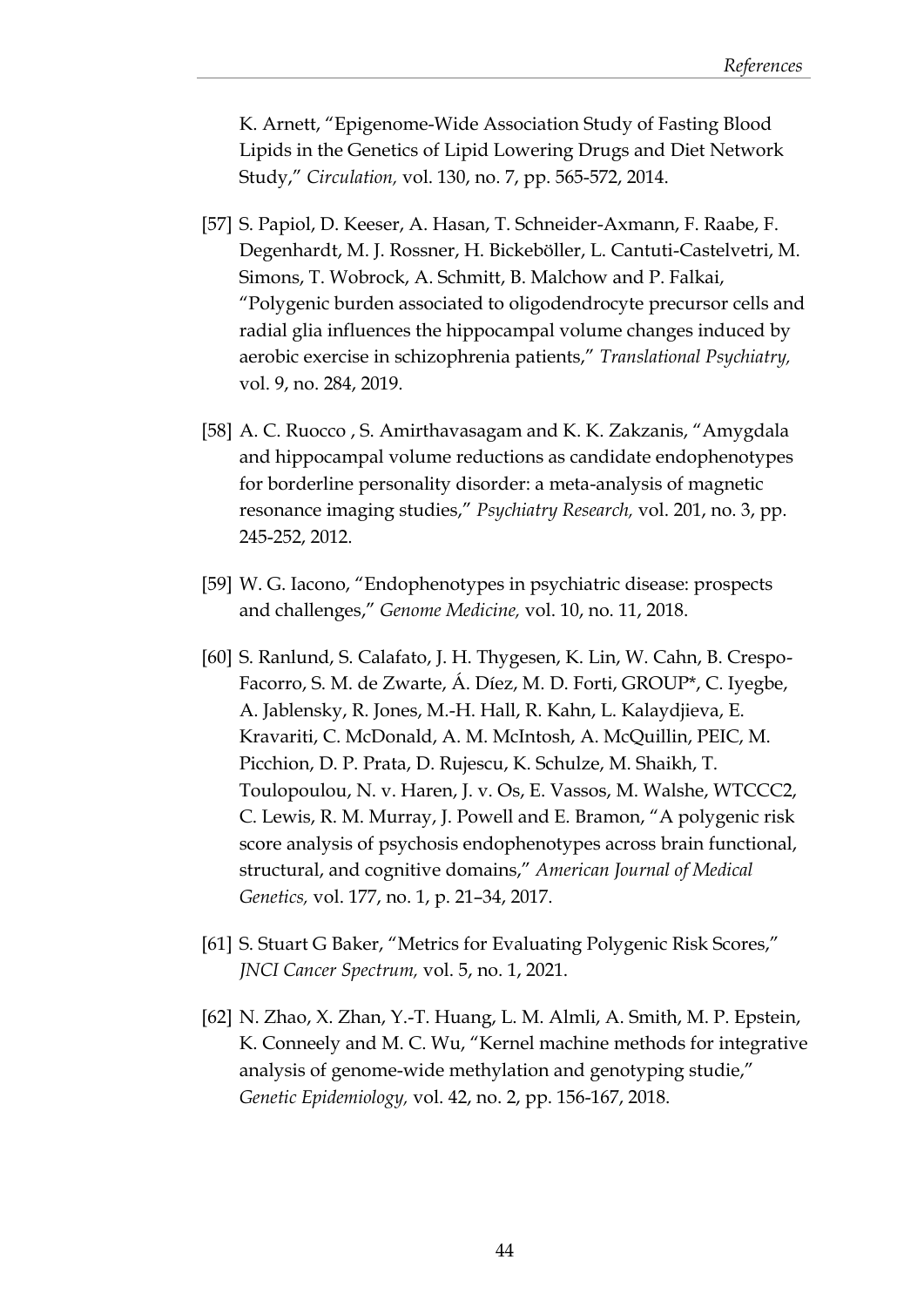[63] T. Cai, "Kernel Machine Approach to Testing the Significance of Multiple Genetic Markers for Risk Prediction," *Biometrics,* vol. 67, no. 3, p. 975–986, 2011.